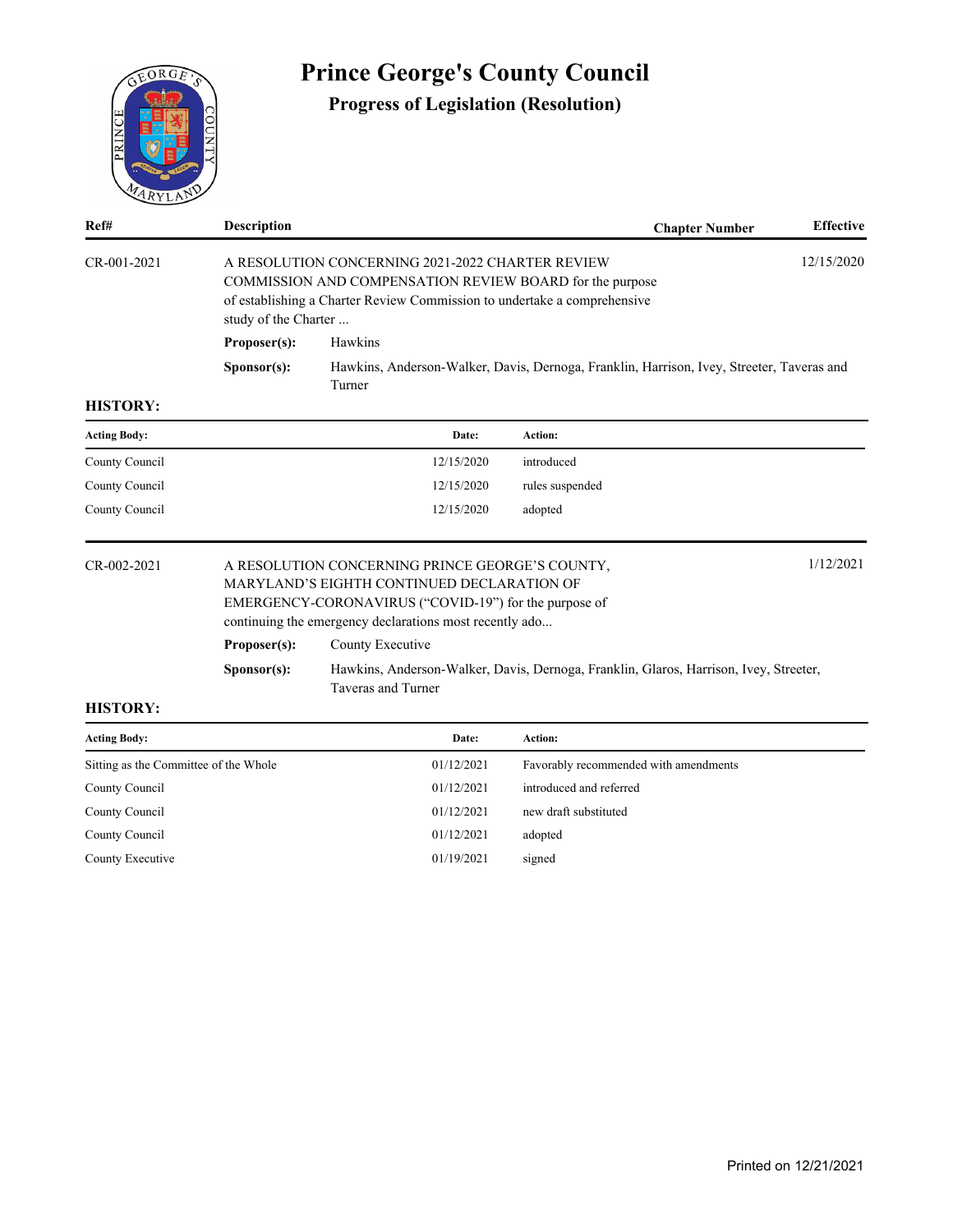| Ref#<br><b>Description</b><br>$CR - 003 - 2021$ | A RESOLUTION CONCERNING 2021-2022 CHARTER REVIEW                                                                                                | <b>Effective</b><br><b>Chapter Number</b> |
|-------------------------------------------------|-------------------------------------------------------------------------------------------------------------------------------------------------|-------------------------------------------|
|                                                 |                                                                                                                                                 |                                           |
| comprehens                                      | COMMISSION - APPOINTMENTS for the purpose of making appointments<br>of seven citizens to the 2021-2022 Charter Review Commission to undertake a |                                           |
| Proposer(s):                                    | Hawkins                                                                                                                                         |                                           |
| S <b>p</b> onsor(s):                            | Hawkins, Anderson-Walker, Ivey, Streeter, Turner, Davis, Harrison, Glaros, Dernoga, Franklin<br>and Taveras                                     |                                           |
| <b>HISTORY:</b>                                 |                                                                                                                                                 |                                           |

| <b>Acting Body:</b>                   | Date:      | <b>Action:</b>          |
|---------------------------------------|------------|-------------------------|
| County Council                        | 01/12/2021 | introduced and referred |
| Sitting as the Committee of the Whole | 01/28/2021 | Favorably recommended   |
| County Council                        | 02/02/2021 | adopted                 |

| $CR - 0.04 - 2021$<br>purpose of the Prince George's County Council to |                      | A RESOLUTION CONCERNING CONDEMNING THE ACTS OF<br>VIOLENCE AGAINST THE UNITED STATES CAPITOL AND THE<br>ACTIONS OF THE PRESIDENT OF THE UNITED STATES for the |
|------------------------------------------------------------------------|----------------------|---------------------------------------------------------------------------------------------------------------------------------------------------------------|
|                                                                        | Proposer(s):         | Turner, Hawkins, Taveras, Davis, Glaros, Harrison, Franklin, Ivey, Streeter, Dernoga and<br>Anderson-Walker                                                   |
|                                                                        | S <b>p</b> onsor(s): | Turner, Hawkins, Taveras, Davis, Glaros, Harrison, Franklin, Ivey, Streeter, Dernoga and<br>Anderson-Walker                                                   |

| <b>Acting Body:</b> | Date:      | Action:         |
|---------------------|------------|-----------------|
| County Council      | 01/12/2021 | introduced      |
| County Council      | 01/12/2021 | rules suspended |
| County Council      | 01/12/2021 | adopted         |

CR-005-2021 A RESOLUTION CONCERNING MARYLAND-NATIONAL CAPITAL

PARK AND PLANNING COMMISSION for the purpose of making certain appropriations and amendments to the Prince George's County portion of the Maryland-N...

| Proposer(s):         | M-NCPPC                                                                         |
|----------------------|---------------------------------------------------------------------------------|
| S <b>p</b> onsor(s): | Hawkins, Ivey, Davis, Turner, Harrison, Franklin, Dernoga, Taveras and Streeter |

| <b>Acting Body:</b>                   | Date:      | Action:                 |
|---------------------------------------|------------|-------------------------|
| County Council                        | 01/28/2021 | introduced and referred |
| Sitting as the Committee of the Whole | 02/16/2021 | Favorably recommended   |
| County Council                        | 02/16/2021 | public hearing held     |
| County Council                        | 02/23/2021 | adopted                 |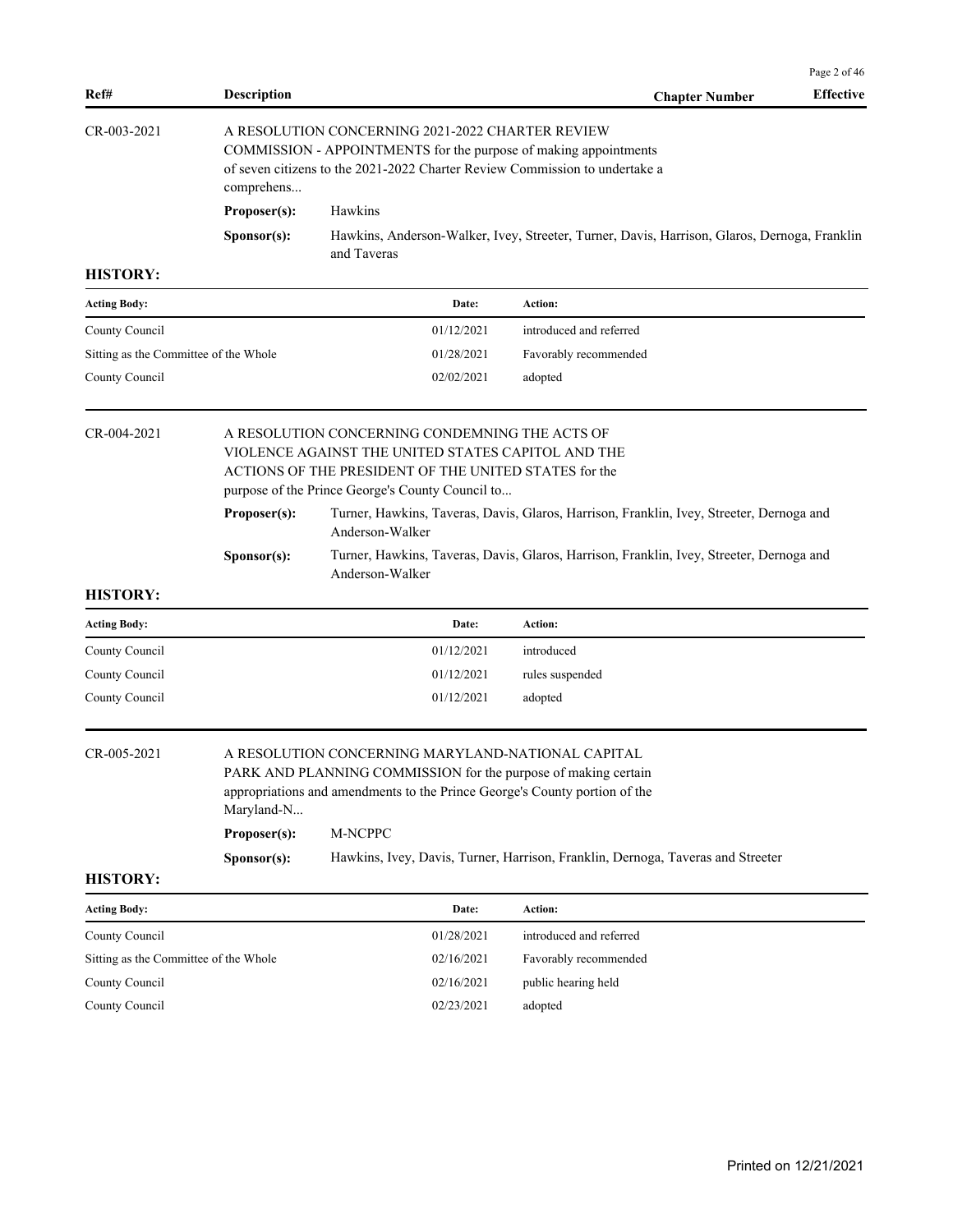|                                       |                                            |                                                                                                                                                                                                                                              |                                                                                                                                                            | Page 3 of 46     |
|---------------------------------------|--------------------------------------------|----------------------------------------------------------------------------------------------------------------------------------------------------------------------------------------------------------------------------------------------|------------------------------------------------------------------------------------------------------------------------------------------------------------|------------------|
| Ref#                                  | <b>Description</b>                         |                                                                                                                                                                                                                                              | <b>Chapter Number</b>                                                                                                                                      | <b>Effective</b> |
| CR-006-2021                           | Section 305 of th                          | A RESOLUTION CONCERNING PRINCE GEORGE'S COUNTY<br>REDISTRICTING COMMISSION for the purpose of appointing the Prince<br>George's County Redistricting Commission pursuant to the provision of                                                 |                                                                                                                                                            |                  |
|                                       | Proposer(s):                               | Hawkins                                                                                                                                                                                                                                      |                                                                                                                                                            |                  |
| <b>HISTORY:</b>                       | Sponsor(s):                                |                                                                                                                                                                                                                                              | Hawkins, Davis, Turner, Streeter, Glaros, Franklin, Dernoga and Harrison                                                                                   |                  |
| <b>Acting Body:</b>                   |                                            | Date:                                                                                                                                                                                                                                        | Action:                                                                                                                                                    |                  |
| County Council                        |                                            | 01/28/2021                                                                                                                                                                                                                                   | introduced                                                                                                                                                 |                  |
| County Council                        |                                            | 01/28/2021                                                                                                                                                                                                                                   | rules suspended                                                                                                                                            |                  |
| County Council                        |                                            | 01/28/2021                                                                                                                                                                                                                                   | adopted                                                                                                                                                    |                  |
| CR-007-2021                           | appropriate<br>Proposer(s):<br>Sponsor(s): | A RESOLUTION CONCERNING ACTS OF INSURGENCY - PRINCE<br>GEORGE'S COUNTY PUBLIC SERVANTS for the purpose of urging and<br>indicating support to the County Executive in directing and assisting the<br>Franklin and Turner                     | Anderson-Walker, Hawkins, Taveras, Ivey, Davis, Glaros and Dernoga<br>Anderson-Walker, Hawkins, Taveras, Ivey, Davis, Glaros, Dernoga, Harrison, Streeter, | 1/28/2021        |
| <b>HISTORY:</b>                       |                                            |                                                                                                                                                                                                                                              |                                                                                                                                                            |                  |
| <b>Acting Body:</b>                   |                                            | Date:                                                                                                                                                                                                                                        | Action:                                                                                                                                                    |                  |
| County Council                        |                                            | 01/28/2021                                                                                                                                                                                                                                   | introduced and referred                                                                                                                                    |                  |
| Sitting as the Committee of the Whole |                                            | 01/28/2021                                                                                                                                                                                                                                   | Favorably recommended with amendments                                                                                                                      |                  |
| County Council                        |                                            | 01/28/2021                                                                                                                                                                                                                                   | new draft substituted                                                                                                                                      |                  |
| County Council                        |                                            | 01/28/2021                                                                                                                                                                                                                                   | adopted                                                                                                                                                    |                  |
| CR-008-2021                           | Proposer(s):<br>Sponsor(s):                | A RESOLUTION CONCERNING CONTRACT APPROVALS for the<br>purpose of approving a multi-year financing agreement to fund a portion of the<br>new inpatient and ambulatory behavioral health facility at Doctors' Ho<br>County Executive<br>Glaros | Hawkins, Taveras, Streeter, Franklin, Anderson-Walker, Harrison, Davis, Dernoga, Ivey and                                                                  |                  |
| <b>HISTORY:</b>                       |                                            |                                                                                                                                                                                                                                              |                                                                                                                                                            |                  |
| Acting Body:                          |                                            | Date:                                                                                                                                                                                                                                        | <b>Action:</b>                                                                                                                                             |                  |
| County Council                        |                                            | 02/02/2021                                                                                                                                                                                                                                   | introduced and referred                                                                                                                                    |                  |
| Sitting as the Committee of the Whole |                                            | 02/18/2021                                                                                                                                                                                                                                   | Favorably recommended                                                                                                                                      |                  |
| County Council                        |                                            | 03/09/2021                                                                                                                                                                                                                                   | public hearing held                                                                                                                                        |                  |
| County Council                        |                                            | 03/16/2021                                                                                                                                                                                                                                   | amended $(1)$                                                                                                                                              |                  |
| County Council                        |                                            | 03/16/2021                                                                                                                                                                                                                                   | amended (2)                                                                                                                                                |                  |
| County Council                        |                                            | 03/16/2021                                                                                                                                                                                                                                   | called for the previous question                                                                                                                           |                  |
| County Council                        |                                            | 03/16/2021                                                                                                                                                                                                                                   | amended $(1)$                                                                                                                                              |                  |
| County Council                        |                                            | 03/16/2021                                                                                                                                                                                                                                   | adopted                                                                                                                                                    |                  |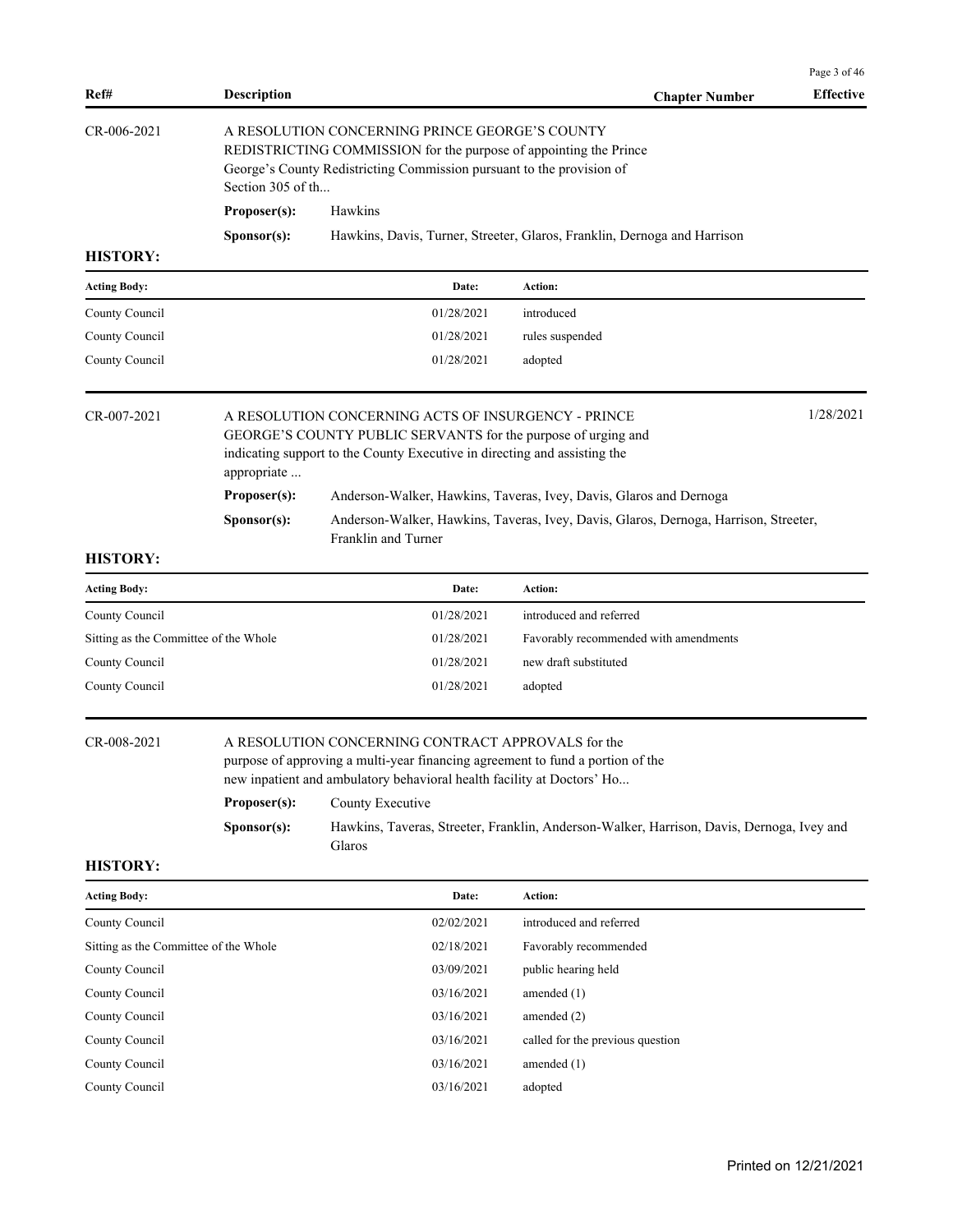|                                       |                                                                                                                                                                            |                                                                                                                                                                                                                              |                                                                                       | Page 4 of 46     |  |  |
|---------------------------------------|----------------------------------------------------------------------------------------------------------------------------------------------------------------------------|------------------------------------------------------------------------------------------------------------------------------------------------------------------------------------------------------------------------------|---------------------------------------------------------------------------------------|------------------|--|--|
| Ref#                                  | <b>Description</b>                                                                                                                                                         |                                                                                                                                                                                                                              | <b>Chapter Number</b>                                                                 | <b>Effective</b> |  |  |
| CR-009-2021                           | A RESOLUTION CONCERNING ACTING CHIEF ADMINISTRATIVE<br>OFFICER for the purpose of extending the appointment of Ms. Tara Jackson<br>as Acting Chief Administrative Officer. |                                                                                                                                                                                                                              |                                                                                       |                  |  |  |
|                                       | Proposer(s):                                                                                                                                                               | County Executive                                                                                                                                                                                                             |                                                                                       |                  |  |  |
|                                       | Sponsor(s):                                                                                                                                                                |                                                                                                                                                                                                                              | Hawkins, Ivey, Taveras, Davis, Streeter, Franklin, Harrison, Glaros and Dernoga       |                  |  |  |
| <b>HISTORY:</b>                       |                                                                                                                                                                            |                                                                                                                                                                                                                              |                                                                                       |                  |  |  |
| <b>Acting Body:</b>                   |                                                                                                                                                                            | Date:                                                                                                                                                                                                                        | Action:                                                                               |                  |  |  |
| County Council                        |                                                                                                                                                                            | 02/02/2021                                                                                                                                                                                                                   | introduced                                                                            |                  |  |  |
| County Council                        |                                                                                                                                                                            | 02/02/2021                                                                                                                                                                                                                   | rules suspended                                                                       |                  |  |  |
| County Council                        |                                                                                                                                                                            | 02/02/2021                                                                                                                                                                                                                   | adopted                                                                               |                  |  |  |
| $CR - 010 - 2021$                     | Police.<br>Proposer(s):<br>Sponsor(s):                                                                                                                                     | A RESOLUTION CONCERNING ACTING CHIEF OF POLICE for the<br>purpose of extending the appointment of Mr. Hector Velez as Acting Chief of<br>County Executive                                                                    | Hawkins, Anderson-Walker, Davis, Dernoga, Franklin, Glaros, Harrison, Ivey, Streeter, |                  |  |  |
|                                       |                                                                                                                                                                            | Taveras and Turner                                                                                                                                                                                                           |                                                                                       |                  |  |  |
| <b>HISTORY:</b>                       |                                                                                                                                                                            |                                                                                                                                                                                                                              |                                                                                       |                  |  |  |
| <b>Acting Body:</b>                   |                                                                                                                                                                            | Date:                                                                                                                                                                                                                        | Action:                                                                               |                  |  |  |
| County Council                        |                                                                                                                                                                            | 02/09/2021                                                                                                                                                                                                                   | introduced                                                                            |                  |  |  |
| County Council                        |                                                                                                                                                                            | 02/09/2021                                                                                                                                                                                                                   | rules suspended                                                                       |                  |  |  |
| County Council                        |                                                                                                                                                                            | 02/09/2021                                                                                                                                                                                                                   | adopted                                                                               |                  |  |  |
| CR-011-2021                           | Department of Housing an<br>Sponsor(s):                                                                                                                                    | A RESOLUTION CONCERNING SUPPLEMENTARY APPROPRIATION<br>OF FEDERAL, STATE AND OTHER FUNDS for the purpose of<br>appropriating funding from grants in the amount of \$4,086,220 to the<br><b>Proposer(s):</b> County Executive | Hawkins, Dernoga, Davis, Streeter, Turner, Franklin, Harrison and Glaros              | 2/16/2021        |  |  |
| <b>HISTORY:</b>                       |                                                                                                                                                                            |                                                                                                                                                                                                                              |                                                                                       |                  |  |  |
| <b>Acting Body:</b>                   |                                                                                                                                                                            | Date:                                                                                                                                                                                                                        | Action:                                                                               |                  |  |  |
| County Council                        |                                                                                                                                                                            | 02/16/2021                                                                                                                                                                                                                   | introduced and referred                                                               |                  |  |  |
| Sitting as the Committee of the Whole |                                                                                                                                                                            | 02/16/2021                                                                                                                                                                                                                   | Favorably recommended                                                                 |                  |  |  |
| County Council                        |                                                                                                                                                                            | 02/16/2021                                                                                                                                                                                                                   | adopted                                                                               |                  |  |  |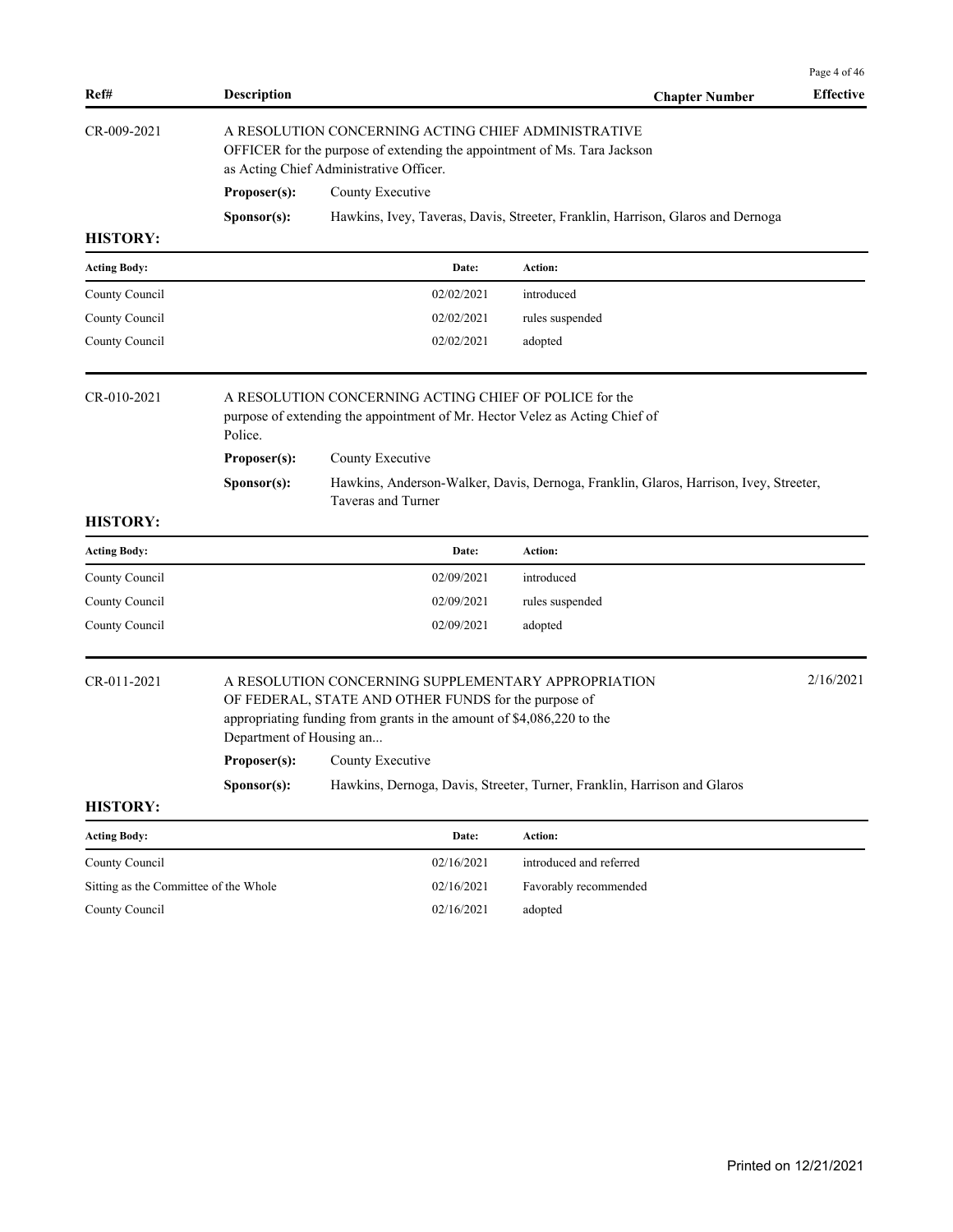|               |                      |                                                                                                                                                                                              | Page 5 of 46     |
|---------------|----------------------|----------------------------------------------------------------------------------------------------------------------------------------------------------------------------------------------|------------------|
| Ref#          | <b>Description</b>   | <b>Chapter Number</b>                                                                                                                                                                        | <b>Effective</b> |
| $CR-012-2021$ | of the State's A     | A RESOLUTION CONCERNING SUPPLEMENTARY APPROPRIATION<br>OF FEDERAL, STATE AND OTHER FUNDS for the purpose of<br>appropriating funding from grants in the amount of \$82,201,001 to the Office | 2/16/2021        |
|               | Proposer(s):         | County Executive                                                                                                                                                                             |                  |
|               | S <b>p</b> onsor(s): | Hawkins, Davis, Streeter, Turner, Franklin, Dernoga, Harrison, Glaros, Anderson-Walker and<br>Ivey                                                                                           |                  |

| <b>Acting Body:</b>                   | Date:      | Action:                               |
|---------------------------------------|------------|---------------------------------------|
| County Council                        | 02/16/2021 | introduced and referred               |
| Sitting as the Committee of the Whole | 02/16/2021 | Favorably recommended with amendments |
| County Council                        | 02/16/2021 | new draft substituted                 |
| County Council                        | 02/16/2021 | adopted                               |
|                                       |            |                                       |

# CR-013-2021 A RESOLUTION CONCERNING PRINCE GEORGE'S COUNTY, 2/16/2021 MARYLAND'S NINTH CONTINUED DECLARATION OF EMERGENCY-CORONAVIRUS ("COVID-19") for the purpose of continuing the emergency declarations most recently adop... **Proposer(s):** County Executive

**Sponsor(s):** Hawkins, Ivey, Davis, Streeter, Turner, Dernoga, Franklin, Harrison, Glaros and Anderson-Walker

### **HISTORY:**

| <b>Acting Body:</b>                   | Date:      | Action:                               |
|---------------------------------------|------------|---------------------------------------|
| County Council                        | 02/16/2021 | introduced and referred               |
| Sitting as the Committee of the Whole | 02/16/2021 | Favorably recommended with amendments |
| County Council                        | 02/16/2021 | new draft substituted                 |
| County Council                        | 02/16/2021 | adopted                               |
| County Executive                      | 03/01/2021 | signed                                |
|                                       |            |                                       |

#### CR-014-2021 A RESOLUTION CONCERNING ADEQUATE PUBLIC SAFETY

FACILITIES SURCHARGE for the purpose of approving a partial waiver of the adequate public safety facilities surcharge for all residential units of the mi...

# Proposer(s): County Executive

**Sponsor(s):** Hawkins, Taveras, Glaros, Davis, Harrison, Streeter, Turner and Franklin

| <b>Acting Body:</b>                   | Date:      | Action:                 |
|---------------------------------------|------------|-------------------------|
| County Council                        | 02/23/2021 | introduced and referred |
| Sitting as the Committee of the Whole | 03/11/2021 | Favorably recommended   |
| County Council                        | 03/23/2021 | adopted                 |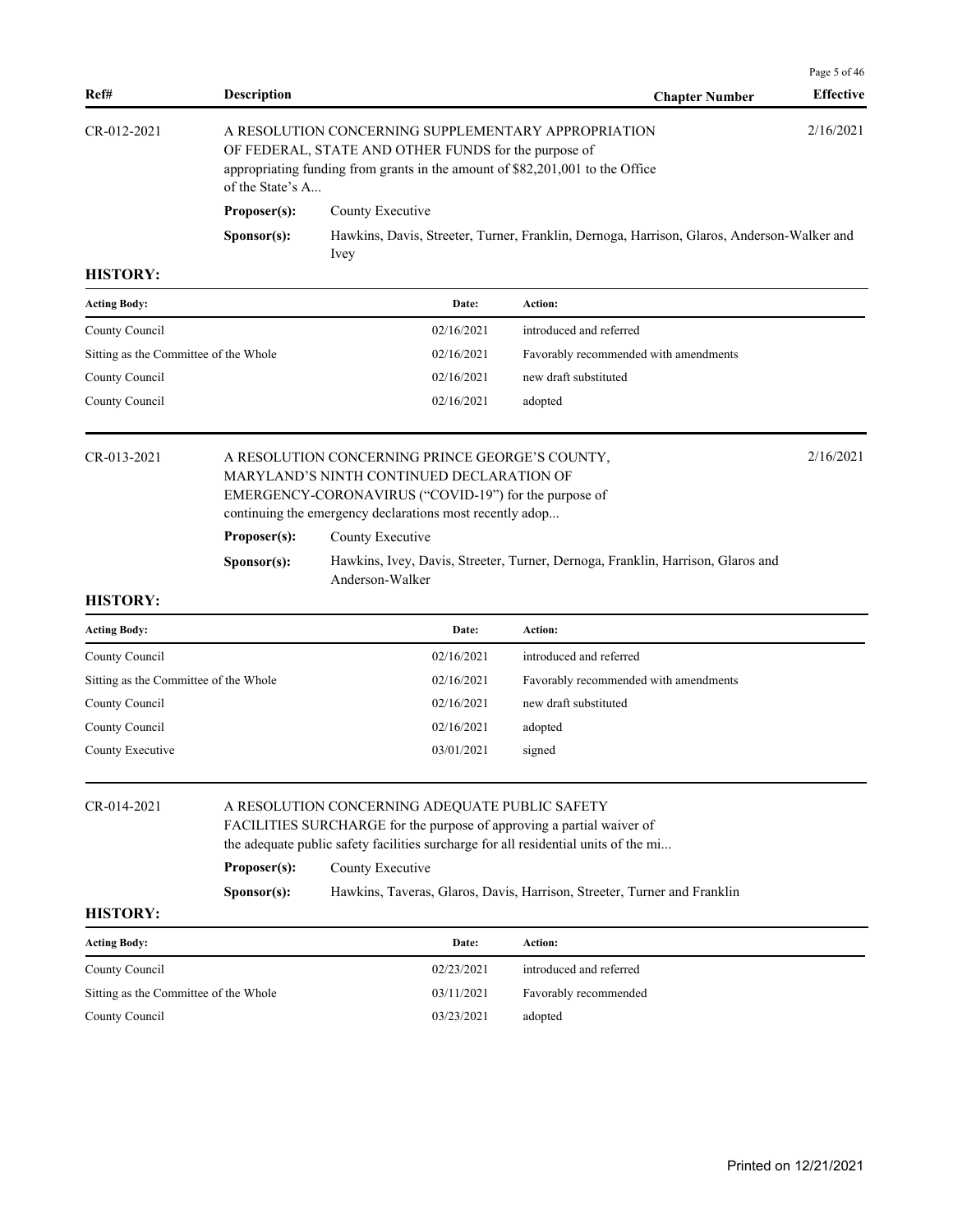| Ref#                                  | <b>Description</b> |                                                                                                                                                                                                                                    | <b>Chapter Number</b>                                                                    | Page 6 of 46<br><b>Effective</b> |
|---------------------------------------|--------------------|------------------------------------------------------------------------------------------------------------------------------------------------------------------------------------------------------------------------------------|------------------------------------------------------------------------------------------|----------------------------------|
| CR-015-2021                           |                    | A RESOLUTION CONCERNING SCHOOL FACILITIES SURCHARGE for<br>the purpose of approving a full exemption of the school facilities surcharge for<br>all residential units within the Union on Knox project.                             |                                                                                          |                                  |
|                                       | Proposer(s):       | County Executive                                                                                                                                                                                                                   |                                                                                          |                                  |
|                                       | Sponsor(s):        |                                                                                                                                                                                                                                    | Hawkins, Glaros, Davis, Streeter, Franklin, Turner and Harrison                          |                                  |
| <b>HISTORY:</b>                       |                    |                                                                                                                                                                                                                                    |                                                                                          |                                  |
| <b>Acting Body:</b>                   |                    | Date:                                                                                                                                                                                                                              | Action:                                                                                  |                                  |
| County Council                        |                    | 02/23/2021                                                                                                                                                                                                                         | introduced and referred                                                                  |                                  |
| Sitting as the Committee of the Whole |                    | 03/11/2021                                                                                                                                                                                                                         | Favorably recommended                                                                    |                                  |
| County Council                        |                    | 03/23/2021                                                                                                                                                                                                                         | adopted                                                                                  |                                  |
| CR-016-2021                           | Proposer(s):       | A RESOLUTION CONCERNING LOCAL IMPACT GRANT FUNDS<br>MULTIYEAR PLAN for the purpose of transmitting the Local Impact Grant<br>Funds Multiyear Plan to the County Council for review and approval.<br>County Executive               |                                                                                          | 3/30/2021                        |
|                                       | Sponsor(s):        |                                                                                                                                                                                                                                    | Hawkins, Streeter, Anderson-Walker, Taveras, Dernoga, Harrison, Franklin, Davis, Turner, |                                  |
|                                       |                    | Ivey and Glaros                                                                                                                                                                                                                    |                                                                                          |                                  |
| <b>HISTORY:</b>                       |                    |                                                                                                                                                                                                                                    |                                                                                          |                                  |
| <b>Acting Body:</b>                   |                    | Date:                                                                                                                                                                                                                              | Action:                                                                                  |                                  |
| County Council                        |                    | 02/23/2021                                                                                                                                                                                                                         | introduced and referred                                                                  |                                  |
| Sitting as the Committee of the Whole |                    | 03/11/2021                                                                                                                                                                                                                         | Favorably recommended                                                                    |                                  |
| County Council                        |                    | 03/30/2021                                                                                                                                                                                                                         | public hearing held                                                                      |                                  |
| County Council                        |                    | 03/30/2021                                                                                                                                                                                                                         | adopted                                                                                  |                                  |
| CR-017-2021                           | Proposer(s):       | A RESOLUTION CONCERNING CONTRACT APPROVALS for the<br>purpose of approving a multi-year Master Lease Agreement to fund essential<br>Prince George's County ("County") technology equipment that is the industr<br>County Executive |                                                                                          |                                  |
|                                       | Sponsor(s):        |                                                                                                                                                                                                                                    | Hawkins, Franklin, Streeter, Davis, Glaros, Harrison, Taveras, Dernoga and Turner        |                                  |
| <b>HISTORY:</b>                       |                    |                                                                                                                                                                                                                                    |                                                                                          |                                  |
| <b>Acting Body:</b>                   |                    | Date:                                                                                                                                                                                                                              | Action:                                                                                  |                                  |
| County Council                        |                    | 02/23/2021                                                                                                                                                                                                                         | introduced and referred                                                                  |                                  |
| Sitting as the Committee of the Whole |                    | 03/11/2021                                                                                                                                                                                                                         | Favorably recommended                                                                    |                                  |
| County Council                        |                    | 03/30/2021                                                                                                                                                                                                                         | public hearing held                                                                      |                                  |
| County Council                        |                    | 03/30/2021                                                                                                                                                                                                                         | adopted                                                                                  |                                  |
|                                       |                    |                                                                                                                                                                                                                                    |                                                                                          |                                  |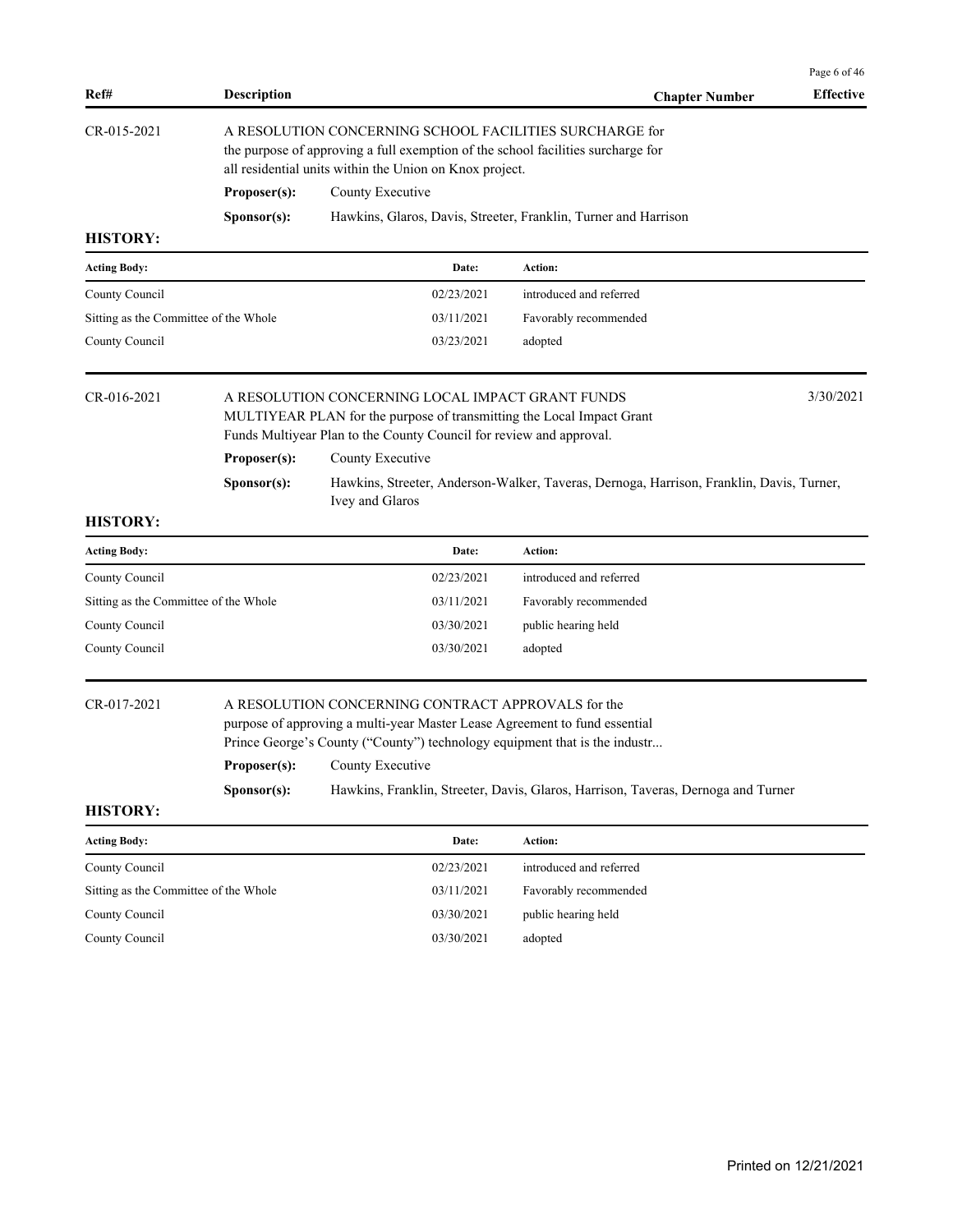|                     |                                 |                                                                                                                                                                                                                         |                       | Page 7 of 46     |
|---------------------|---------------------------------|-------------------------------------------------------------------------------------------------------------------------------------------------------------------------------------------------------------------------|-----------------------|------------------|
| Ref#                | <b>Description</b>              |                                                                                                                                                                                                                         | <b>Chapter Number</b> | <b>Effective</b> |
| CR-018-2021         | Departmen                       | A RESOLUTION CONCERNING CONTRACT APPROVAL for the<br>purpose of a Resolution pursuant to the Prince George's County Charter<br>Section 819 for approval of a multi-year CIP Contract Agreement. The                     |                       |                  |
| <b>HISTORY:</b>     | Proposer(s):                    | County Executive                                                                                                                                                                                                        |                       |                  |
| <b>Acting Body:</b> |                                 | Date:                                                                                                                                                                                                                   | Action:               |                  |
| County Council      |                                 | 02/23/2021                                                                                                                                                                                                              | withdrawn             |                  |
| CR-019-2021         | Proposer(s):                    | A RESOLUTION CONCERNING TOWN OF UNIVERSITY PARK for the<br>purpose of approving the Town of University Park Legislative Resolution<br>20-O-09 concerning fences pursuant to the Prince George's County Zoning<br>Glaros |                       |                  |
| <b>HISTORY:</b>     | S <b>p</b> onsor(s):            | Glaros, Hawkins, Turner and Franklin                                                                                                                                                                                    |                       |                  |
| <b>Acting Body:</b> |                                 | Date:                                                                                                                                                                                                                   | Action:               |                  |
| County Council      |                                 | 02/23/2021                                                                                                                                                                                                              | introduced            |                  |
| County Council      |                                 | 02/23/2021                                                                                                                                                                                                              | rules suspended       |                  |
| County Council      |                                 | 02/23/2021                                                                                                                                                                                                              | adopted               |                  |
| CR-020-2021         | Drive the El Sa<br>Proposer(s): | A RESOLUTION CONCERNING AN EL SALVADOR CORRIDOR IN<br>PRINCE GEORGE'S COUNTY for the purpose of calling on the State of<br>Maryland to designate MD 193 from New Hampshire Avenue to West Park<br>Taveras               |                       |                  |
|                     | S <b>p</b> onsor(s):            | Taveras, Hawkins, Franklin, Glaros and Ivey                                                                                                                                                                             |                       |                  |
| <b>HISTORY:</b>     |                                 |                                                                                                                                                                                                                         |                       |                  |
| <b>Acting Body:</b> |                                 | Date:                                                                                                                                                                                                                   | Action:               |                  |
| County Council      |                                 | 02/23/2021                                                                                                                                                                                                              | introduced            |                  |
| County Council      |                                 | 02/23/2021                                                                                                                                                                                                              | rules suspended       |                  |
| County Council      |                                 | 02/23/2021                                                                                                                                                                                                              | adopted               |                  |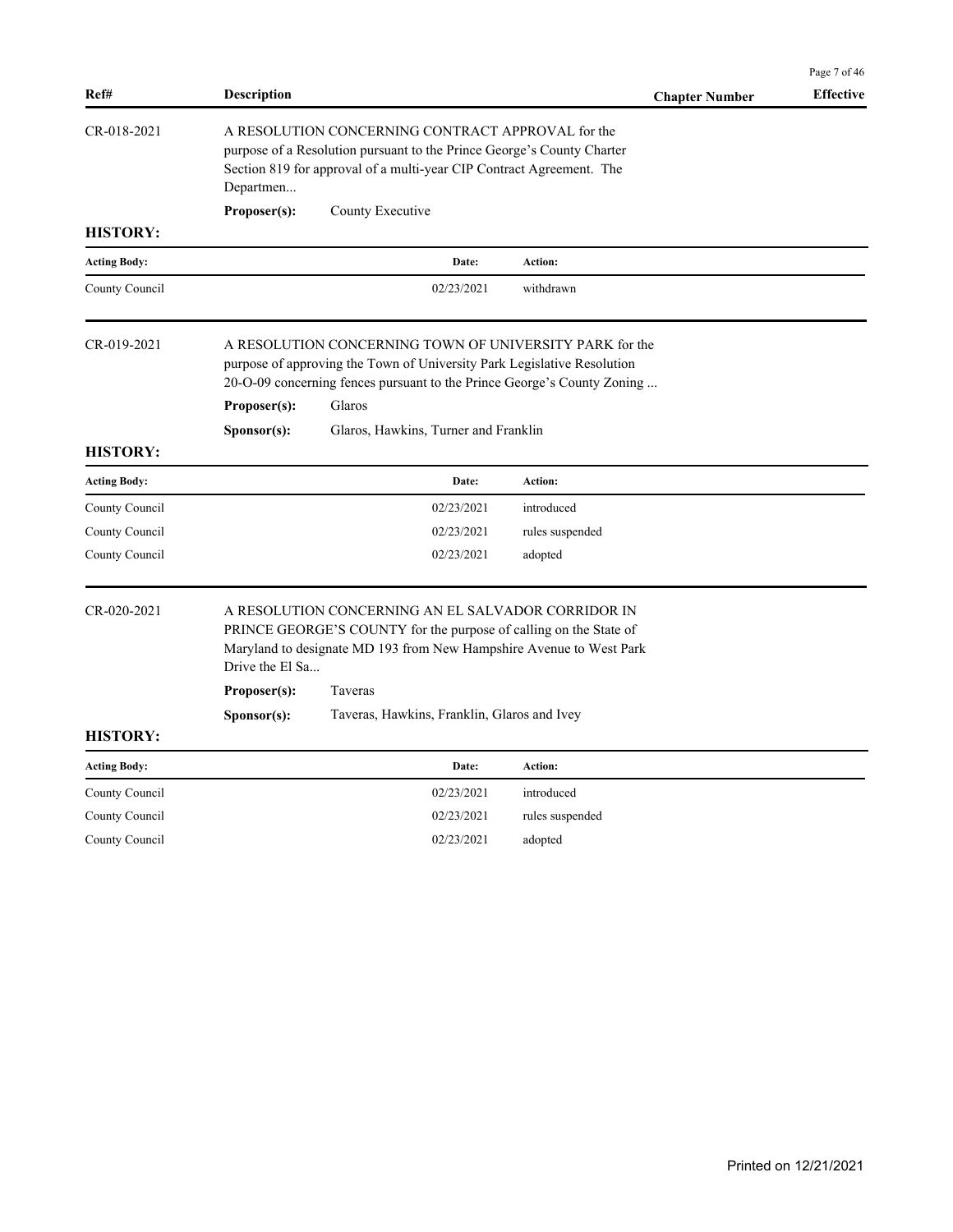| Ref#          | <b>Description</b>   |                                                                                                                                                                                              | <b>Chapter Number</b> | <b>Effective</b> |
|---------------|----------------------|----------------------------------------------------------------------------------------------------------------------------------------------------------------------------------------------|-----------------------|------------------|
| $CR-021-2021$ | established to as    | A RESOLUTION CONCERNING THE HOUSING OPPORTUNITIES FOR<br>ALL WORKGROUP - EXTENSION OF TERM for the purpose of extending<br>the term of the Housing Opportunities for All Workgroup which was |                       |                  |
|               | Proposer(s):         | <b>Glaros</b>                                                                                                                                                                                |                       |                  |
|               | S <b>p</b> onsor(s): | Glaros, Taveras, Hawkins, Ivey, Davis, Harrison, Streeter, Franklin, Turner, Dernoga and<br>Anderson-Walker                                                                                  |                       |                  |

| <b>Acting Body:</b>                   | Date:      | <b>Action:</b>          |
|---------------------------------------|------------|-------------------------|
| County Council                        | 03/02/2021 | introduced and referred |
| Sitting as the Committee of the Whole | 03/25/2021 | Favorably recommended   |
| County Council                        | 04/06/2021 | amended $(1)$           |
| County Council                        | 04/06/2021 | adopted                 |
|                                       |            |                         |

## CR-022-2021 A RESOLUTION CONCERNING THE 2018 WATER AND SEWER PLAN 5/12/2021 (DECEMBER 2020 CYCLE OF AMENDMENTS) for the purpose of changing the water and sewer category designations of properties within the 2018 Water and ...

**Proposer(s):** County Executive

**Sponsor(s):** Hawkins, Taveras, Davis, Harrison, Franklin and Glaros

### **HISTORY:**

| <b>Acting Body:</b>                   | Date:      | <b>Action:</b>                        |
|---------------------------------------|------------|---------------------------------------|
| County Council                        | 03/02/2021 | introduced and referred               |
| County Council                        | 04/06/2021 | hearing held                          |
| Sitting as the Committee of the Whole | 04/08/2021 | Favorably recommended                 |
| Sitting as the Committee of the Whole | 04/08/2021 | amended $(1)$                         |
| Sitting as the Committee of the Whole | 04/08/2021 | amended $(2)$                         |
| Sitting as the Committee of the Whole | 04/08/2021 | Favorably recommended with amendments |
| County Council                        | 04/20/2021 | new draft substituted                 |
| County Council                        | 04/20/2021 | adopted                               |

#### CR-023-2021 A RESOLUTION CONCERNING NATIONAL DAY OF EMPATHY for the

purpose of expressing the County Council's support for the National Day of Empathy and initiatives that support criminal justice reform.

#### **Proposer(s):** Hawkins

**Sponsor(s):** Hawkins, Taveras, Anderson-Walker, Davis, Ivey, Streeter, Dernoga, Glaros, Franklin, Turner and Harrison

### **HISTORY:**

| <b>Acting Body:</b> | Date:      | Action:         |
|---------------------|------------|-----------------|
| County Council      | 03/02/2021 | introduced      |
| County Council      | 03/02/2021 | rules suspended |
| County Council      | 03/02/2021 | adopted         |

Page 8 of 46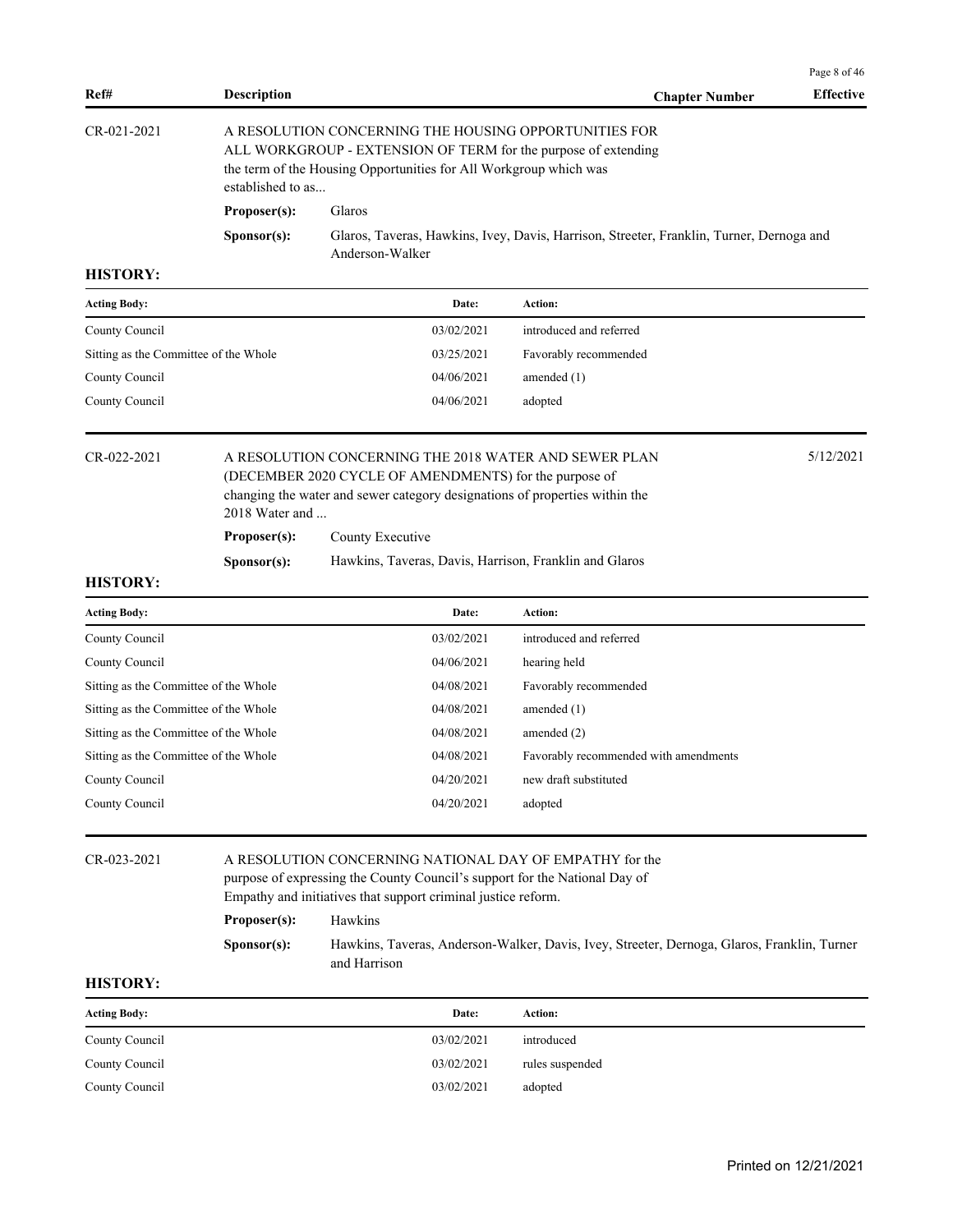|                                       |                       |                                                                                                                                                                                                                |                                                                          | Page 9 of 46     |
|---------------------------------------|-----------------------|----------------------------------------------------------------------------------------------------------------------------------------------------------------------------------------------------------------|--------------------------------------------------------------------------|------------------|
| Ref#                                  | <b>Description</b>    |                                                                                                                                                                                                                | <b>Chapter Number</b>                                                    | <b>Effective</b> |
| CR-024-2021                           | 2020 Annual Action Pl | A RESOLUTION CONCERNING FISCAL YEAR ("FY") 2020 ANNUAL<br>ACTION PLAN FOR HOUSING AND COMMUNITY DEVELOPMENT<br>for the purpose of amending the Prince George's County Fiscal Year ("FY")                       |                                                                          |                  |
|                                       | Proposer(s):          | County Executive                                                                                                                                                                                               |                                                                          |                  |
|                                       | S <b>p</b> onsor(s):  |                                                                                                                                                                                                                | Hawkins, Turner, Anderson-Walker, Harrison, Davis, Franklin and Streeter |                  |
| <b>HISTORY:</b>                       |                       |                                                                                                                                                                                                                |                                                                          |                  |
| <b>Acting Body:</b>                   |                       | Date:                                                                                                                                                                                                          | Action:                                                                  |                  |
| County Council                        |                       | 03/16/2021                                                                                                                                                                                                     | introduced and referred                                                  |                  |
| County Council                        |                       | 04/06/2021                                                                                                                                                                                                     | public hearing held                                                      |                  |
| Sitting as the Committee of the Whole |                       | 04/08/2021                                                                                                                                                                                                     | Held in Committee                                                        |                  |
| Sitting as the Committee of the Whole |                       | 04/20/2021                                                                                                                                                                                                     | Favorably recommended with amendments                                    |                  |
| County Council                        |                       | 05/04/2021                                                                                                                                                                                                     | new draft substituted                                                    |                  |
| County Council                        |                       | 05/04/2021                                                                                                                                                                                                     | adopted                                                                  |                  |
| CR-025-2021                           |                       | A RESOLUTION CONCERNING CONTRACT APPROVALS for the<br>purpose of approving certain multiyear contracts in accordance with the Prince<br>George's County Charter section 819 and Subtitle 10 of the Prince Geor |                                                                          |                  |
|                                       | Proposer(s):          | County Executive                                                                                                                                                                                               |                                                                          |                  |
|                                       | S <b>p</b> onsor(s):  | Hawkins                                                                                                                                                                                                        |                                                                          |                  |
| HICTODV.                              |                       |                                                                                                                                                                                                                |                                                                          |                  |

| <b>Acting Body:</b>                   | Date:      | Action:                 |
|---------------------------------------|------------|-------------------------|
| County Council                        | 03/16/2021 | introduced and referred |
| Sitting as the Committee of the Whole | 04/01/2021 | Held in Committee       |
| Sitting as the Committee of the Whole | 04/20/2021 | Favorably recommended   |
| County Council                        | 05/18/2021 | public hearing held     |
| County Council                        | 05/18/2021 | adopted                 |

# CR-026-2021 A RESOLUTION CONCERNING BALTIMORE-WASHINGTON

SUPERCONDUCTING MAGLEV PROJECT - OPPOSITION for the purpose of opposing the Baltimore-Washington Superconducting Maglev Project (SC Maglev Project) given t...

| Proposer(s):         | Hawkins                                                                        |
|----------------------|--------------------------------------------------------------------------------|
| S <b>p</b> onsor(s): | Hawkins, Ivey, Streeter, Turner, Glaros, Dernoga, Harrison and Anderson-Walker |

| <b>Acting Body:</b> | Date:      | Action:                     |
|---------------------|------------|-----------------------------|
| County Council      | 03/16/2021 | removed from Consent Agenda |
| County Council      | 05/18/2021 | introduced                  |
| County Council      | 05/18/2021 | rules suspended             |
| County Council      | 05/18/2021 | amended $(1)$               |
| County Council      | 05/18/2021 | adopted                     |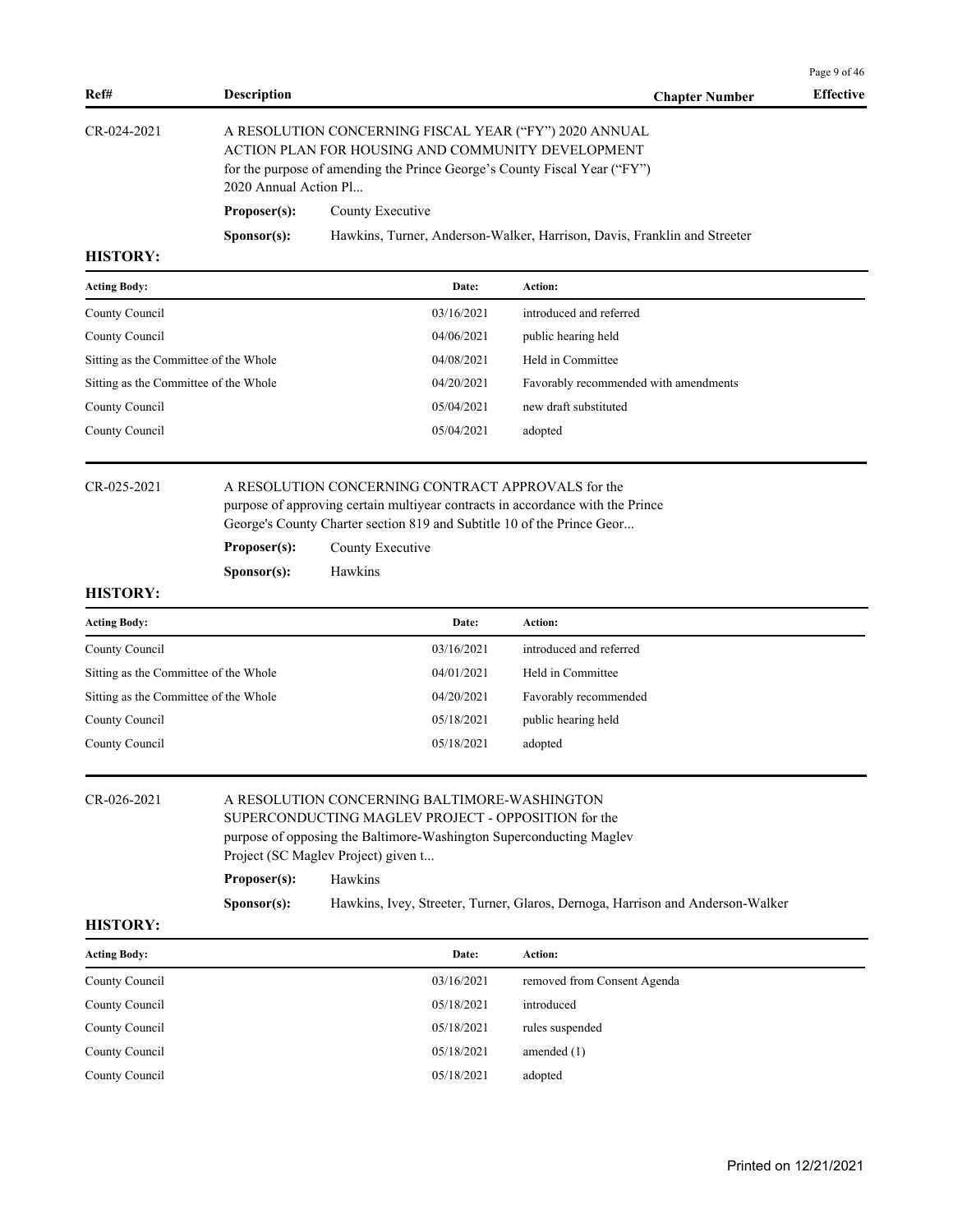| Ref#                                  | <b>Description</b>                                                                                                                       |                                                                                                                                                                                            | <b>Chapter Number</b>                                                                       | <b>Effective</b> |
|---------------------------------------|------------------------------------------------------------------------------------------------------------------------------------------|--------------------------------------------------------------------------------------------------------------------------------------------------------------------------------------------|---------------------------------------------------------------------------------------------|------------------|
| CR-027-2021                           | A RESOLUTION CONCERNING MEDICARE FOR ALL for the purpose of<br>supporting federal legislation that expands healthcare for all Americans. |                                                                                                                                                                                            |                                                                                             |                  |
|                                       | Proposer(s):                                                                                                                             | Taveras, Dernoga and Ivey                                                                                                                                                                  |                                                                                             |                  |
|                                       | S <b>p</b> onsor(s):                                                                                                                     |                                                                                                                                                                                            | Taveras, Dernoga, Ivey, Hawkins, Anderson-Walker, Harrison and Streeter                     |                  |
| <b>HISTORY:</b>                       |                                                                                                                                          |                                                                                                                                                                                            |                                                                                             |                  |
| <b>Acting Body:</b>                   |                                                                                                                                          | Date:                                                                                                                                                                                      | Action:                                                                                     |                  |
| County Council                        |                                                                                                                                          | 03/16/2021                                                                                                                                                                                 | introduced and referred                                                                     |                  |
| Sitting as the Committee of the Whole |                                                                                                                                          | 04/20/2021                                                                                                                                                                                 | Favorably recommended with amendments                                                       |                  |
| County Council                        |                                                                                                                                          | 05/04/2021                                                                                                                                                                                 | new draft substituted                                                                       |                  |
| County Council                        |                                                                                                                                          | 05/04/2021                                                                                                                                                                                 | adopted                                                                                     |                  |
| CR-028-2021                           | Year ("FY") 2022 An                                                                                                                      | A RESOLUTION CONCERNING FISCAL YEAR ("FY") 2022 ANNUAL<br>ACTION PLAN FOR HOUSING AND COMMUNITY DEVELOPMENT<br>for the purpose of approving and adopting the Prince George's County Fiscal |                                                                                             |                  |
|                                       | Proposer(s):                                                                                                                             | County Executive                                                                                                                                                                           |                                                                                             |                  |
|                                       | S <b>p</b> onsor(s):                                                                                                                     | and Franklin                                                                                                                                                                               | Hawkins, Glaros, Streeter, Taveras, Davis, Turner, Harrison, Dernoga, Anderson-Walker, Ivey |                  |
| <b>HISTORY:</b>                       |                                                                                                                                          |                                                                                                                                                                                            |                                                                                             |                  |
| Acting Body:                          |                                                                                                                                          | Date:                                                                                                                                                                                      | Action:                                                                                     |                  |
| County Council                        |                                                                                                                                          | 03/23/2021                                                                                                                                                                                 | introduced and referred                                                                     |                  |
| County Council                        |                                                                                                                                          | 04/12/2021                                                                                                                                                                                 | public hearing held                                                                         |                  |
| Sitting as the Committee of the Whole |                                                                                                                                          | 04/27/2021                                                                                                                                                                                 | Favorably recommended                                                                       |                  |
| County Council                        |                                                                                                                                          | 05/04/2021                                                                                                                                                                                 | adopted                                                                                     |                  |
| CR-029-2021                           | Council") to request th                                                                                                                  | A RESOLUTION CONCERNING AN ARMY CORPS OF ENGINEERS<br>FLOOD ASSESSMENT AND MAPPING STUDY for the purpose of<br>declaring the intent of the Prince George's County Council (the "County     |                                                                                             |                  |
|                                       | Proposer(s):                                                                                                                             | Anderson-Walker, Hawkins and Taveras                                                                                                                                                       |                                                                                             |                  |
|                                       | Sponsor(s):                                                                                                                              | and Franklin                                                                                                                                                                               | Anderson-Walker, Hawkins, Taveras, Dernoga, Harrison, Davis, Glaros, Streeter, Ivey, Turner |                  |
| <b>HISTORY:</b>                       |                                                                                                                                          |                                                                                                                                                                                            |                                                                                             |                  |
| <b>Acting Body:</b>                   |                                                                                                                                          | Date:                                                                                                                                                                                      | Action:                                                                                     |                  |
| County Council                        |                                                                                                                                          | 03/23/2021                                                                                                                                                                                 | introduced and referred                                                                     |                  |
| Sitting as the Committee of the Whole |                                                                                                                                          | 04/13/2021                                                                                                                                                                                 | Favorably recommended with amendments                                                       |                  |
| County Council                        |                                                                                                                                          | 04/27/2021                                                                                                                                                                                 | new draft substituted                                                                       |                  |
| County Council                        |                                                                                                                                          | 04/27/2021                                                                                                                                                                                 | no action                                                                                   |                  |
| County Council                        |                                                                                                                                          | 06/08/2021                                                                                                                                                                                 | new draft substituted                                                                       |                  |
| County Council                        |                                                                                                                                          | 06/08/2021                                                                                                                                                                                 | amended $(1)$                                                                               |                  |
| County Council                        |                                                                                                                                          | 06/08/2021                                                                                                                                                                                 | adopted                                                                                     |                  |

Page 10 of 46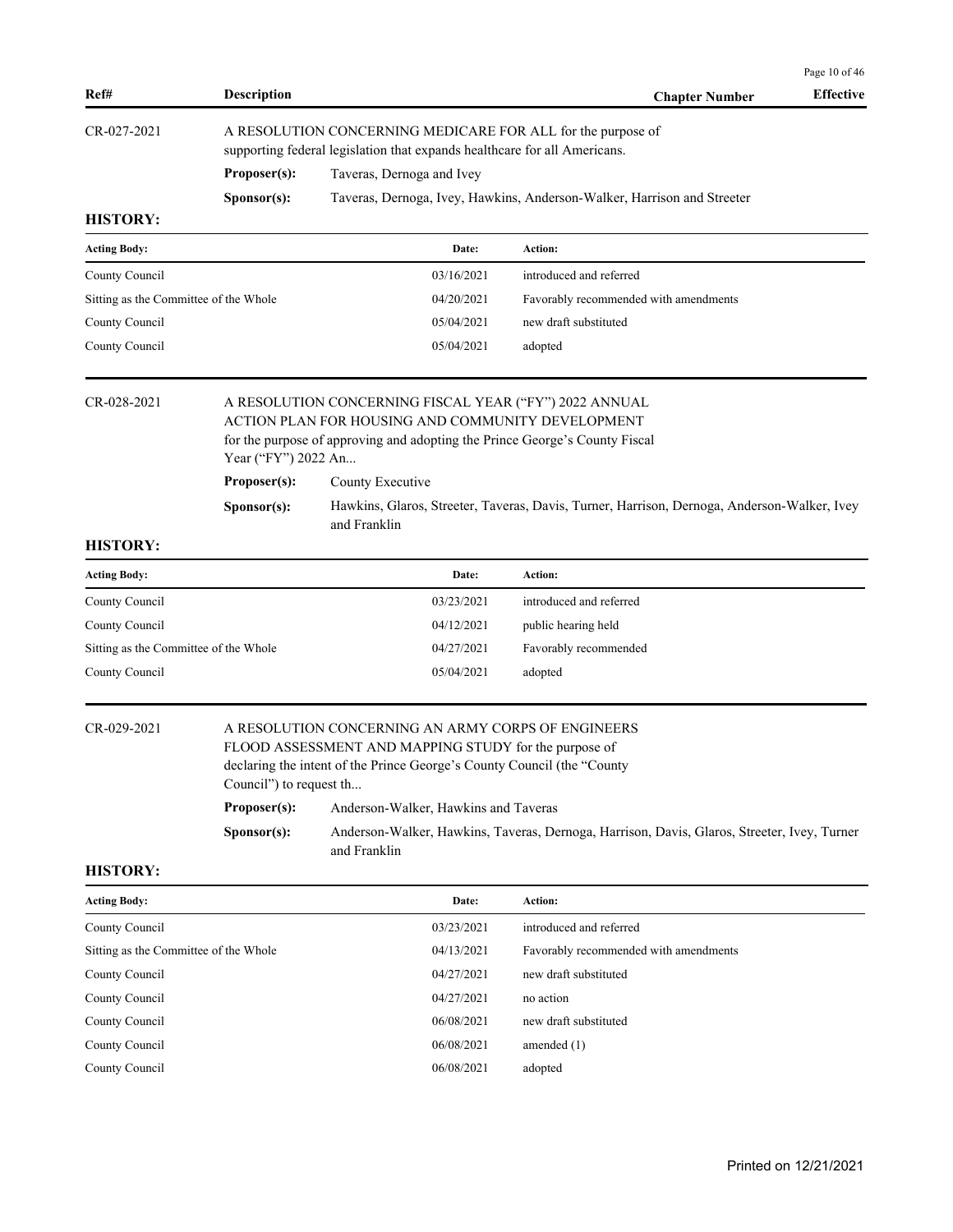| Ref#           | <b>Description</b>                               |                                                                                | <b>Chapter Number</b> | <b>Effective</b> |  |  |  |
|----------------|--------------------------------------------------|--------------------------------------------------------------------------------|-----------------------|------------------|--|--|--|
| CR-030-2021    |                                                  | A RESOLUTION CONCERNING LOANS TO GIANT FOOD LLC                                |                       |                  |  |  |  |
|                |                                                  | ("GIANT FOODS") FROM THE MARYLAND ECONOMIC                                     |                       |                  |  |  |  |
|                | DEVELOPMENT ASSISTANCE FUND ("MEDAF") AND PRINCE |                                                                                |                       |                  |  |  |  |
|                | <b>GEORGE'S COUNTY</b>                           |                                                                                |                       |                  |  |  |  |
|                |                                                  | (THE "COUNTY") for the purpose of endorsin                                     |                       |                  |  |  |  |
|                | Proposer(s):                                     | County Executive                                                               |                       |                  |  |  |  |
|                | S <b>p</b> onsor(s):                             | Hawkins, Davis, Harrison, Turner, Streeter, Glaros, Franklin, Ivey and Taveras |                       |                  |  |  |  |
| <b>HISTORY</b> |                                                  |                                                                                |                       |                  |  |  |  |

| <b>Acting Body:</b>                   | Date:      | Action:                 |
|---------------------------------------|------------|-------------------------|
| County Council                        | 03/23/2021 | introduced and referred |
| Sitting as the Committee of the Whole | 04/08/2021 | Favorably recommended   |
| County Council                        | 04/20/2021 | adopted                 |
| County Executive                      | 05/03/2021 | signed                  |

# CR-031-2021 A RESOLUTION CONCERNING LOANS TO CAPITAL LIGHTING & SUPPLY, LLC ("CAPITAL LIGHTING") FROM THE MARYLAND ECONOMIC DEVELOPMENT ASSISTANCE FUND ("MEDAF") AND PRINCE GEORGE'S COUNTY (THE "COUNTY") for the ...

#### **Proposer(s):** County Executive

# **Sponsor(s):** Hawkins, Ivey, Davis, Taveras, Turner, Harrison, Franklin, Glaros, Streeter and Anderson-Walker

#### **HISTORY:**

| <b>Acting Body:</b>                   | Date:      | Action:                 |
|---------------------------------------|------------|-------------------------|
| County Council                        | 03/23/2021 | introduced and referred |
| Sitting as the Committee of the Whole | 04/08/2021 | Favorably recommended   |
| County Council                        | 04/20/2021 | adopted                 |
| County Executive                      | 05/03/2021 | signed                  |

CR-032-2021 A RESOLUTION CONCERNING 2021-2022 CHARTER REVIEW COMMISSION - REVISED APPOINTMENTS for the purpose of revising

certain appointments to the Charter Review Commission; and generally

# regarding the Charte... **Proposer(s):** Hawkins

**Sponsor(s):** Hawkins, Turner, Franklin, Harrison, Davis, Streeter, Glaros, Dernoga, Taveras and Ivey

#### **HISTORY:**

| <b>Acting Body:</b> | Date:      | Action:         |
|---------------------|------------|-----------------|
| County Council      | 03/23/2021 | introduced      |
| County Council      | 03/23/2021 | rules suspended |
| County Council      | 03/23/2021 | adopted         |

Page 11 of 46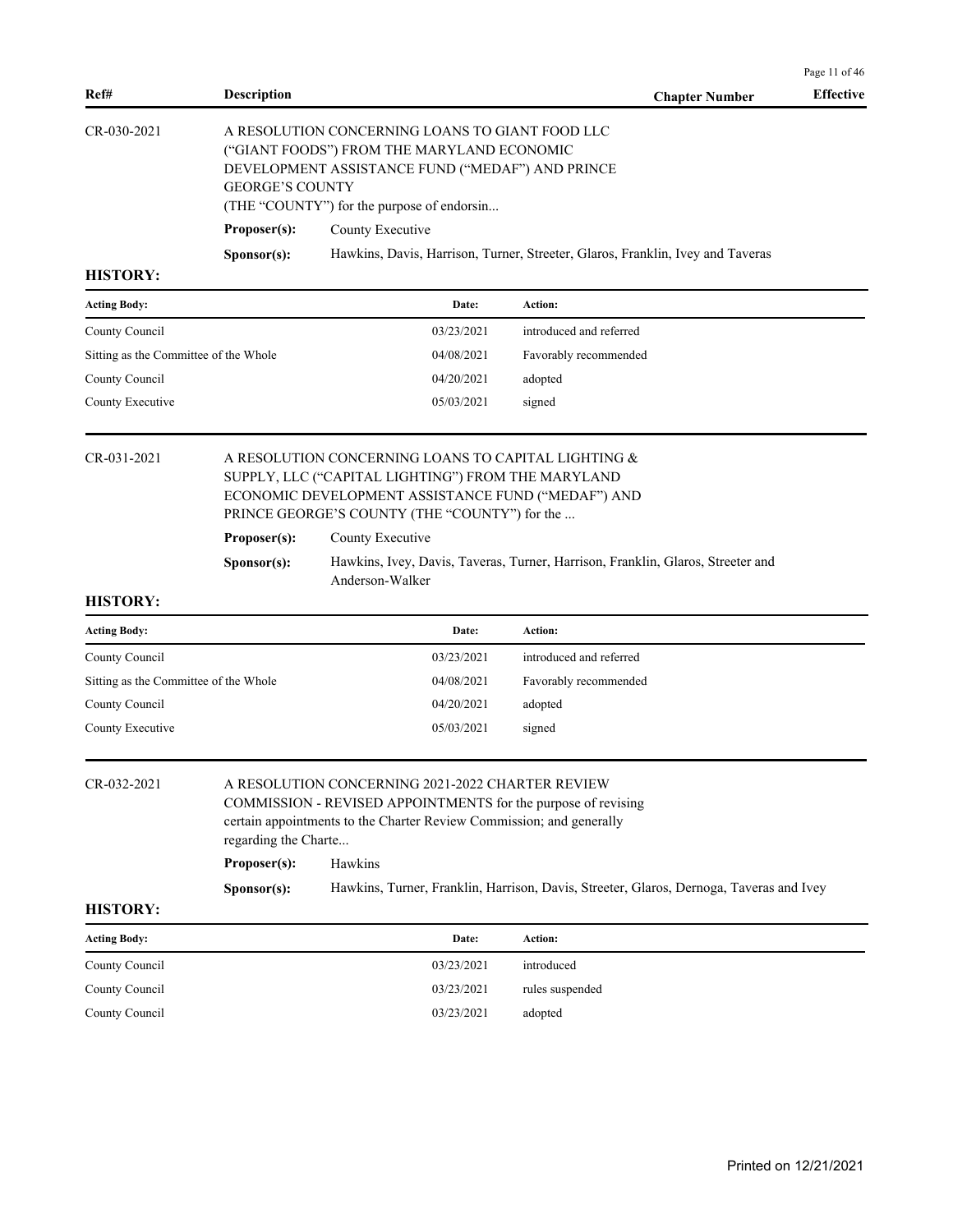|                    |                      |                                                                                                                                                                                                                   | Page 12 of 46    |  |
|--------------------|----------------------|-------------------------------------------------------------------------------------------------------------------------------------------------------------------------------------------------------------------|------------------|--|
| Ref#               | <b>Description</b>   | <b>Chapter Number</b>                                                                                                                                                                                             | <b>Effective</b> |  |
| $CR - 0.33 - 2021$ |                      | A RESOLUTION CONCERNING PRINCE GEORGE'S COUNTY,<br>MARYLAND'S TENTH CONTINUED DECLARATION OF<br>EMERGENCY-CORONAVIRUS ("COVID-19") for the purpose of<br>continuing the emergency declarations most recently adop | 3/30/2021        |  |
|                    | Proposer(s):         | County Executive                                                                                                                                                                                                  |                  |  |
|                    | S <b>p</b> onsor(s): | Hawkins, Turner, Davis, Streeter, Harrison, Dernoga, Glaros, Franklin, Ivey and<br>Anderson-Walker                                                                                                                |                  |  |

| Date:      | Action:                 |
|------------|-------------------------|
| 03/30/2021 | introduced and referred |
| 03/30/2021 | Favorably recommended   |
| 03/30/2021 | adopted                 |
| 04/08/2021 | signed                  |
|            |                         |

# CR-034-2021 A RESOLUTION CONCERNING CONTRACT APPROVALS for the

purpose of approving a contract for the Health Department.

**Proposer(s):** County Executive

**Sponsor(s):** Hawkins, Davis, Anderson-Walker, Streeter, Glaros, Harrison, Dernoga, Turner and Ivey

#### **HISTORY:**

| <b>Acting Body:</b>                   | Date:      | Action:                 |
|---------------------------------------|------------|-------------------------|
| County Council                        | 03/30/2021 | introduced and referred |
| Sitting as the Committee of the Whole | 04/08/2021 | Favorably recommended   |
| County Council                        | 04/27/2021 | public hearing held     |
| County Council                        | 04/27/2021 | adopted                 |

# CR-035-2021 A RESOLUTION CONCERNING RELEASE OF COUNTY

REVERSIONARY INTEREST IN REAL PROPERTY for the purpose of authorizing the County Executive to release reversionary interest to previously County-owned propert...

**Proposer(s):** County Executive **Sponsor(s):** Hawkins, Streeter, Ivey, Harrison, Davis and Taveras

| <b>Acting Body:</b>                   | Date:      | <b>Action:</b>          |
|---------------------------------------|------------|-------------------------|
| County Council                        | 03/30/2021 | introduced and referred |
| Sitting as the Committee of the Whole | 04/08/2021 | Favorably recommended   |
| County Council                        | 04/27/2021 | public hearing held     |
| County Council                        | 04/27/2021 | adopted                 |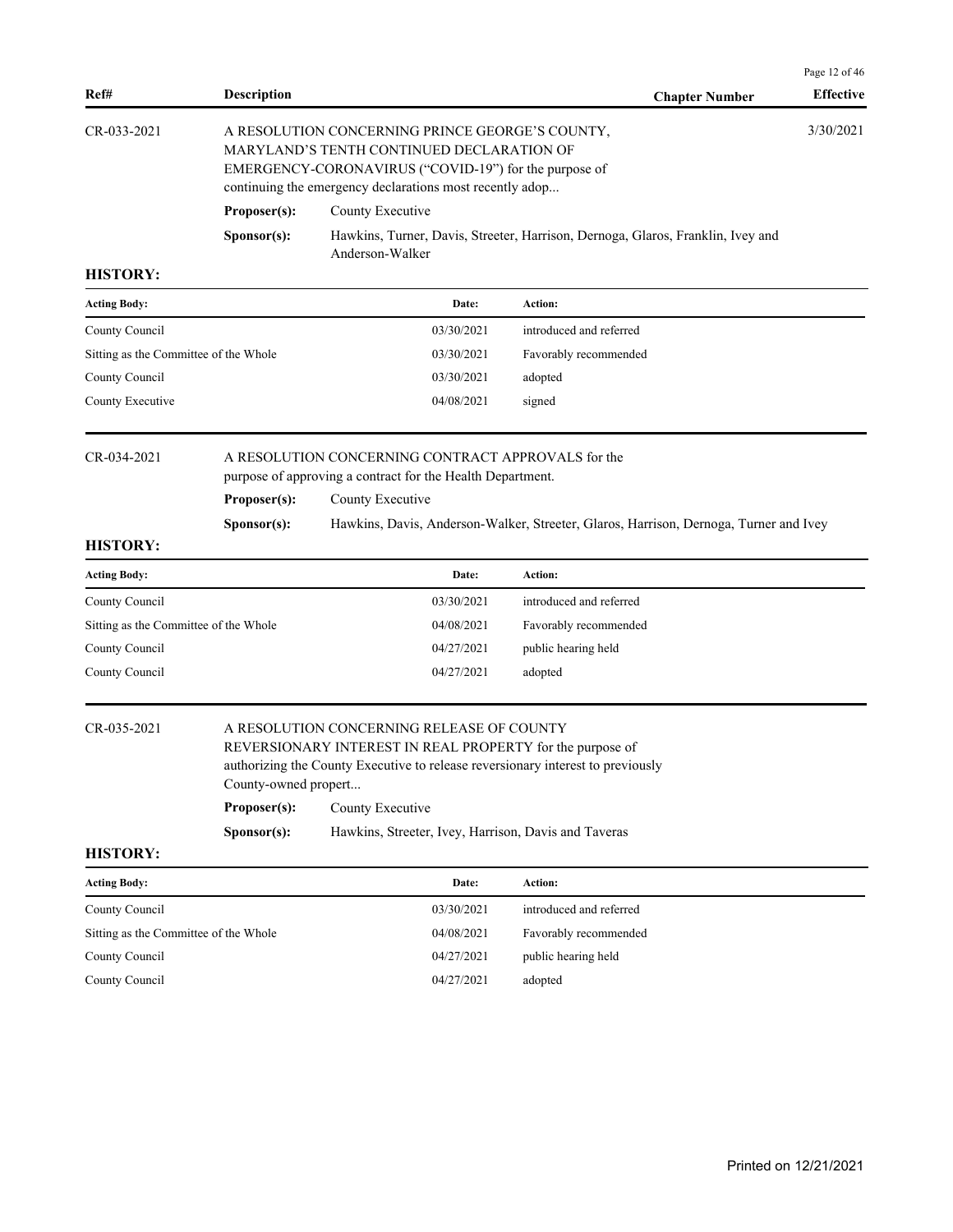| Ref#            | <b>Description</b>                                                                                                                                                                                                |                  | <b>Chapter Number</b> | <b>Effective</b> |  |
|-----------------|-------------------------------------------------------------------------------------------------------------------------------------------------------------------------------------------------------------------|------------------|-----------------------|------------------|--|
| CR-036-2021     | A RESOLUTION CONCERNING FISCAL YEAR ("FY") 2021 ANNUAL<br>ACTION PLAN FOR HOUSING AND COMMUNITY DEVELOPMENT<br>for the purpose of amending the Prince George's County Fiscal Year ("FY")<br>2021 Annual Action Pl |                  |                       |                  |  |
|                 | Proposer(s):                                                                                                                                                                                                      | County Executive |                       |                  |  |
|                 | Hawkins, Franklin, Turner, Davis, Anderson-Walker, Harrison, Glaros, Streeter and Taveras<br>S <b>p</b> onsor(s):                                                                                                 |                  |                       |                  |  |
| <b>HISTORY:</b> |                                                                                                                                                                                                                   |                  |                       |                  |  |

| <b>Acting Body:</b>                   | Date:      | Action:                               |
|---------------------------------------|------------|---------------------------------------|
| County Council                        | 04/06/2021 | introduced and referred               |
| County Council                        | 04/27/2021 | public hearing held                   |
| Sitting as the Committee of the Whole | 05/04/2021 | Favorably recommended with amendments |
| County Council                        | 05/18/2021 | new draft substituted                 |
| County Council                        | 05/18/2021 | adopted                               |

# CR-037-2021 A RESOLUTION CONCERNING FISCAL YEAR ("FY") 2021 ANNUAL ACTION PLAN FOR HOUSING AND COMMUNITY DEVELOPMENT for the purpose of amending the Prince George's County Fiscal Year ("FY")

2021 Annual Action Pl...

**Proposer(s):** County Executive

**Sponsor(s):** Hawkins, Turner, Taveras, Glaros, Franklin, Harrison, Davis and Streeter

#### **HISTORY:**

| Date:      | Action:                               |
|------------|---------------------------------------|
| 04/06/2021 | introduced and referred               |
| 04/27/2021 | public hearing held                   |
| 05/04/2021 | Favorably recommended with amendments |
| 05/18/2021 | new draft substituted                 |
| 05/18/2021 | adopted                               |
|            |                                       |

# CR-038-2021 A RESOLUTION CONCERNING FISCAL YEAR ("FY") 2021 ANNUAL

ACTION PLAN FOR HOUSING AND COMMUNITY DEVELOPMENT for the purpose of amending the Prince George's County Fiscal Year ("FY") 2021 Annual Action Pl...

| Proposer(s): | County Executive |
|--------------|------------------|
|--------------|------------------|

| Sponsor(s): |  | Hawkins, Turner, Franklin, Harrison, Streeter, Glaros and Taveras |  |  |
|-------------|--|-------------------------------------------------------------------|--|--|
|-------------|--|-------------------------------------------------------------------|--|--|

#### **HISTORY:**

| <b>Acting Body:</b>                   | Date:      | Action:                               |
|---------------------------------------|------------|---------------------------------------|
| County Council                        | 04/06/2021 | introduced and referred               |
| County Council                        | 04/27/2021 | public hearing held                   |
| Sitting as the Committee of the Whole | 05/04/2021 | Favorably recommended with amendments |
| County Council                        | 05/18/2021 | new draft substituted                 |
| County Council                        | 05/18/2021 | adopted                               |

Page 13 of 46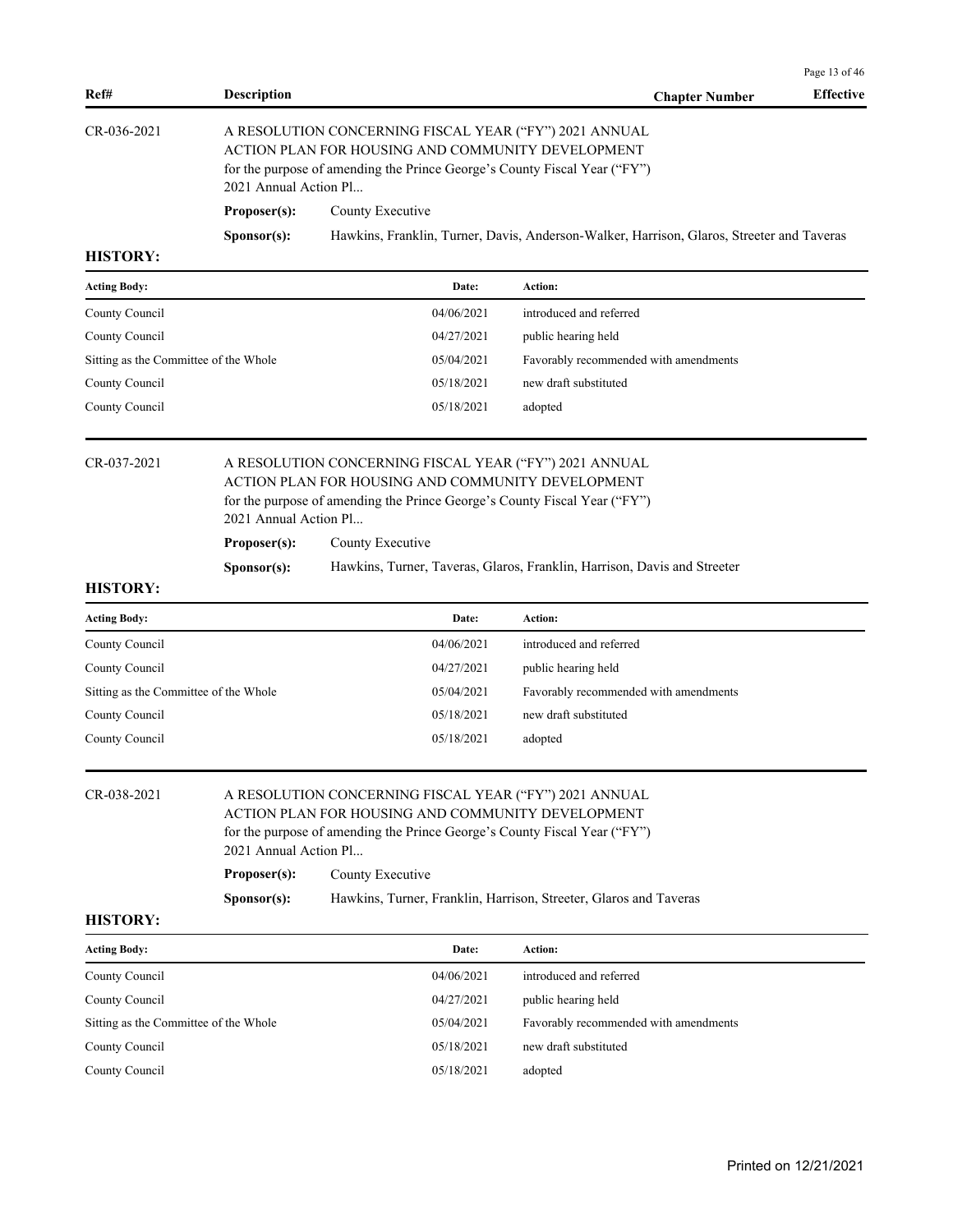| Ref#                                  | <b>Description</b>    |                                                                                                                                                                                                   | <b>Chapter Number</b>                                                    | <b>Effective</b> |
|---------------------------------------|-----------------------|---------------------------------------------------------------------------------------------------------------------------------------------------------------------------------------------------|--------------------------------------------------------------------------|------------------|
| CR-039-2021                           | Agreement be          | A RESOLUTION CONCERNING PAYMENTS IN LIEU OF TAXES<br>("PILOT") AGREEMENT for Homes at Oxon Hill for the purpose of<br>approving the terms and conditions of a Payments in Lieu of Taxes ("PILOT") |                                                                          | 5/18/2021        |
|                                       | Proposer(s):          | County Executive                                                                                                                                                                                  |                                                                          |                  |
|                                       | Sponsor(s):           |                                                                                                                                                                                                   | Hawkins, Davis, Turner, Franklin, Harrison, Glaros, Streeter and Taveras |                  |
| <b>HISTORY:</b>                       |                       |                                                                                                                                                                                                   |                                                                          |                  |
| <b>Acting Body:</b>                   |                       | Date:                                                                                                                                                                                             | Action:                                                                  |                  |
| County Council                        |                       | 04/06/2021                                                                                                                                                                                        | introduced and referred                                                  |                  |
| Sitting as the Committee of the Whole |                       | 05/04/2021                                                                                                                                                                                        | Favorably recommended                                                    |                  |
| County Council                        |                       | 05/18/2021                                                                                                                                                                                        | adopted                                                                  |                  |
| CR-040-2021                           | Agreement bet         | A RESOLUTION CONCERNING PAYMENTS IN LIEU OF TAXES<br>("PILOT") AGREEMENT FOR 8230 SCHULTZ ROAD for the purpose of<br>approving the terms and conditions of a Payments in Lieu of Taxes ("PILOT")  |                                                                          | 5/18/2021        |
|                                       | Proposer(s):          | County Executive                                                                                                                                                                                  |                                                                          |                  |
|                                       | Sponsor(s):           |                                                                                                                                                                                                   | Hawkins, Taveras, Franklin, Davis, Streeter, Harrison, Turner and Glaros |                  |
| <b>HISTORY:</b>                       |                       |                                                                                                                                                                                                   |                                                                          |                  |
| <b>Acting Body:</b>                   |                       | Date:                                                                                                                                                                                             | Action:                                                                  |                  |
| County Council                        |                       | 04/06/2021                                                                                                                                                                                        | introduced and referred                                                  |                  |
| Sitting as the Committee of the Whole |                       | 05/04/2021                                                                                                                                                                                        | Favorably recommended                                                    |                  |
| County Council                        |                       | 05/18/2021                                                                                                                                                                                        | adopted                                                                  |                  |
| CR-041-2021                           | 2020 Annual Action Pl | A RESOLUTION CONCERNING FISCAL YEAR ("FY") 2020 ANNUAL<br>ACTION PLAN FOR HOUSING AND COMMUNITY DEVELOPMENT<br>for the purpose of amending the Prince George's County Fiscal Year ("FY")          |                                                                          |                  |
|                                       |                       | <b>Proposer(s):</b> County Executive                                                                                                                                                              |                                                                          |                  |
|                                       | Sponsor(s):           |                                                                                                                                                                                                   | Hawkins, Turner, Glaros, Franklin, Dernoga, Davis, Harrison and Taveras  |                  |
| <b>HISTORY:</b>                       |                       |                                                                                                                                                                                                   |                                                                          |                  |
| <b>Acting Body:</b>                   |                       | Date:                                                                                                                                                                                             | Action:                                                                  |                  |
| County Council                        |                       | 04/27/2021                                                                                                                                                                                        | introduced and referred                                                  |                  |
| County Council                        |                       | 05/18/2021                                                                                                                                                                                        | public hearing held                                                      |                  |
| Sitting as the Committee of the Whole |                       | 06/03/2021                                                                                                                                                                                        | Favorably recommended with amendments                                    |                  |
| County Council                        |                       | 06/15/2021                                                                                                                                                                                        | new draft substituted                                                    |                  |
| County Council                        |                       |                                                                                                                                                                                                   |                                                                          |                  |

Page 14 of 46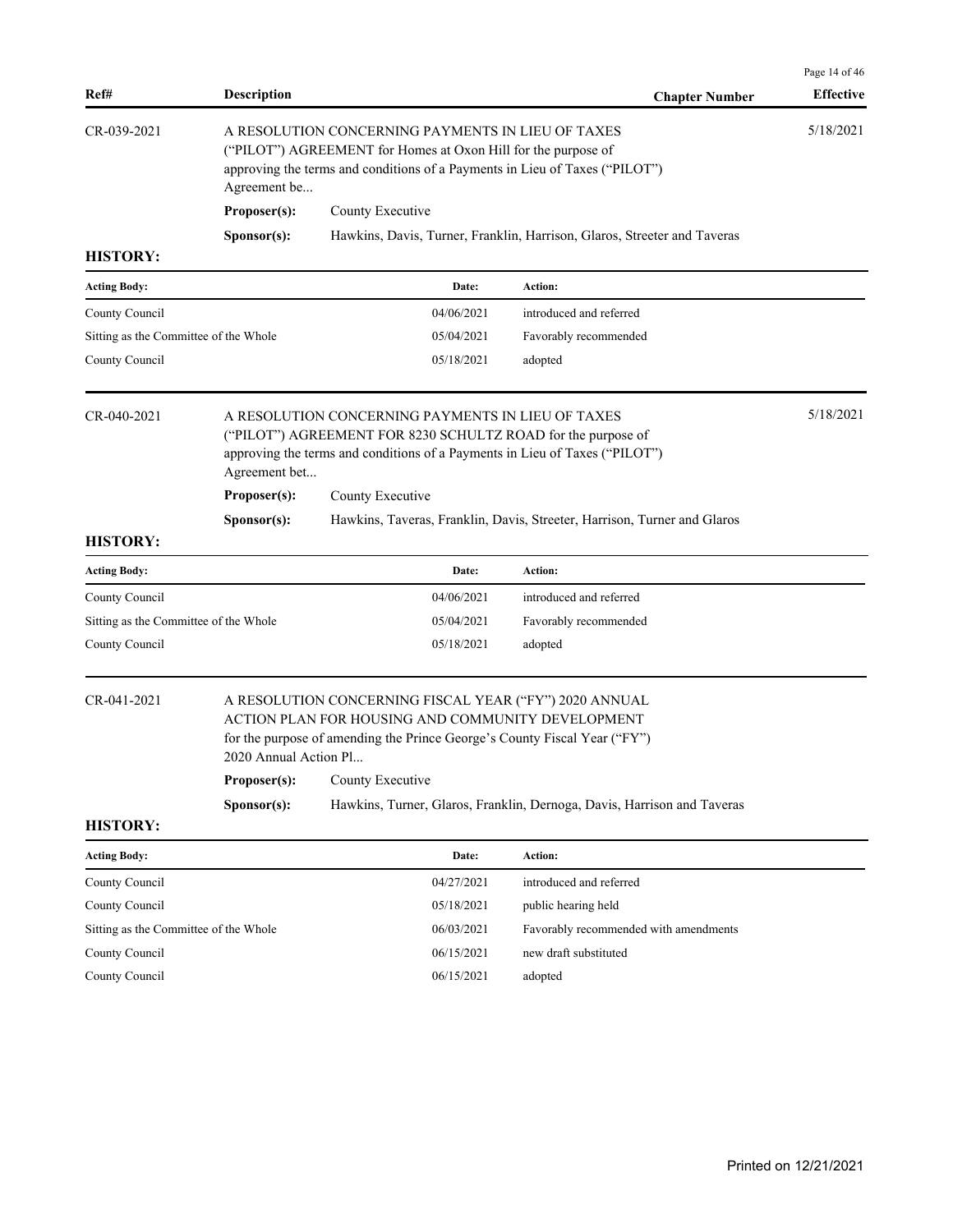| Ref#              | <b>Description</b>   | <b>Chapter Number</b>                                                                                                                                                                       | <b>Effective</b> |
|-------------------|----------------------|---------------------------------------------------------------------------------------------------------------------------------------------------------------------------------------------|------------------|
| $CR - 042 - 2021$ | a Payment in Lieu    | A RESOLUTION CONCERNING PAYMENTS IN LIEU OF TAXES<br>("PILOT") AGREEMENT for the Urban Atlantic Development<br>Multifamily-Phase 2 for the purpose of approving the terms and conditions of | 5/18/2021        |
|                   | Proposer(s):         | County Executive                                                                                                                                                                            |                  |
| итетору.          | S <b>p</b> onsor(s): | Hawkins, Davis, Glaros, Franklin, Harrison and Turner                                                                                                                                       |                  |

| <b>Acting Body:</b>                   | Date:      | Action:                               |
|---------------------------------------|------------|---------------------------------------|
| County Council                        | 04/27/2021 | introduced and referred               |
| Sitting as the Committee of the Whole | 05/11/2021 | Favorably recommended with amendments |
| County Council                        | 05/18/2021 | public hearing held                   |
| County Council                        | 05/18/2021 | new draft substituted                 |
| County Council                        | 05/18/2021 | adopted                               |
| County Executive                      | 05/25/2021 | signed                                |
|                                       |            |                                       |

**HISTORY:**

# CR-043-2021 A RESOLUTION CONCERNING FISCAL YEAR ("FY") 2020 ANNUAL ACTION PLAN FOR HOUSING AND COMMUNITY DEVELOPMENT for the purpose of amending the Prince George's County Fiscal Year ("FY")

2020 Annual Action Pl...

**Proposer(s):** County Executive

**Sponsor(s):** Hawkins, Davis, Turner, Glaros, Dernoga, Franklin, Harrison and Taveras

| <b>Acting Body:</b>                   | Date:      | Action:                               |
|---------------------------------------|------------|---------------------------------------|
| County Council                        | 04/27/2021 | introduced and referred               |
| County Council                        | 05/18/2021 | public hearing held                   |
| Sitting as the Committee of the Whole | 06/03/2021 | Favorably recommended with amendments |
| County Council                        | 06/15/2021 | new draft substituted                 |
| County Council                        | 06/15/2021 | adopted                               |

| $CR - 044 - 2021$ |                      | A RESOLUTION CONCERNING PUBLIC SAFETY FACILITIES                                  |
|-------------------|----------------------|-----------------------------------------------------------------------------------|
|                   |                      | SURCHARGE for the purpose of approving a partial waiver of the public             |
|                   |                      | safety facilities surcharge for all residential units of the mixed-use Urban Atla |
|                   | Proposer(s):         | County Executive                                                                  |
|                   | S <b>p</b> onsor(s): | Hawkins, Davis, Turner, Glaros, Harrison and Franklin                             |

### **HISTORY:**

| <b>Acting Body:</b>                   | Date:      | Action:                               |
|---------------------------------------|------------|---------------------------------------|
| County Council                        | 04/27/2021 | introduced and referred               |
| Sitting as the Committee of the Whole | 05/11/2021 | Favorably recommended with amendments |
| County Council                        | 05/18/2021 | new draft substituted                 |
| County Council                        | 05/18/2021 | adopted                               |

Page 15 of 46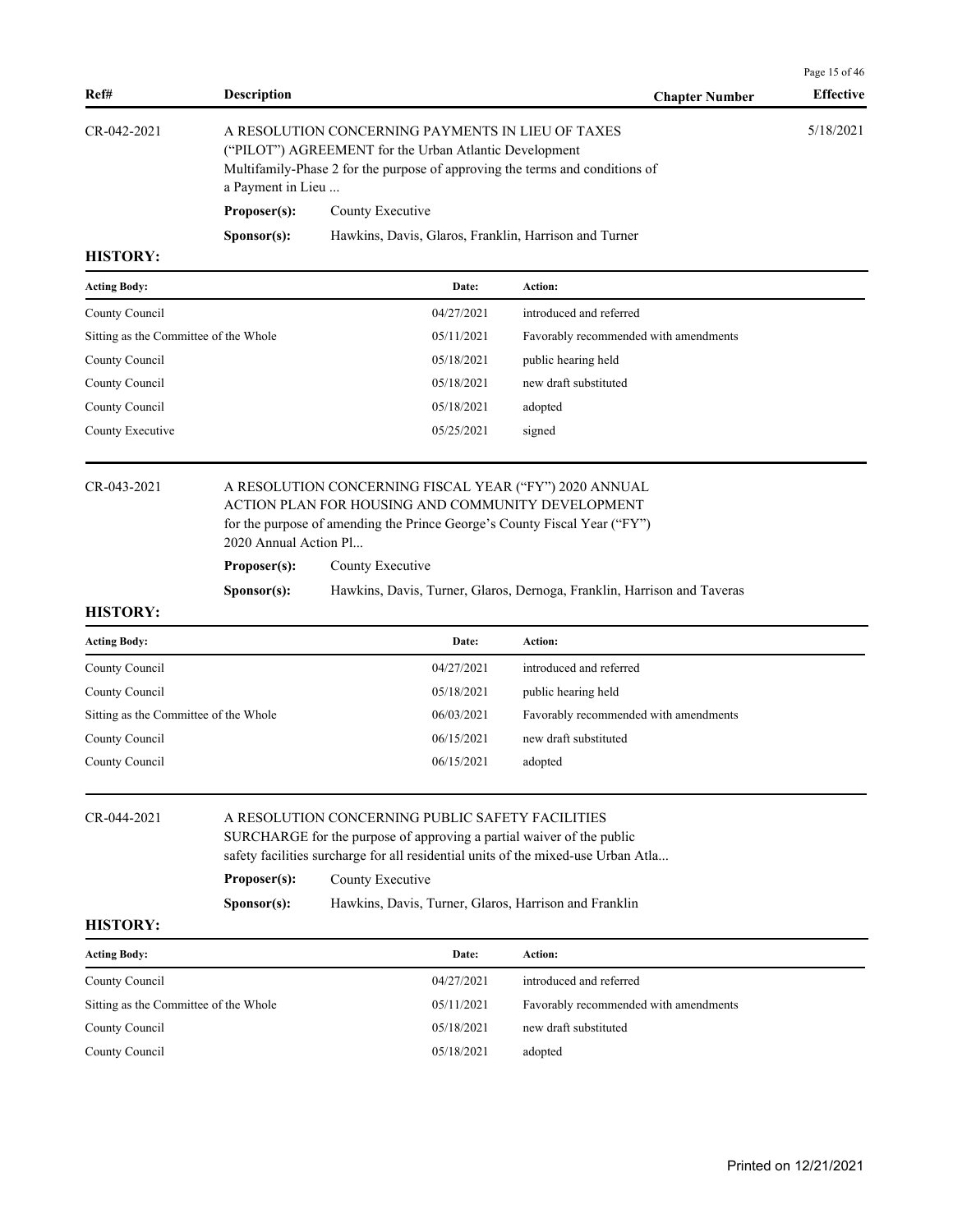| Ref#              | <b>Description</b>   |                                                                                                                                                                                                      | <b>Chapter Number</b> | <b>Effective</b> |
|-------------------|----------------------|------------------------------------------------------------------------------------------------------------------------------------------------------------------------------------------------------|-----------------------|------------------|
| $CR - 045 - 2021$ | Prince Ge            | A RESOLUTION CONCERNING WATERSHED PROTECTION AND<br>RESTORATION for the purpose of Prince George's County's Watershed<br>Protection and Restoration Financial Assurance Plan (FAP) for approving the |                       |                  |
|                   | Proposer(s):         | County Executive                                                                                                                                                                                     |                       |                  |
|                   | S <b>p</b> onsor(s): | Hawkins, Davis, Turner, Glaros and Harrison                                                                                                                                                          |                       |                  |
| <b>HISTORY:</b>   |                      |                                                                                                                                                                                                      |                       |                  |

| <b>Acting Body:</b>                   | Date:      | Action:                 |
|---------------------------------------|------------|-------------------------|
| County Council                        | 04/27/2021 | introduced and referred |
| County Council                        | 05/18/2021 | public hearing held     |
| Sitting as the Committee of the Whole | 06/03/2021 | Favorably recommended   |
| County Council                        | 06/08/2021 | adopted                 |

### CR-046-2021 A RESOLUTION CONCERNING CONTRACT APPROVALS for the purpose of approving certain multiyear contracts in accordance with the Prince George's County Charter and Subtitle 10 of the Prince George's County ...

**Proposer(s):** County Executive

**Sponsor(s):** Hawkins

#### **HISTORY:**

| <b>Acting Body:</b>                   | Date:      | <b>Action:</b>          |
|---------------------------------------|------------|-------------------------|
| County Council                        | 04/27/2021 | introduced and referred |
| Sitting as the Committee of the Whole | 04/27/2021 | Held in Committee       |
| Sitting as the Committee of the Whole | 05/04/2021 | Favorably recommended   |
| County Council                        | 05/24/2021 | public hearing held     |
| County Council                        | 05/24/2021 | adopted                 |

### CR-047-2021 A RESOLUTION CONCERNING MARYLAND-NATIONAL CAPITAL

PARK AND PLANNING COMMISSION for the purpose of transferring certain appropriations and expenditures between certain programs in the Fiscal Year 202... **Proposer(s):** Hawkins, Davis, Dernoga and Ivey **Sponsor(s):** Hawkins, Davis, Dernoga, Ivey, Glaros, Franklin, Harrison, Turner and Taveras

#### **HISTORY:**

| <b>Acting Body:</b>                   | Date:      | Action:                 |
|---------------------------------------|------------|-------------------------|
| County Council                        | 04/27/2021 | introduced and referred |
| County Council                        | 05/18/2021 | public hearing held     |
| Sitting as the Committee of the Whole | 05/24/2021 | Favorably recommended   |
| County Council                        | 05/24/2021 | adopted                 |

Page 16 of 46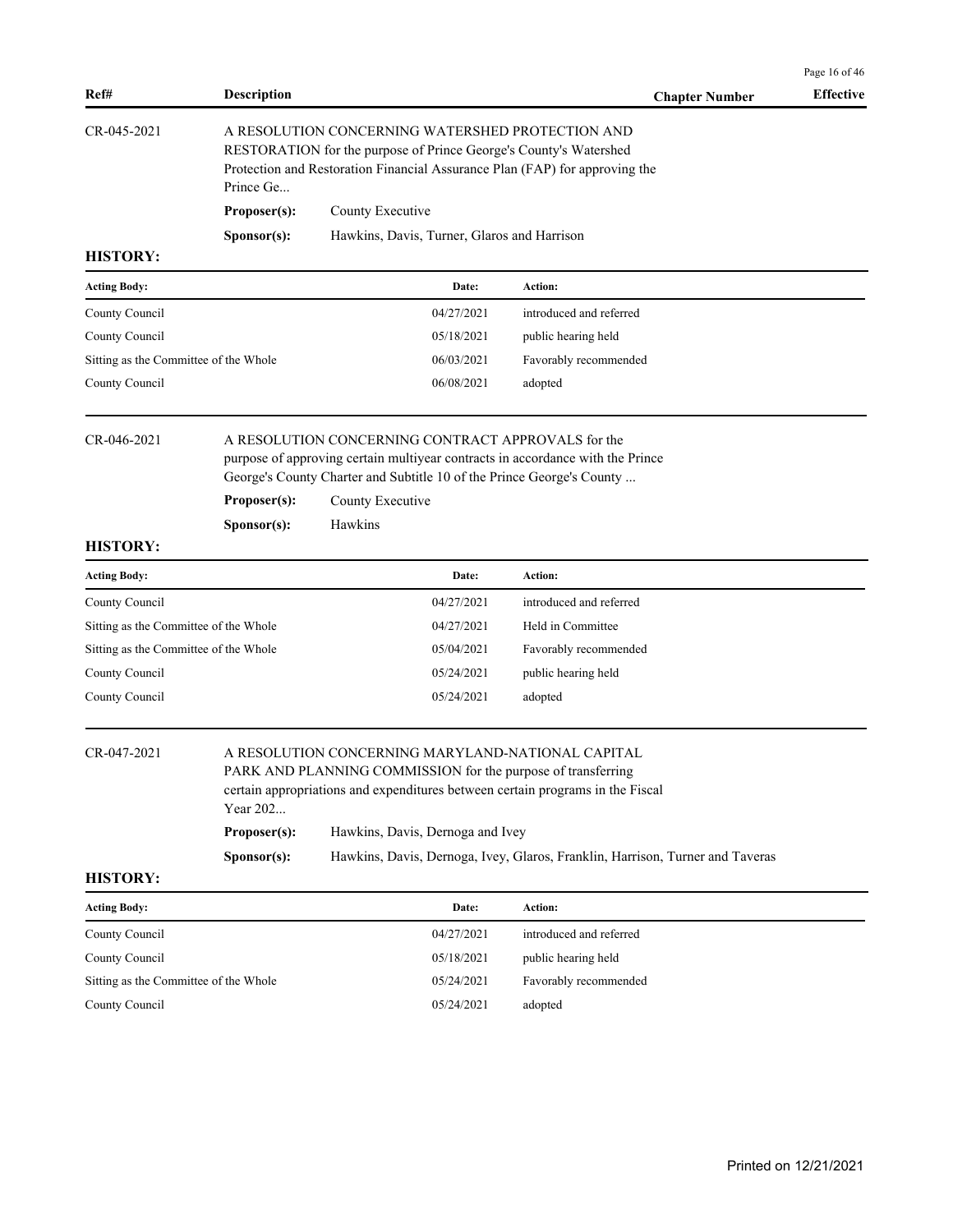|                     |                      |                                                                                                                                                                                                                   |                       | Page $17$ of $46$ |
|---------------------|----------------------|-------------------------------------------------------------------------------------------------------------------------------------------------------------------------------------------------------------------|-----------------------|-------------------|
| Ref#                | <b>Description</b>   |                                                                                                                                                                                                                   | <b>Chapter Number</b> | <b>Effective</b>  |
| $CR - 048 - 2021$   |                      | A RESOLUTION CONCERNING PRINCE GEORGE'S COUNTY.<br>MARYLAND'S ELEVENTH CONTINUED DECLARATION OF<br>EMERGENCY-CORONAVIRUS ("COVID-19") for the purpose of<br>continuing the emergency declarations most recently a |                       | 5/11/2021         |
|                     | Proposer(s):         | County Executive                                                                                                                                                                                                  |                       |                   |
|                     | S <b>p</b> onsor(s): | Hawkins, Turner, Davis, Taveras, Streeter, Harrison, Dernoga, Glaros, Ivey, Anderson-Walker<br>and Franklin                                                                                                       |                       |                   |
| <b>HISTORY:</b>     |                      |                                                                                                                                                                                                                   |                       |                   |
| <b>Acting Body:</b> |                      | Date:<br>Action:                                                                                                                                                                                                  |                       |                   |

| <b>Acting Body:</b>                   | Date:      | Action:                               |
|---------------------------------------|------------|---------------------------------------|
| County Council                        | 05/11/2021 | introduced and referred               |
| Sitting as the Committee of the Whole | 05/11/2021 | Favorably recommended                 |
| Sitting as the Committee of the Whole | 05/11/2021 | Favorably recommended with amendments |
| County Council                        | 05/11/2021 | new draft substituted                 |
| County Council                        | 05/11/2021 | adopted                               |
| County Executive                      | 05/14/2021 | signed                                |

**Proposer(s):** Hawkins

**Sponsor(s):** Hawkins, Taveras and Davis

# **HISTORY:**

| <b>Acting Body:</b> | Date:      | Action:         |
|---------------------|------------|-----------------|
| County Council      | 05/11/2021 | introduced      |
| County Council      | 05/11/2021 | rules suspended |
| County Council      | 05/11/2021 | adopted         |

# CR-050-2021 A RESOLUTION CONCERNING NATIONAL PUBLIC WORKS WEEK

2021 for the purpose of expressing Prince George's support for declaring the

week of May 16 - 22, 2021 as National Public Works Week in Prince Geor...

| Proposer(s):         | County Executive                                                                       |
|----------------------|----------------------------------------------------------------------------------------|
| S <b>p</b> onsor(s): | Hawkins, Ivey, Streeter, Turner, Harrison, Glaros, Anderson-Walker, Davis, Dernoga and |
|                      | Franklin                                                                               |

| <b>Acting Body:</b> | Date:      | Action:         |
|---------------------|------------|-----------------|
| County Council      | 05/18/2021 | introduced      |
| County Council      | 05/18/2021 | rules suspended |
| County Council      | 05/18/2021 | adopted         |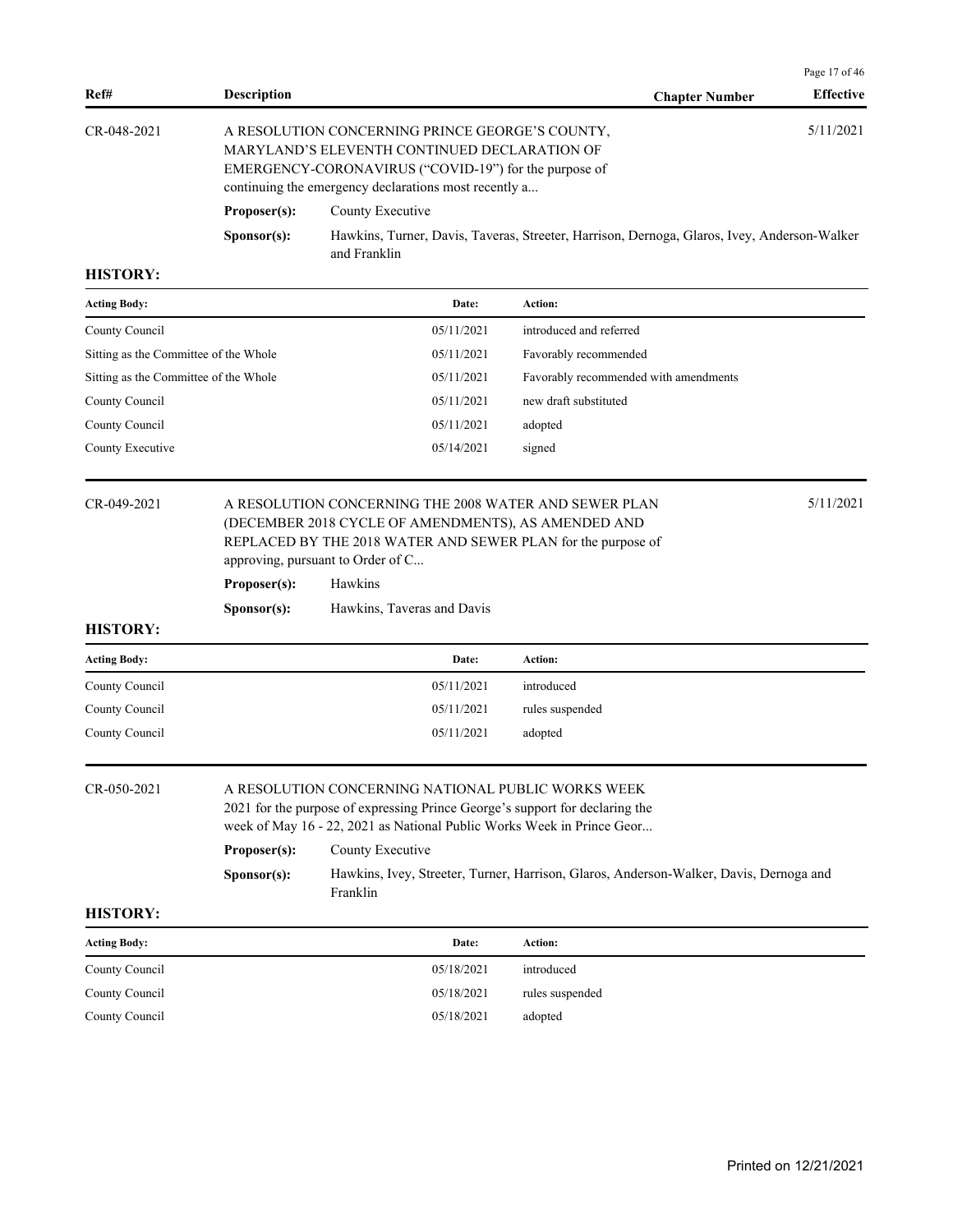|                     |                          |                                                                                                                                                                                                                   |                                                                                              | Page 18 of 46    |
|---------------------|--------------------------|-------------------------------------------------------------------------------------------------------------------------------------------------------------------------------------------------------------------|----------------------------------------------------------------------------------------------|------------------|
| Ref#                | <b>Description</b>       |                                                                                                                                                                                                                   | <b>Chapter Number</b>                                                                        | <b>Effective</b> |
| CR-051-2021         |                          | A RESOLUTION CONCERNING BIKE TO WORK DAY 2021 for the<br>purpose of expressing the County Council's support for declaring May 21,<br>2021 as Bike to Work Day in Prince George's County as part of National Bi    |                                                                                              |                  |
|                     | Proposer(s):             | County Executive                                                                                                                                                                                                  |                                                                                              |                  |
|                     | Sponsor(s):              | and Taveras                                                                                                                                                                                                       | Hawkins, Ivey, Streeter, Franklin, Turner, Dernoga, Glaros, Harrison, Anderson-Walker, Davis |                  |
| <b>HISTORY:</b>     |                          |                                                                                                                                                                                                                   |                                                                                              |                  |
| <b>Acting Body:</b> |                          | Date:                                                                                                                                                                                                             | Action:                                                                                      |                  |
| County Council      |                          | 05/18/2021                                                                                                                                                                                                        | introduced                                                                                   |                  |
| County Council      |                          | 05/18/2021                                                                                                                                                                                                        | rules suspended                                                                              |                  |
| County Council      |                          | 05/18/2021                                                                                                                                                                                                        | adopted                                                                                      |                  |
| $CR - 0.52 - 2021$  | <b>RESOLUTION NUMBER</b> | NO DOCUMENT RESULTED FROM THE ASSIGNMENT OF THIS                                                                                                                                                                  |                                                                                              |                  |
| CR-053-2021         | Prope                    | A RESOLUTION CONCERNING THE JONES-SHERIDAN HOUSE AND<br>THE HIERLING HOUSE for the purpose of designating the Jones-Sheridan<br>House (Documented Property 68-010-79) and the Hierling House (Documented          |                                                                                              |                  |
|                     | Proposer(s):             | M-NCPPC                                                                                                                                                                                                           |                                                                                              |                  |
|                     | Sponsor(s):              | Hawkins, Taveras, Dernoga, Harrison, Glaros and Streeter                                                                                                                                                          |                                                                                              |                  |
| <b>HISTORY:</b>     |                          |                                                                                                                                                                                                                   |                                                                                              |                  |
| <b>Acting Body:</b> |                          | Date:                                                                                                                                                                                                             | Action:                                                                                      |                  |
| County Council      |                          | 05/24/2021                                                                                                                                                                                                        | introduced                                                                                   |                  |
| County Council      |                          | 05/24/2021                                                                                                                                                                                                        | rules suspended                                                                              |                  |
| County Council      |                          | 05/24/2021                                                                                                                                                                                                        | adopted                                                                                      |                  |
| CR-054-2021         |                          | A RESOLUTION CONCERNING CONDEMNATION OF SENTIMENT,<br>RACISM, AND DISCRIMINATION AGAINST ASIAN AMERICANS<br>AND PACIFIC ISLANDERS for the purpose of condemning all forms of<br>anti-Asian American and Pacific I |                                                                                              |                  |
|                     | Proposer(s):             | Taveras and Hawkins                                                                                                                                                                                               |                                                                                              |                  |
|                     | Sponsor(s):              |                                                                                                                                                                                                                   | Taveras, Hawkins, Turner, Davis, Ivey, Dernoga, Streeter, Harrison and Glaros                |                  |
| <b>HISTORY:</b>     |                          |                                                                                                                                                                                                                   |                                                                                              |                  |
| <b>Acting Body:</b> |                          | Date:                                                                                                                                                                                                             | Action:                                                                                      |                  |
| County Council      |                          | 05/24/2021                                                                                                                                                                                                        | introduced                                                                                   |                  |
| County Council      |                          | 05/24/2021                                                                                                                                                                                                        | rules suspended                                                                              |                  |
| County Council      |                          | 05/24/2021                                                                                                                                                                                                        | adopted                                                                                      |                  |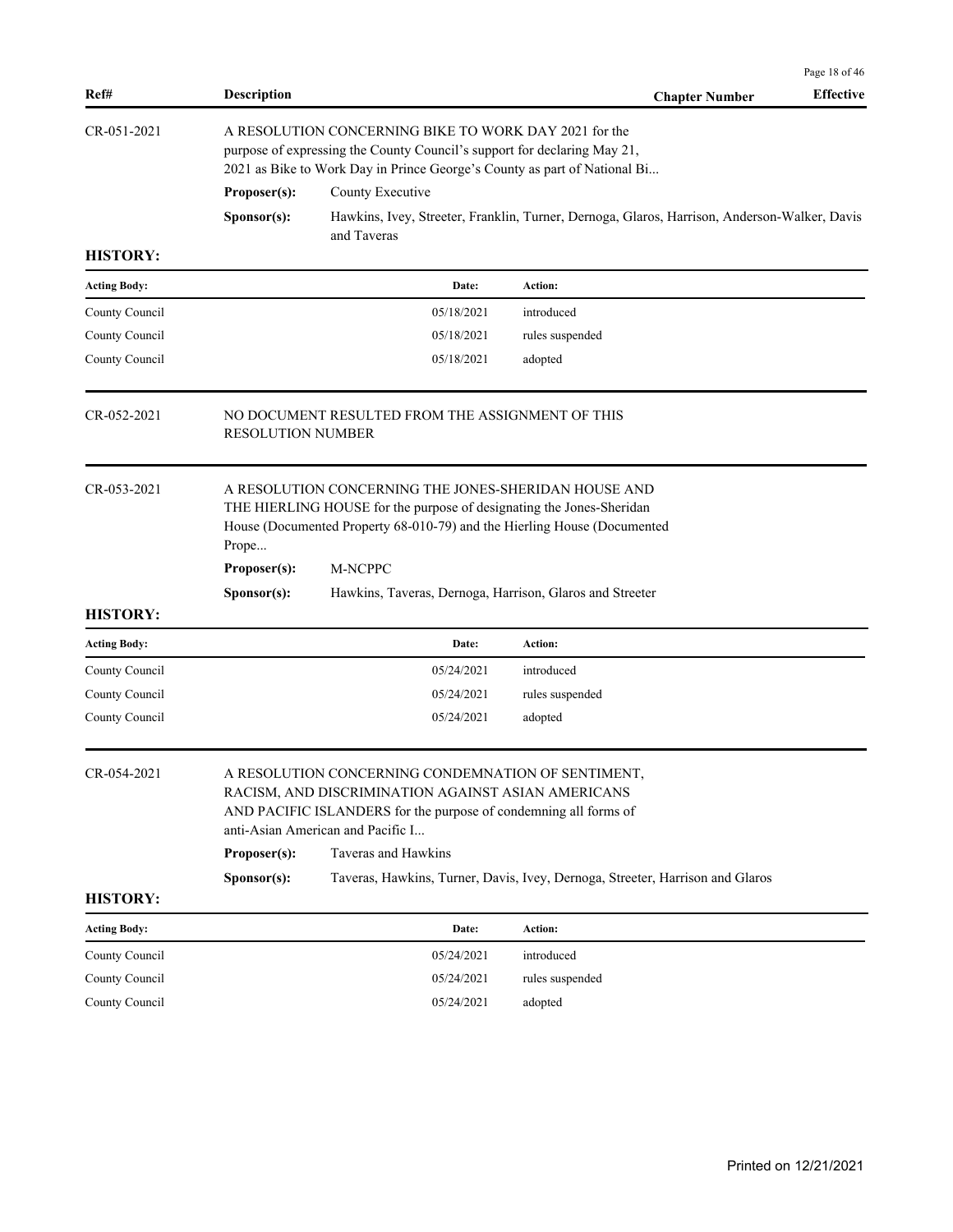|                     |                    |                                                                                                                                                                                                                   |                 |                       | Page 19 of 46    |
|---------------------|--------------------|-------------------------------------------------------------------------------------------------------------------------------------------------------------------------------------------------------------------|-----------------|-----------------------|------------------|
| Ref#                | <b>Description</b> |                                                                                                                                                                                                                   |                 | <b>Chapter Number</b> | <b>Effective</b> |
| CR-055-2021         | physical, em       | A RESOLUTION CONCERNING MENTAL HEALTH AWARENESS<br>MONTH for the purpose of recognizing May as Mental Health Awareness<br>Month and raising awareness of the trauma and impact it can have on the                 |                 |                       |                  |
|                     | Proposer(s):       | Taveras                                                                                                                                                                                                           |                 |                       |                  |
|                     | Sponsor(s):        | Taveras, Hawkins, Streeter, Turner, Harrison, Dernoga, Davis, Ivey and Glaros                                                                                                                                     |                 |                       |                  |
| <b>HISTORY:</b>     |                    |                                                                                                                                                                                                                   |                 |                       |                  |
| <b>Acting Body:</b> |                    | Date:                                                                                                                                                                                                             | Action:         |                       |                  |
| County Council      |                    | 05/24/2021                                                                                                                                                                                                        | introduced      |                       |                  |
| County Council      |                    | 05/24/2021                                                                                                                                                                                                        | rules suspended |                       |                  |
| County Council      |                    | 05/24/2021                                                                                                                                                                                                        | adopted         |                       |                  |
| $CR - 0.56 - 2021$  | VALOREM            | A RESOLUTION CONCERNING THE APPROVAL OF THE FISCAL<br>YEAR 2022 OPERATING AND CAPITAL BUDGETS OF THE<br>WASHINGTON SUBURBAN SANITARY COMMISSION AND THE<br>RECOMMENDATION OF WATER AND SEWER RATES AND AD         |                 |                       | 7/1/2021         |
|                     | Proposer(s):       | Hawkins                                                                                                                                                                                                           |                 |                       |                  |
|                     | Sponsor(s):        | Hawkins, Anderson-Walker, Davis, Dernoga, Franklin, Glaros, Harrison, Ivey, Streeter,<br>Taveras and Turner                                                                                                       |                 |                       |                  |
| <b>HISTORY:</b>     |                    |                                                                                                                                                                                                                   |                 |                       |                  |
| <b>Acting Body:</b> |                    | Date:                                                                                                                                                                                                             | Action:         |                       |                  |
| County Council      |                    | 05/27/2021                                                                                                                                                                                                        | introduced      |                       |                  |
| County Council      |                    | 05/27/2021                                                                                                                                                                                                        | adopted         |                       |                  |
| CR-057-2021         |                    | A RESOLUTION CONCERNING THE WASHINGTON SUBURBAN<br>SANITARY COMMISSION FISCAL YEARS 2022-2027 CAPITAL<br>IMPROVEMENTS PROGRAM AND FISCAL YEAR 2022 CAPITAL<br>BUDGET FOR PRINCE GEORGE'S COUNTY FOR WATER AND SEW |                 |                       | 7/1/2021         |
|                     | Proposer(s):       | Hawkins                                                                                                                                                                                                           |                 |                       |                  |
|                     | Sponsor(s):        | Hawkins, Anderson-Walker, Davis, Dernoga, Franklin, Glaros, Harrison, Ivey, Streeter,<br>Taveras and Turner                                                                                                       |                 |                       |                  |
| <b>HISTORY:</b>     |                    |                                                                                                                                                                                                                   |                 |                       |                  |
| <b>Acting Body:</b> |                    | Date:                                                                                                                                                                                                             | Action:         |                       |                  |
| County Council      |                    | 05/27/2021                                                                                                                                                                                                        | introduced      |                       |                  |
| County Council      |                    | 05/27/2021                                                                                                                                                                                                        | adopted         |                       |                  |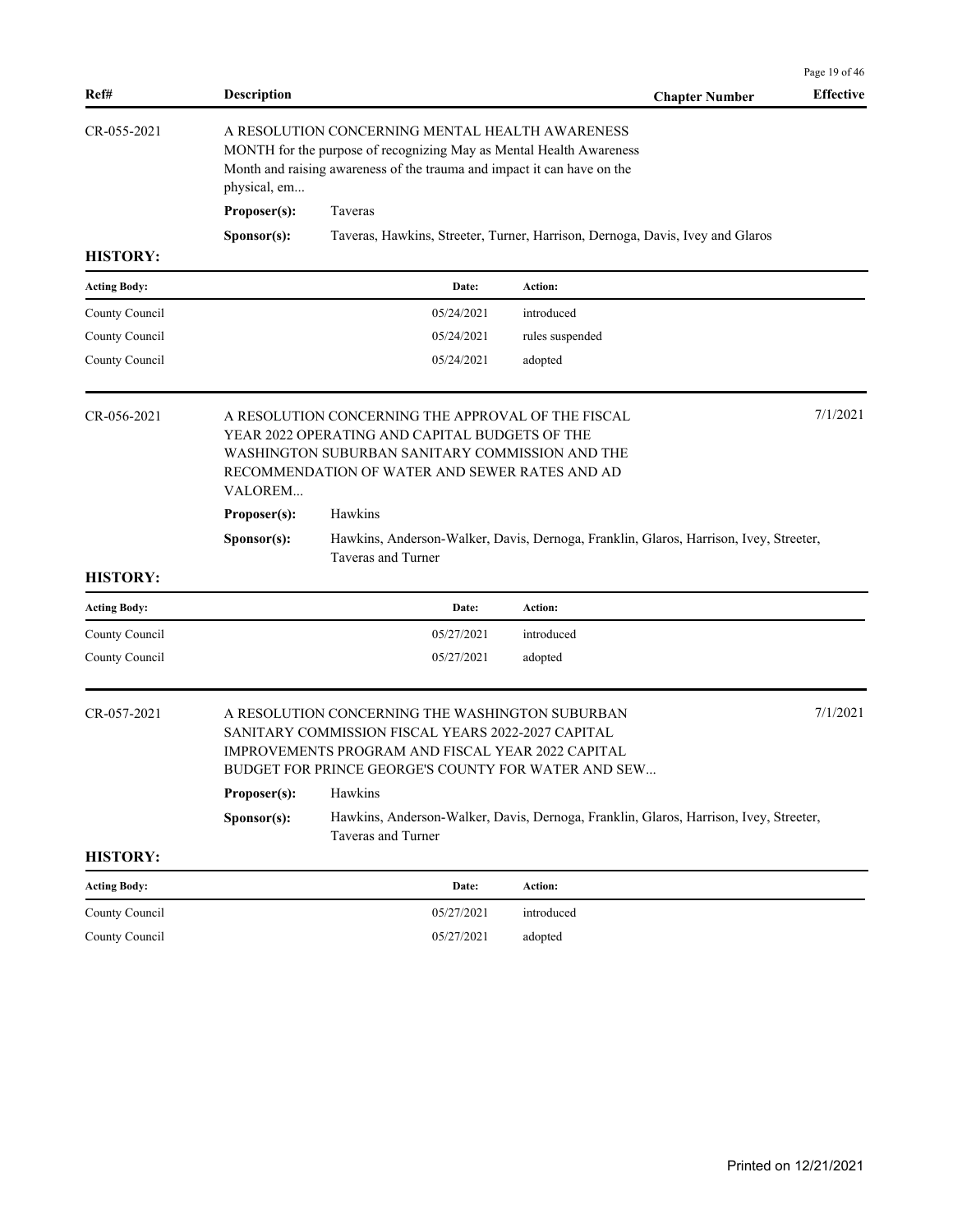| 7/1/2021<br>CR-058-2021<br>A RESOLUTION CONCERNING THE APPROVAL OF THE FISCAL<br>YEAR 2022 WASHINGTON SUBURBAN TRANSIT COMMISSION<br>BUDGET AND TAX RATES for the purpose of approving the Washington<br>Suburban Transit Commission's admin<br>Proposer(s):<br>Hawkins<br>Hawkins, Anderson-Walker, Davis, Dernoga, Franklin, Glaros, Harrison, Ivey, Streeter,<br>Sponsor(s):<br>Taveras and Turner<br><b>HISTORY:</b><br><b>Acting Body:</b><br>Date:<br>Action:<br>05/27/2021<br>County Council<br>introduced<br>County Council<br>05/27/2021<br>adopted<br>7/1/2021<br>A RESOLUTION CONCERNING THE REVENUE AUTHORITY OF<br>PRINCE GEORGE'S COUNTY FISCAL YEAR 2022 OPERATING<br>BUDGET AND CAPITAL IMPROVEMENT PROGRAM for the purpose<br>of approving the Capital Improvement Program<br>Proposer(s):<br>Hawkins<br>Hawkins, Anderson-Walker, Davis, Dernoga, Franklin, Glaros, Harrison, Ivey, Streeter,<br>Sponsor(s):<br>Taveras and Turner<br><b>HISTORY:</b><br>Action:<br><b>Acting Body:</b><br>Date:<br>County Council<br>05/27/2021<br>introduced<br>County Council<br>05/27/2021<br>adopted<br>7/1/2021<br>$CR - 060 - 2021$<br>A RESOLUTION CONCERNING THE REDEVELOPMENT AUTHORITY<br>OF PRINCE GEORGE'S COUNTY FISCAL YEAR 2022 OPERATING<br>BUDGET AND CAPITAL IMPROVEMENT PROGRAM for the purpose<br>of approving the Capital Improvement P<br>Proposer(s):<br>Hawkins<br>Hawkins, Anderson-Walker, Davis, Dernoga, Franklin, Glaros, Harrison, Ivey, Streeter,<br>Sponsor(s):<br>Taveras and Turner<br><b>HISTORY:</b><br><b>Action:</b><br><b>Acting Body:</b><br>Date:<br>County Council<br>05/27/2021<br>introduced<br>County Council<br>05/27/2021<br>adopted | Ref#        | <b>Description</b> | <b>Chapter Number</b> | Page 20 of 46<br><b>Effective</b> |
|----------------------------------------------------------------------------------------------------------------------------------------------------------------------------------------------------------------------------------------------------------------------------------------------------------------------------------------------------------------------------------------------------------------------------------------------------------------------------------------------------------------------------------------------------------------------------------------------------------------------------------------------------------------------------------------------------------------------------------------------------------------------------------------------------------------------------------------------------------------------------------------------------------------------------------------------------------------------------------------------------------------------------------------------------------------------------------------------------------------------------------------------------------------------------------------------------------------------------------------------------------------------------------------------------------------------------------------------------------------------------------------------------------------------------------------------------------------------------------------------------------------------------------------------------------------------------------------------------------------------------------------------------------------------------------------|-------------|--------------------|-----------------------|-----------------------------------|
|                                                                                                                                                                                                                                                                                                                                                                                                                                                                                                                                                                                                                                                                                                                                                                                                                                                                                                                                                                                                                                                                                                                                                                                                                                                                                                                                                                                                                                                                                                                                                                                                                                                                                        |             |                    |                       |                                   |
|                                                                                                                                                                                                                                                                                                                                                                                                                                                                                                                                                                                                                                                                                                                                                                                                                                                                                                                                                                                                                                                                                                                                                                                                                                                                                                                                                                                                                                                                                                                                                                                                                                                                                        |             |                    |                       |                                   |
|                                                                                                                                                                                                                                                                                                                                                                                                                                                                                                                                                                                                                                                                                                                                                                                                                                                                                                                                                                                                                                                                                                                                                                                                                                                                                                                                                                                                                                                                                                                                                                                                                                                                                        |             |                    |                       |                                   |
|                                                                                                                                                                                                                                                                                                                                                                                                                                                                                                                                                                                                                                                                                                                                                                                                                                                                                                                                                                                                                                                                                                                                                                                                                                                                                                                                                                                                                                                                                                                                                                                                                                                                                        |             |                    |                       |                                   |
|                                                                                                                                                                                                                                                                                                                                                                                                                                                                                                                                                                                                                                                                                                                                                                                                                                                                                                                                                                                                                                                                                                                                                                                                                                                                                                                                                                                                                                                                                                                                                                                                                                                                                        |             |                    |                       |                                   |
|                                                                                                                                                                                                                                                                                                                                                                                                                                                                                                                                                                                                                                                                                                                                                                                                                                                                                                                                                                                                                                                                                                                                                                                                                                                                                                                                                                                                                                                                                                                                                                                                                                                                                        |             |                    |                       |                                   |
|                                                                                                                                                                                                                                                                                                                                                                                                                                                                                                                                                                                                                                                                                                                                                                                                                                                                                                                                                                                                                                                                                                                                                                                                                                                                                                                                                                                                                                                                                                                                                                                                                                                                                        |             |                    |                       |                                   |
|                                                                                                                                                                                                                                                                                                                                                                                                                                                                                                                                                                                                                                                                                                                                                                                                                                                                                                                                                                                                                                                                                                                                                                                                                                                                                                                                                                                                                                                                                                                                                                                                                                                                                        | CR-059-2021 |                    |                       |                                   |
|                                                                                                                                                                                                                                                                                                                                                                                                                                                                                                                                                                                                                                                                                                                                                                                                                                                                                                                                                                                                                                                                                                                                                                                                                                                                                                                                                                                                                                                                                                                                                                                                                                                                                        |             |                    |                       |                                   |
|                                                                                                                                                                                                                                                                                                                                                                                                                                                                                                                                                                                                                                                                                                                                                                                                                                                                                                                                                                                                                                                                                                                                                                                                                                                                                                                                                                                                                                                                                                                                                                                                                                                                                        |             |                    |                       |                                   |
|                                                                                                                                                                                                                                                                                                                                                                                                                                                                                                                                                                                                                                                                                                                                                                                                                                                                                                                                                                                                                                                                                                                                                                                                                                                                                                                                                                                                                                                                                                                                                                                                                                                                                        |             |                    |                       |                                   |
|                                                                                                                                                                                                                                                                                                                                                                                                                                                                                                                                                                                                                                                                                                                                                                                                                                                                                                                                                                                                                                                                                                                                                                                                                                                                                                                                                                                                                                                                                                                                                                                                                                                                                        |             |                    |                       |                                   |
|                                                                                                                                                                                                                                                                                                                                                                                                                                                                                                                                                                                                                                                                                                                                                                                                                                                                                                                                                                                                                                                                                                                                                                                                                                                                                                                                                                                                                                                                                                                                                                                                                                                                                        |             |                    |                       |                                   |
|                                                                                                                                                                                                                                                                                                                                                                                                                                                                                                                                                                                                                                                                                                                                                                                                                                                                                                                                                                                                                                                                                                                                                                                                                                                                                                                                                                                                                                                                                                                                                                                                                                                                                        |             |                    |                       |                                   |
|                                                                                                                                                                                                                                                                                                                                                                                                                                                                                                                                                                                                                                                                                                                                                                                                                                                                                                                                                                                                                                                                                                                                                                                                                                                                                                                                                                                                                                                                                                                                                                                                                                                                                        |             |                    |                       |                                   |
|                                                                                                                                                                                                                                                                                                                                                                                                                                                                                                                                                                                                                                                                                                                                                                                                                                                                                                                                                                                                                                                                                                                                                                                                                                                                                                                                                                                                                                                                                                                                                                                                                                                                                        |             |                    |                       |                                   |
|                                                                                                                                                                                                                                                                                                                                                                                                                                                                                                                                                                                                                                                                                                                                                                                                                                                                                                                                                                                                                                                                                                                                                                                                                                                                                                                                                                                                                                                                                                                                                                                                                                                                                        |             |                    |                       |                                   |
|                                                                                                                                                                                                                                                                                                                                                                                                                                                                                                                                                                                                                                                                                                                                                                                                                                                                                                                                                                                                                                                                                                                                                                                                                                                                                                                                                                                                                                                                                                                                                                                                                                                                                        |             |                    |                       |                                   |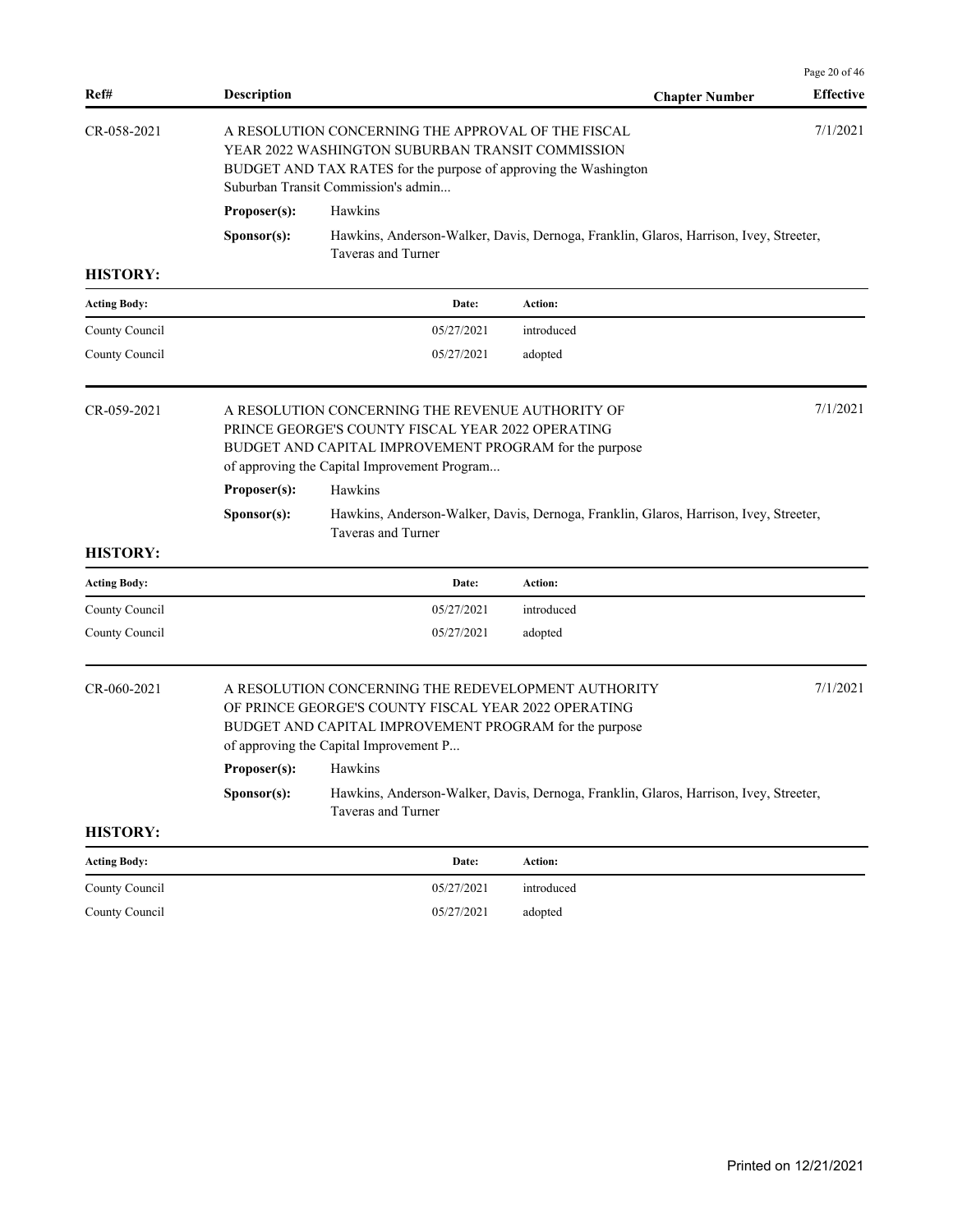| Ref#                                  | <b>Description</b> |                                                                                                                                                                                                                | <b>Chapter Number</b>                                                                 | Page 21 of 46<br><b>Effective</b> |
|---------------------------------------|--------------------|----------------------------------------------------------------------------------------------------------------------------------------------------------------------------------------------------------------|---------------------------------------------------------------------------------------|-----------------------------------|
| CR-061-2021                           | augmenting water   | A RESOLUTION CONCERNING THE WASHINGTON SUBURBAN<br>SANITARY COMMISSION for the purpose of modifying the System<br>Development Charge (SDC) to help finance the capital costs of expanding and                  |                                                                                       | 7/1/2021                          |
|                                       | Proposer(s):       | Hawkins                                                                                                                                                                                                        |                                                                                       |                                   |
|                                       | Sponsor(s):        | Taveras and Turner                                                                                                                                                                                             | Hawkins, Anderson-Walker, Davis, Dernoga, Franklin, Glaros, Harrison, Ivey, Streeter, |                                   |
| <b>HISTORY:</b>                       |                    |                                                                                                                                                                                                                |                                                                                       |                                   |
| <b>Acting Body:</b>                   |                    | Date:                                                                                                                                                                                                          | Action:                                                                               |                                   |
| County Council                        |                    | 05/27/2021                                                                                                                                                                                                     | introduced                                                                            |                                   |
| County Council                        |                    | 05/27/2021                                                                                                                                                                                                     | rules suspended                                                                       |                                   |
| County Council                        |                    | 05/27/2021                                                                                                                                                                                                     | adopted                                                                               |                                   |
| $CR - 062 - 2021$                     |                    | A RESOLUTION CONCERNING CAPITAL TRAILS COALITION for the<br>purpose of providing information about the Capital Trails Coalition and the<br>Capital Trails Network; providing for the healthy lifestyle that hi |                                                                                       |                                   |
|                                       | Proposer(s):       |                                                                                                                                                                                                                | Glaros, Anderson-Walker, Davis, Franklin, Ivey, Streeter, Taveras and Hawkins         |                                   |
|                                       | Sponsor(s):        | Harrison and Turner                                                                                                                                                                                            | Glaros, Anderson-Walker, Davis, Franklin, Ivey, Streeter, Taveras, Hawkins, Dernoga,  |                                   |
| <b>HISTORY:</b>                       |                    |                                                                                                                                                                                                                |                                                                                       |                                   |
| <b>Acting Body:</b>                   |                    | Date:                                                                                                                                                                                                          | Action:                                                                               |                                   |
|                                       |                    | 06/08/2021                                                                                                                                                                                                     | introduced and referred                                                               |                                   |
| County Council                        |                    | 06/17/2021                                                                                                                                                                                                     | Favorably recommended with amendments                                                 |                                   |
| Sitting as the Committee of the Whole |                    |                                                                                                                                                                                                                |                                                                                       |                                   |
| County Council                        |                    | 06/22/2021                                                                                                                                                                                                     | new draft substituted                                                                 |                                   |

CR-063-2021 A RESOLUTION CONCERNING FISCAL YEAR 2022 FEDERAL AND STATE TRANSPORTATION GRANT APPLICATION AUTHORIZATION for the purpose of authorizing the Director of the Prince George's County Department of Publ... Proposer(s): County Executive **Sponsor(s):** Hawkins, Turner, Ivey, Harrison, Streeter, Glaros, Davis, Anderson-Walker, Franklin, Dernoga and Taveras

| <b>Acting Body:</b>                   | Date:      | <b>Action:</b>          |
|---------------------------------------|------------|-------------------------|
| County Council                        | 06/08/2021 | introduced and referred |
| Sitting as the Committee of the Whole | 06/17/2021 | Favorably recommended   |
| County Council                        | 06/22/2021 | adopted                 |
| County Executive                      | 07/07/2021 | signed                  |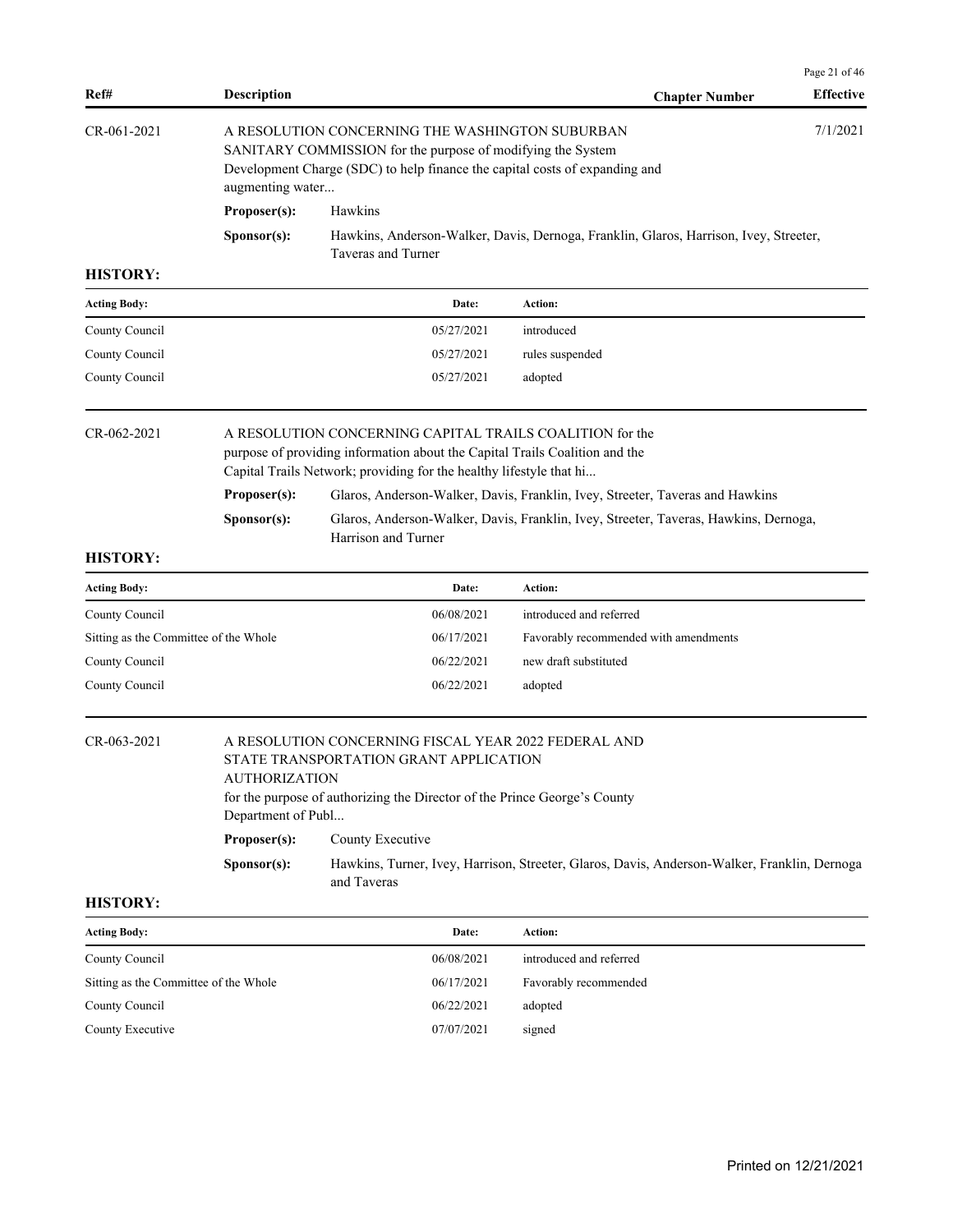| Ref#                                  | Description                                                                                                                                                                                                      |                                                                                                                                                                                        | <b>Chapter Number</b>                                                                        | Page 22 of 46<br><b>Effective</b> |
|---------------------------------------|------------------------------------------------------------------------------------------------------------------------------------------------------------------------------------------------------------------|----------------------------------------------------------------------------------------------------------------------------------------------------------------------------------------|----------------------------------------------------------------------------------------------|-----------------------------------|
| CR-064-2021                           | A RESOLUTION CONCERNING SUPPLEMENTARY APPROPRIATION<br>OF FEDERAL, STATE AND OTHER FUNDS for the purpose of<br>appropriating funding from grants in the amount of \$94,261,781 for the Office<br>of State's Atto |                                                                                                                                                                                        |                                                                                              |                                   |
|                                       | Proposer(s):                                                                                                                                                                                                     | County Executive                                                                                                                                                                       |                                                                                              |                                   |
|                                       | Sponsor(s):                                                                                                                                                                                                      | and Taveras                                                                                                                                                                            | Hawkins, Streeter, Turner, Anderson-Walker, Glaros, Harrison, Ivey, Davis, Franklin, Dernoga |                                   |
| <b>HISTORY:</b>                       |                                                                                                                                                                                                                  |                                                                                                                                                                                        |                                                                                              |                                   |
| <b>Acting Body:</b>                   |                                                                                                                                                                                                                  | Date:                                                                                                                                                                                  | Action:                                                                                      |                                   |
| County Council                        |                                                                                                                                                                                                                  | 06/08/2021                                                                                                                                                                             | introduced and referred                                                                      |                                   |
| Sitting as the Committee of the Whole |                                                                                                                                                                                                                  | 06/17/2021                                                                                                                                                                             | Favorably recommended with amendments                                                        |                                   |
| County Council                        |                                                                                                                                                                                                                  | 07/06/2021                                                                                                                                                                             | new draft substituted                                                                        |                                   |
| County Council                        |                                                                                                                                                                                                                  | 07/06/2021                                                                                                                                                                             | adopted                                                                                      |                                   |
| CR-065-2021                           | A RESOLUTION CONCERNING SCHOOL FACILITIES SURCHARGE for<br>the purpose of adjusting the school facilities surcharge for Fiscal Year 2022,<br>beginning July 1, 2021, as required by State law.                   |                                                                                                                                                                                        |                                                                                              | 7/1/2021                          |
|                                       | Proposer(s):                                                                                                                                                                                                     | County Executive                                                                                                                                                                       |                                                                                              |                                   |
|                                       | Sponsor(s):                                                                                                                                                                                                      |                                                                                                                                                                                        | Hawkins, Turner, Streeter, Harrison, Davis, Franklin, Ivey and Glaros                        |                                   |
| <b>HISTORY:</b>                       |                                                                                                                                                                                                                  |                                                                                                                                                                                        |                                                                                              |                                   |
| <b>Acting Body:</b>                   |                                                                                                                                                                                                                  | Date:                                                                                                                                                                                  | Action:                                                                                      |                                   |
| County Council                        |                                                                                                                                                                                                                  | 06/08/2021                                                                                                                                                                             | introduced and referred                                                                      |                                   |
| Sitting as the Committee of the Whole |                                                                                                                                                                                                                  | 06/17/2021                                                                                                                                                                             | Favorably recommended                                                                        |                                   |
| County Council                        |                                                                                                                                                                                                                  | 07/06/2021                                                                                                                                                                             | adopted                                                                                      |                                   |
| CR-066-2021                           |                                                                                                                                                                                                                  | A RESOLUTION CONCERNING PUBLIC SAFETY SURCHARGE for the<br>purpose of adjusting the public safety surcharge for Fiscal Year 2022, beginning<br>July 1, 2021, as required by State law. |                                                                                              | 7/1/2021                          |
|                                       | Proposer(s):                                                                                                                                                                                                     | County Executive                                                                                                                                                                       |                                                                                              |                                   |
| <b>HISTORY:</b>                       | Sponsor(s):                                                                                                                                                                                                      |                                                                                                                                                                                        | Hawkins, Turner, Streeter, Glaros, Harrison, Davis, Franklin and Taveras                     |                                   |
| <b>Acting Body:</b>                   |                                                                                                                                                                                                                  | Date:                                                                                                                                                                                  | Action:                                                                                      |                                   |
| County Council                        |                                                                                                                                                                                                                  | 06/08/2021                                                                                                                                                                             | introduced and referred                                                                      |                                   |
| Sitting as the Committee of the Whole |                                                                                                                                                                                                                  | 06/17/2021                                                                                                                                                                             | Favorably recommended                                                                        |                                   |
| County Council                        |                                                                                                                                                                                                                  | 07/06/2021                                                                                                                                                                             | adopted                                                                                      |                                   |
|                                       |                                                                                                                                                                                                                  |                                                                                                                                                                                        |                                                                                              |                                   |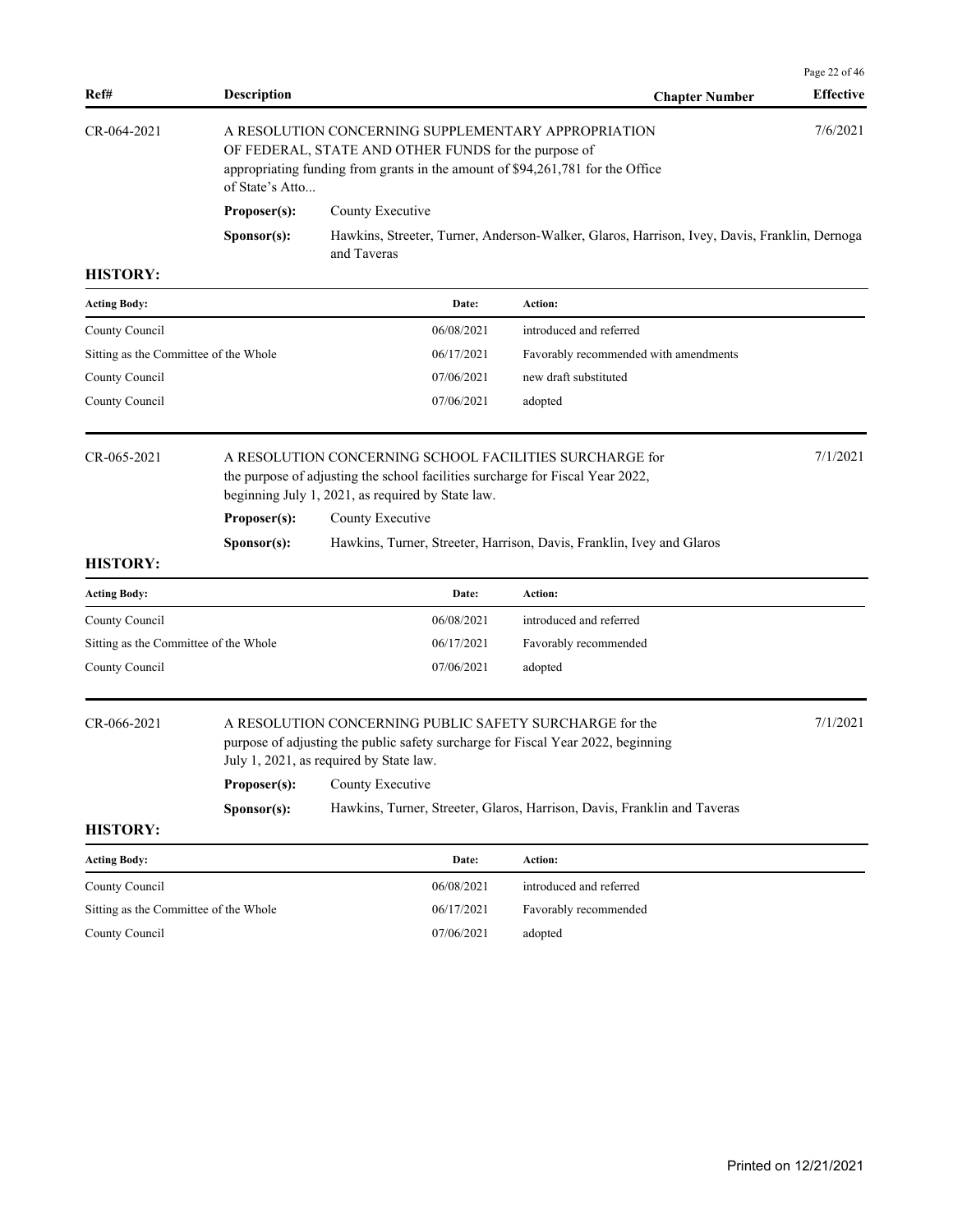|                   |                      |                                                                                                                                                                                     |                       | Page 23 of 46    |
|-------------------|----------------------|-------------------------------------------------------------------------------------------------------------------------------------------------------------------------------------|-----------------------|------------------|
| Ref#              | <b>Description</b>   |                                                                                                                                                                                     | <b>Chapter Number</b> | <b>Effective</b> |
| $CR - 067 - 2021$ | Non-Departmental.    | A RESOLUTION CONCERNING SUPPLEMENTARY APPROPRIATION<br>OF FEDERAL, STATE AND OTHER FUNDS for the purpose of<br>appropriating funding from grants in the amount of \$176,626,110 for |                       | 7/6/2021         |
|                   | Proposer(s):         | County Executive                                                                                                                                                                    |                       |                  |
|                   | S <b>p</b> onsor(s): | Hawkins, Turner, Streeter, Harrison, Ivey, Davis, Glaros, Anderson-Walker, Franklin, Dernoga<br>and Taveras                                                                         |                       |                  |
| <b>HISTORY:</b>   |                      |                                                                                                                                                                                     |                       |                  |

| <b>Acting Body:</b>                   | Date:      | Action:                               |
|---------------------------------------|------------|---------------------------------------|
| County Council                        | 06/08/2021 | introduced and referred               |
| Sitting as the Committee of the Whole | 06/10/2021 | Held in Committee                     |
| Sitting as the Committee of the Whole | 06/24/2021 | Held in Committee                     |
| Sitting as the Committee of the Whole | 07/01/2021 | Favorably recommended with amendments |
| County Council                        | 07/06/2021 | new draft substituted                 |
| County Council                        | 07/06/2021 | adopted                               |
|                                       |            |                                       |

| CR-068-2021 | A RESOLUTION CONCERNING MILITARY LEAVE for the purpose of                     |                                                                  | 7/6/2021 |  |
|-------------|-------------------------------------------------------------------------------|------------------------------------------------------------------|----------|--|
|             | amending the Salary Plan of the County to reflect the continuation of certain |                                                                  |          |  |
|             |                                                                               | military leave benefits and the eligibility requirements for cer |          |  |
|             | Proposer(s):                                                                  | County Executive                                                 |          |  |

**Sponsor(s):** Hawkins, Franklin, Davis, Harrison, Turner, Ivey, Dernoga, Streeter, Taveras, Glaros and Anderson-Walker

### **HISTORY:**

| <b>Acting Body:</b>                   | Date:      | Action:                 |
|---------------------------------------|------------|-------------------------|
| County Council                        | 06/15/2021 | introduced and referred |
| Sitting as the Committee of the Whole | 06/24/2021 | Favorably recommended   |
| County Council                        | 07/06/2021 | adopted                 |

# CR-069-2021 A RESOLUTION CONCERNING EXTENSION OF TEMPORARY 7/6/2021 RESTAURANT OUTDOOR SEATING AUTHORIZATION for the purpose of extending the temporary suspension of certain restrictions on outdoor seating arising under S... **Proposer(s):** Ivey

**Sponsor(s):** Ivey, Hawkins, Davis, Franklin, Anderson-Walker, Dernoga, Harrison, Turner, Taveras, Glaros and Streeter

| <b>Acting Body:</b>                   | Date:      | Action:                               |
|---------------------------------------|------------|---------------------------------------|
| County Council                        | 06/15/2021 | introduced and referred               |
| Sitting as the Committee of the Whole | 06/24/2021 | amended $(1)$                         |
| Sitting as the Committee of the Whole | 06/24/2021 | Favorably recommended with amendments |
| County Council                        | 07/06/2021 | new draft substituted                 |
| County Council                        | 07/06/2021 | adopted                               |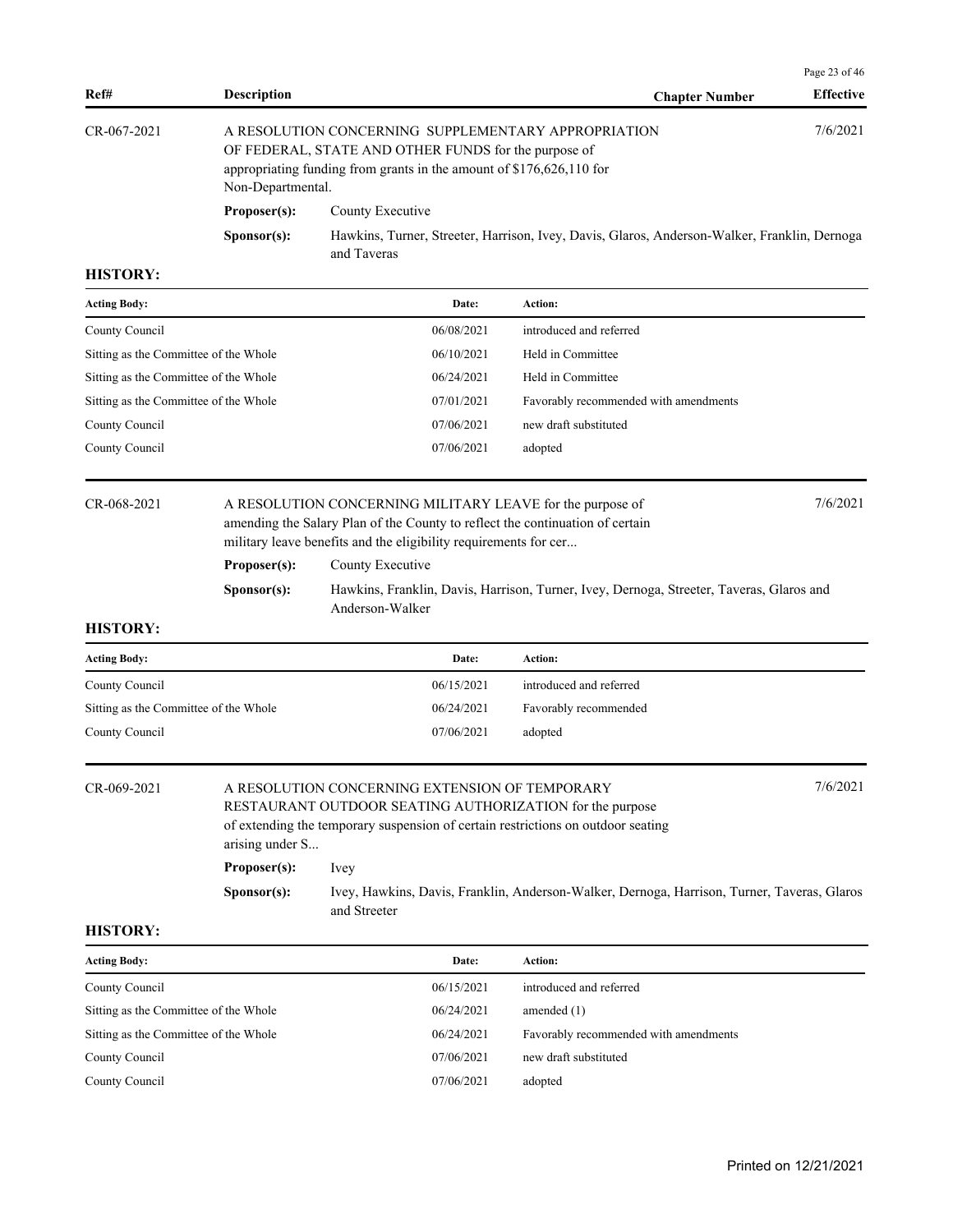| Ref#                | <b>Description</b>                                                                                                                                                                        |                                                                                                                                                                                             | <b>Chapter Number</b>                                                                        | Page 24 of 46<br><b>Effective</b> |  |  |
|---------------------|-------------------------------------------------------------------------------------------------------------------------------------------------------------------------------------------|---------------------------------------------------------------------------------------------------------------------------------------------------------------------------------------------|----------------------------------------------------------------------------------------------|-----------------------------------|--|--|
| CR-070-2021         |                                                                                                                                                                                           | A RESOLUTION CONCERNING THE EXTENSION OF TIME FOR THE<br>FOOD SECURITY TASK FORCE for the purpose of extending the reporting<br>time for the Food Security Task Force to November 30, 2021. |                                                                                              |                                   |  |  |
|                     | Proposer(s):                                                                                                                                                                              | Turner and Glaros                                                                                                                                                                           |                                                                                              |                                   |  |  |
|                     | Sponsor(s):                                                                                                                                                                               | Anderson-Walker                                                                                                                                                                             | Turner, Glaros, Hawkins, Streeter, Ivey, Harrison, Franklin, Davis, Dernoga and              |                                   |  |  |
| <b>HISTORY:</b>     |                                                                                                                                                                                           |                                                                                                                                                                                             |                                                                                              |                                   |  |  |
| <b>Acting Body:</b> |                                                                                                                                                                                           | Date:                                                                                                                                                                                       | Action:                                                                                      |                                   |  |  |
| County Council      |                                                                                                                                                                                           | 06/15/2021                                                                                                                                                                                  | introduced                                                                                   |                                   |  |  |
| County Council      |                                                                                                                                                                                           | 06/15/2021                                                                                                                                                                                  | amended $(1)$                                                                                |                                   |  |  |
| County Council      |                                                                                                                                                                                           | 06/15/2021                                                                                                                                                                                  | rules suspended                                                                              |                                   |  |  |
| County Council      |                                                                                                                                                                                           | 06/15/2021                                                                                                                                                                                  | adopted                                                                                      |                                   |  |  |
| CR-071-2021         | A RESOLUTION CONCERNING THE PRINCE GEORGE'S COUNTY<br>RESPONSIBLE LEGACY TASK FORCE for the purpose of extending the<br>reporting date to make recommendations and submit a final report. |                                                                                                                                                                                             |                                                                                              |                                   |  |  |
|                     | Proposer(s):                                                                                                                                                                              |                                                                                                                                                                                             | Turner, Glaros, Hawkins, Taveras, Dernoga, Davis, Streeter, Harrison and Ivey                |                                   |  |  |
|                     | Sponsor(s):                                                                                                                                                                               | Anderson-Walker                                                                                                                                                                             | Turner, Glaros, Hawkins, Taveras, Dernoga, Davis, Streeter, Harrison, Ivey, Franklin and     |                                   |  |  |
| <b>HISTORY:</b>     |                                                                                                                                                                                           |                                                                                                                                                                                             |                                                                                              |                                   |  |  |
| Acting Body:        |                                                                                                                                                                                           | Date:                                                                                                                                                                                       | <b>Action:</b>                                                                               |                                   |  |  |
| County Council      |                                                                                                                                                                                           | 06/15/2021                                                                                                                                                                                  | introduced                                                                                   |                                   |  |  |
| County Council      |                                                                                                                                                                                           | 06/15/2021                                                                                                                                                                                  | rules suspended                                                                              |                                   |  |  |
| County Council      |                                                                                                                                                                                           | 06/15/2021                                                                                                                                                                                  | adopted                                                                                      |                                   |  |  |
| CR-072-2021         |                                                                                                                                                                                           | A RESOLUTION CONCERNING THE JUNETEENTH NATIONAL<br>FREEDOM DAY OBSERVANCE for the purpose of expressing support for<br>the celebration of Juneteenth National Freedom Day.                  |                                                                                              |                                   |  |  |
|                     | Proposer(s):                                                                                                                                                                              | Davis                                                                                                                                                                                       |                                                                                              |                                   |  |  |
|                     | Sponsor(s):                                                                                                                                                                               | and Taveras                                                                                                                                                                                 | Davis, Hawkins, Turner, Streeter, Ivey, Anderson-Walker, Glaros, Dernoga, Harrison, Franklin |                                   |  |  |
| <b>HISTORY:</b>     |                                                                                                                                                                                           |                                                                                                                                                                                             |                                                                                              |                                   |  |  |
| <b>Acting Body:</b> |                                                                                                                                                                                           | Date:                                                                                                                                                                                       | Action:                                                                                      |                                   |  |  |
| County Council      |                                                                                                                                                                                           | 06/15/2021                                                                                                                                                                                  | introduced                                                                                   |                                   |  |  |
| County Council      |                                                                                                                                                                                           | 06/15/2021                                                                                                                                                                                  | rules suspended                                                                              |                                   |  |  |
| County Council      |                                                                                                                                                                                           | 06/15/2021                                                                                                                                                                                  | adopted                                                                                      |                                   |  |  |
|                     |                                                                                                                                                                                           |                                                                                                                                                                                             |                                                                                              |                                   |  |  |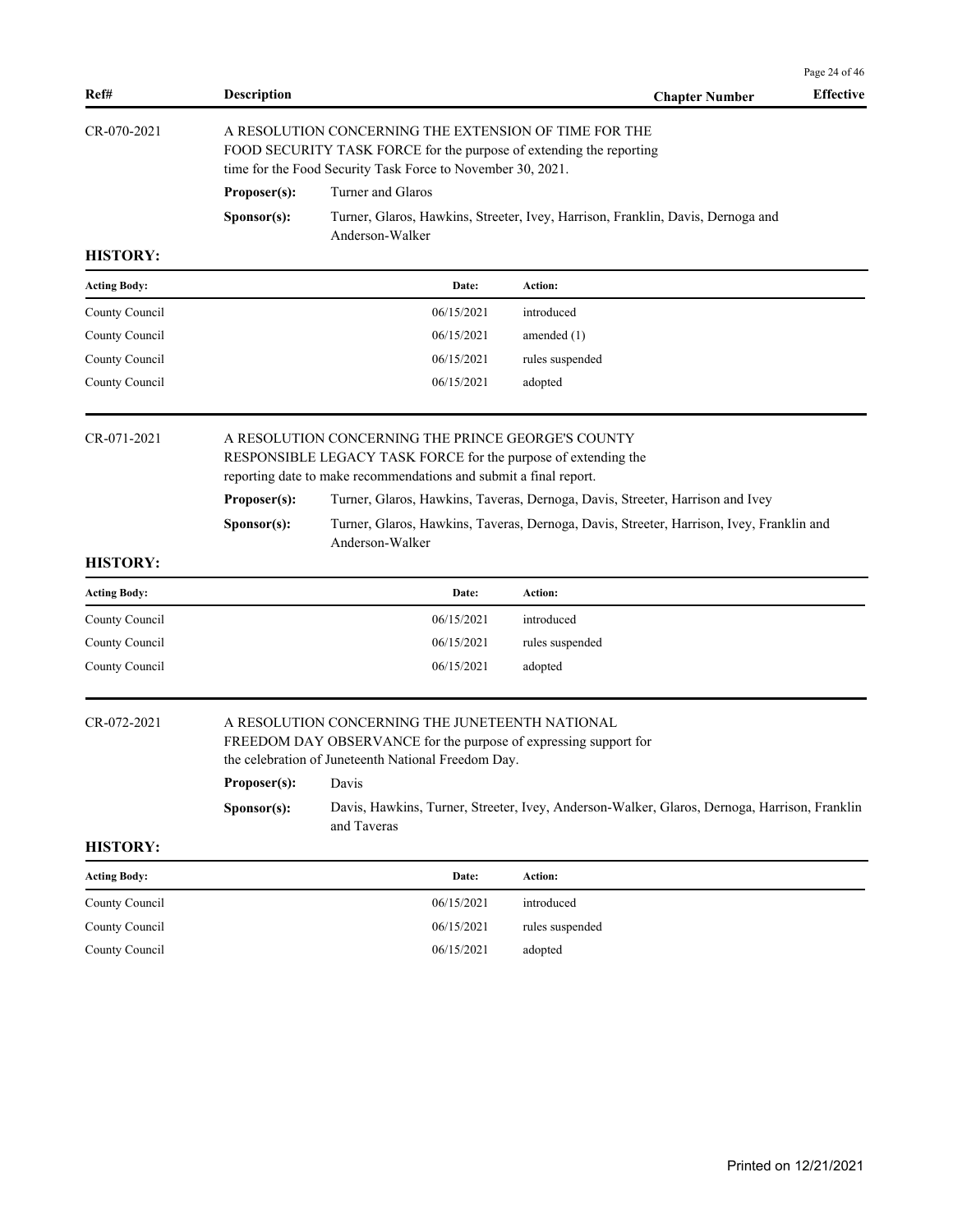| Ref#                                  | <b>Description</b>                              |                                                                                                                                                                                                                                                                         | <b>Chapter Number</b>                                                          | <b>Effective</b>      |
|---------------------------------------|-------------------------------------------------|-------------------------------------------------------------------------------------------------------------------------------------------------------------------------------------------------------------------------------------------------------------------------|--------------------------------------------------------------------------------|-----------------------|
| CR-073-2021                           |                                                 | A RESOLUTION CONCERNING 2004 GATEWAY ARTS DISTRICT FOR<br>PRINCE GEORGE'S COUNTY--D-D-O ZONE--MINOR AMENDMENT<br>for the purpose of directing the Prince George's Planning Board of the                                                                                 |                                                                                |                       |
|                                       | Maryland-National Capi                          |                                                                                                                                                                                                                                                                         |                                                                                |                       |
|                                       | Proposer(s):                                    | Taveras                                                                                                                                                                                                                                                                 |                                                                                |                       |
| <b>HISTORY:</b>                       | Sponsor(s):                                     |                                                                                                                                                                                                                                                                         | Taveras, Hawkins, Davis, Glaros, Turner and Anderson-Walker                    |                       |
|                                       |                                                 |                                                                                                                                                                                                                                                                         |                                                                                |                       |
| <b>Acting Body:</b>                   |                                                 | Date:                                                                                                                                                                                                                                                                   | Action:                                                                        |                       |
| County Council                        |                                                 | 06/22/2021                                                                                                                                                                                                                                                              | introduced                                                                     |                       |
| County Council                        |                                                 | 06/22/2021                                                                                                                                                                                                                                                              | rules suspended                                                                |                       |
| County Council                        |                                                 | 06/22/2021                                                                                                                                                                                                                                                              | adopted                                                                        |                       |
| CR-074-2021                           | Proposer(s):<br>Sponsor(s):                     | A RESOLUTION CONCERNING SCHOOL FACILITIES SURCHARGE<br>EXEMPTION for the purpose of approving a full exemption of the school<br>facilities surcharge for all residential units within THE HUB mixed-use studen<br>County Executive<br>Hawkins, Glaros, Turner and Davis |                                                                                |                       |
| <b>HISTORY:</b>                       |                                                 |                                                                                                                                                                                                                                                                         |                                                                                |                       |
| <b>Acting Body:</b>                   |                                                 | Date:                                                                                                                                                                                                                                                                   | Action:                                                                        |                       |
| County Council                        |                                                 | 06/22/2021                                                                                                                                                                                                                                                              | introduced and referred                                                        |                       |
| Sitting as the Committee of the Whole |                                                 | 07/01/2021                                                                                                                                                                                                                                                              | Favorably recommended with amendments                                          |                       |
| County Council                        |                                                 | 07/13/2021                                                                                                                                                                                                                                                              | new draft substituted                                                          |                       |
| County Council                        |                                                 | 07/13/2021                                                                                                                                                                                                                                                              | adopted                                                                        |                       |
| CR-075-2021<br><b>HISTORY:</b>        | Year 202<br>Proposer(s): Hawkins<br>Sponsor(s): | A RESOLUTION CONCERNING MARYLAND-NATIONAL CAPITAL<br>PARK AND PLANNING COMMISSION for the purpose of transferring<br>certain appropriations and expenditures between certain programs in the Fiscal                                                                     | Hawkins, Taveras, Turner, Streeter, Anderson-Walker, Glaros, Dernoga and Davis |                       |
| <b>Acting Body:</b>                   |                                                 | Date:                                                                                                                                                                                                                                                                   | Action:                                                                        |                       |
| County Council                        |                                                 | 06/22/2021                                                                                                                                                                                                                                                              | introduced and referred                                                        |                       |
| Sitting as the Committee of the Whole |                                                 | 06/24/2021                                                                                                                                                                                                                                                              | Favorably recommended                                                          |                       |
| County Council                        |                                                 | 07/13/2021                                                                                                                                                                                                                                                              | public hearing held                                                            |                       |
| County Council                        |                                                 | 07/13/2021                                                                                                                                                                                                                                                              | adopted                                                                        |                       |
|                                       |                                                 |                                                                                                                                                                                                                                                                         |                                                                                |                       |
|                                       |                                                 |                                                                                                                                                                                                                                                                         |                                                                                |                       |
|                                       |                                                 |                                                                                                                                                                                                                                                                         |                                                                                | Printed on 12/21/2021 |

Page 25 of 46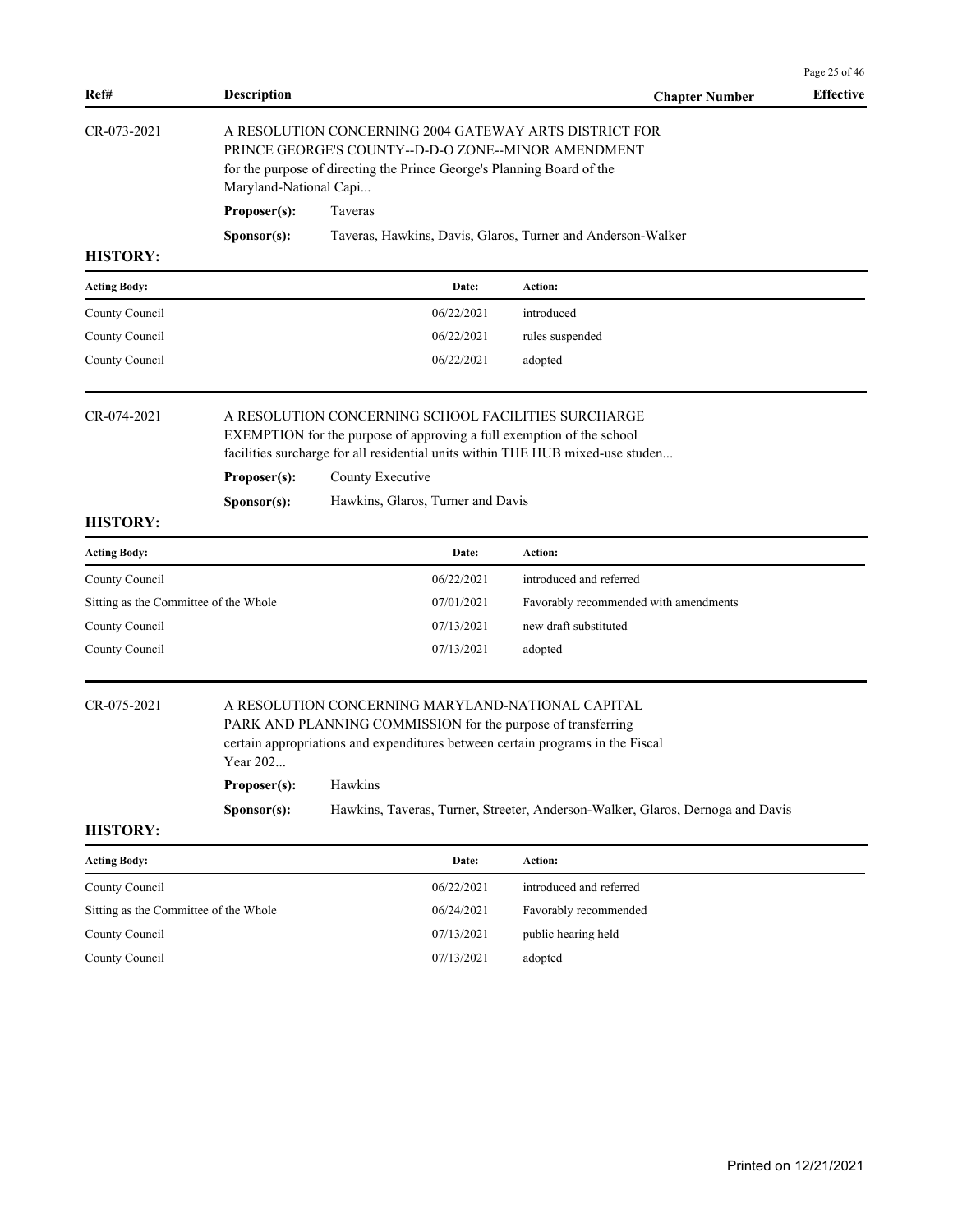| Ref#                                  | <b>Description</b>                                                                                                                                                                                                |                                                                                                                                                                                                                 | <b>Chapter Number</b>                                                          | Page 26 of 46<br><b>Effective</b> |
|---------------------------------------|-------------------------------------------------------------------------------------------------------------------------------------------------------------------------------------------------------------------|-----------------------------------------------------------------------------------------------------------------------------------------------------------------------------------------------------------------|--------------------------------------------------------------------------------|-----------------------------------|
| CR-076-2021                           | A RESOLUTION CONCERNING THE TAX RATES FOR FISCAL YEAR<br>2022 for the purpose of imposing and levying the tax rates and causing to be<br>raised the amount of taxes required by the adopted budget so as to ba    |                                                                                                                                                                                                                 |                                                                                | 7/1/2021                          |
|                                       | Proposer(s):                                                                                                                                                                                                      | Hawkins                                                                                                                                                                                                         |                                                                                |                                   |
|                                       | Sponsor(s):                                                                                                                                                                                                       | Hawkins, Taveras, Davis and Turner                                                                                                                                                                              |                                                                                |                                   |
| <b>HISTORY:</b>                       |                                                                                                                                                                                                                   |                                                                                                                                                                                                                 |                                                                                |                                   |
| <b>Acting Body:</b>                   |                                                                                                                                                                                                                   | Date:                                                                                                                                                                                                           | <b>Action:</b>                                                                 |                                   |
| County Council                        |                                                                                                                                                                                                                   | 06/22/2021                                                                                                                                                                                                      | introduced                                                                     |                                   |
| County Council                        |                                                                                                                                                                                                                   | 06/22/2021                                                                                                                                                                                                      | rules suspended                                                                |                                   |
| County Council                        |                                                                                                                                                                                                                   | 06/22/2021                                                                                                                                                                                                      | adopted                                                                        |                                   |
| CR-077-2021                           | A RESOLUTION CONCERNING PRINCE GEORGE'S COUNTY,<br>MARYLAND'S TWELFTH CONTINUED DECLARATION OF<br>EMERGENCY-CORONAVIRUS ("COVID-19") for the purpose of<br>continuing the emergency declarations most recently ad |                                                                                                                                                                                                                 |                                                                                | 7/6/2021                          |
|                                       | Proposer(s):<br>County Executive                                                                                                                                                                                  |                                                                                                                                                                                                                 |                                                                                |                                   |
|                                       | Sponsor(s):                                                                                                                                                                                                       |                                                                                                                                                                                                                 | Hawkins, Davis, Turner, Taveras, Streeter, Dernoga, Ivey and Glaros            |                                   |
| <b>HISTORY:</b>                       |                                                                                                                                                                                                                   |                                                                                                                                                                                                                 |                                                                                |                                   |
| <b>Acting Body:</b>                   |                                                                                                                                                                                                                   | Date:                                                                                                                                                                                                           | Action:                                                                        |                                   |
| Sitting as the Committee of the Whole |                                                                                                                                                                                                                   | 07/06/2021                                                                                                                                                                                                      | Favorably recommended                                                          |                                   |
| County Council                        |                                                                                                                                                                                                                   | 07/06/2021                                                                                                                                                                                                      | introduced and referred                                                        |                                   |
| County Council                        |                                                                                                                                                                                                                   | 07/06/2021                                                                                                                                                                                                      | adopted                                                                        |                                   |
| CR-078-2021                           |                                                                                                                                                                                                                   | A RESOLUTION CONCERNING APPROVAL OF A CERTAIN<br>REFUNDING PLAN OF THE WASHINGTON SUBURBAN SANITARY<br>COMMISSION for the Issuance of Refunding Bonds For the purpose of<br>approving the Refunding Plan of the |                                                                                |                                   |
|                                       |                                                                                                                                                                                                                   | Proposer(s): Washington Suburban Sanitary Commission                                                                                                                                                            |                                                                                |                                   |
|                                       | Sponsor(s):                                                                                                                                                                                                       | Anderson-Walker                                                                                                                                                                                                 | Hawkins, Davis, Streeter, Glaros, Turner, Taveras, Dernoga, Harrison, Ivey and |                                   |
| <b>HISTORY:</b>                       |                                                                                                                                                                                                                   |                                                                                                                                                                                                                 |                                                                                |                                   |
| <b>Acting Body:</b>                   |                                                                                                                                                                                                                   | Date:                                                                                                                                                                                                           | Action:                                                                        |                                   |
| County Council                        |                                                                                                                                                                                                                   | 07/06/2021                                                                                                                                                                                                      | introduced and referred                                                        |                                   |
| Sitting as the Committee of the Whole |                                                                                                                                                                                                                   | 07/08/2021                                                                                                                                                                                                      | Favorably recommended                                                          |                                   |

County Council 07/13/2021 adopted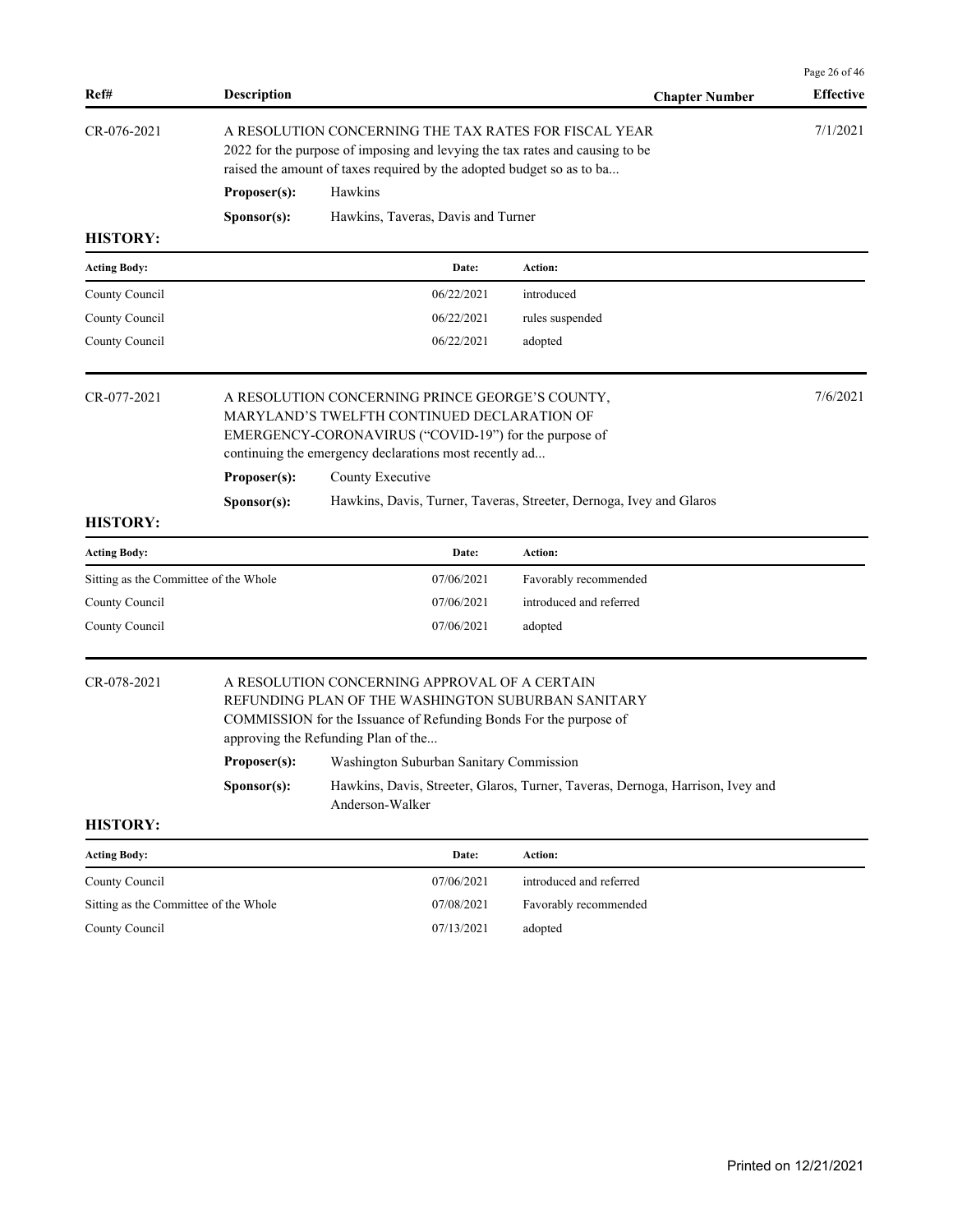|                                       |                      |                                                                                                                                                                                                                          |                                                                                       | Page 27 of 46    |
|---------------------------------------|----------------------|--------------------------------------------------------------------------------------------------------------------------------------------------------------------------------------------------------------------------|---------------------------------------------------------------------------------------|------------------|
| Ref#                                  | <b>Description</b>   |                                                                                                                                                                                                                          | <b>Chapter Number</b>                                                                 | <b>Effective</b> |
| CR-079-2021                           |                      | A RESOLUTION CONCERNING COUNTYWIDE FUNCTIONAL<br><b>MASTER PLAN OF TRANSPORTATION - PLAN 2035</b><br>IMPLEMENTATION for the purpose of initiating a Countywide Master Plan<br>of Transportation, a functional master pla |                                                                                       |                  |
|                                       | Proposer(s):         |                                                                                                                                                                                                                          | M-NCPPC, Hawkins, Franklin, Harrison, Davis, Turner, Glaros and Taveras               |                  |
| <b>HISTORY:</b>                       |                      |                                                                                                                                                                                                                          |                                                                                       |                  |
| <b>Acting Body:</b>                   |                      | Date:                                                                                                                                                                                                                    | <b>Action:</b>                                                                        |                  |
| Sitting as the Committee of the Whole |                      | 09/08/2021                                                                                                                                                                                                               | Held in Committee                                                                     |                  |
| County Council                        |                      | 09/08/2021                                                                                                                                                                                                               | introduced and referred                                                               |                  |
| County Council                        |                      | 09/08/2021                                                                                                                                                                                                               | no action                                                                             |                  |
| Sitting as the Committee of the Whole |                      | 09/16/2021                                                                                                                                                                                                               | Favorably recommended with amendments                                                 |                  |
| County Council                        |                      | 09/21/2021                                                                                                                                                                                                               | new draft substituted                                                                 |                  |
| County Council                        |                      | 09/21/2021                                                                                                                                                                                                               | adopted                                                                               |                  |
| CR-080-2021                           |                      | A RESOLUTION CONCERNING PRINCE GEORGE'S COUNTY,<br>MARYLAND'S THIRTEENTH CONTINUED DECLARATION OF<br>EMERGENCY-CORONAVIRUS ("COVID-19") for the purpose of<br>continuing the emergency declarations most recently        |                                                                                       | 9/8/2021         |
|                                       | Proposer(s):         | County Executive                                                                                                                                                                                                         |                                                                                       |                  |
|                                       | S <b>p</b> onsor(s): | Franklin                                                                                                                                                                                                                 | Hawkins, Ivey, Turner, Davis, Harrison, Dernoga, Taveras, Anderson-Walker, Glaros and |                  |
| <b>HISTORY:</b>                       |                      |                                                                                                                                                                                                                          |                                                                                       |                  |
| Acting Body:                          |                      | Date:                                                                                                                                                                                                                    | Action:                                                                               |                  |
| Sitting as the Committee of the Whole |                      | 09/08/2021                                                                                                                                                                                                               | Favorably recommended                                                                 |                  |

| Sitting as the Committee of the Whole | 09/08/2021 | Favorably recommended   |
|---------------------------------------|------------|-------------------------|
| County Council                        | 09/08/2021 | introduced and referred |
| County Council                        | 09/08/2021 | adopted                 |
|                                       |            |                         |

| CR-081-2021 | A RESOLUTION CONCERNING FISCAL YEAR ("FY") 2022 ANNUAL                    |  |  |  |
|-------------|---------------------------------------------------------------------------|--|--|--|
|             | ACTION PLAN FOR HOUSING AND COMMUNITY DEVELOPMENT                         |  |  |  |
|             | for the purpose of amending the Prince George's County Fiscal Year ("FY") |  |  |  |
|             | 2022 Annual Action Pl                                                     |  |  |  |
|             | $\mathbf{n}$ $\alpha$ $\alpha$                                            |  |  |  |

**Proposer(s):** County Executive

# **Sponsor(s):** Hawkins, Franklin, Glaros, Harrison, Turner, Davis and Taveras

| <b>Acting Body:</b>                   | Date:      | Action:                 |
|---------------------------------------|------------|-------------------------|
| County Council                        | 09/14/2021 | introduced and referred |
| County Council                        | 10/05/2021 | public hearing held     |
| Sitting as the Committee of the Whole | 10/07/2021 | Favorably recommended   |
| County Council                        | 10/19/2021 | adopted                 |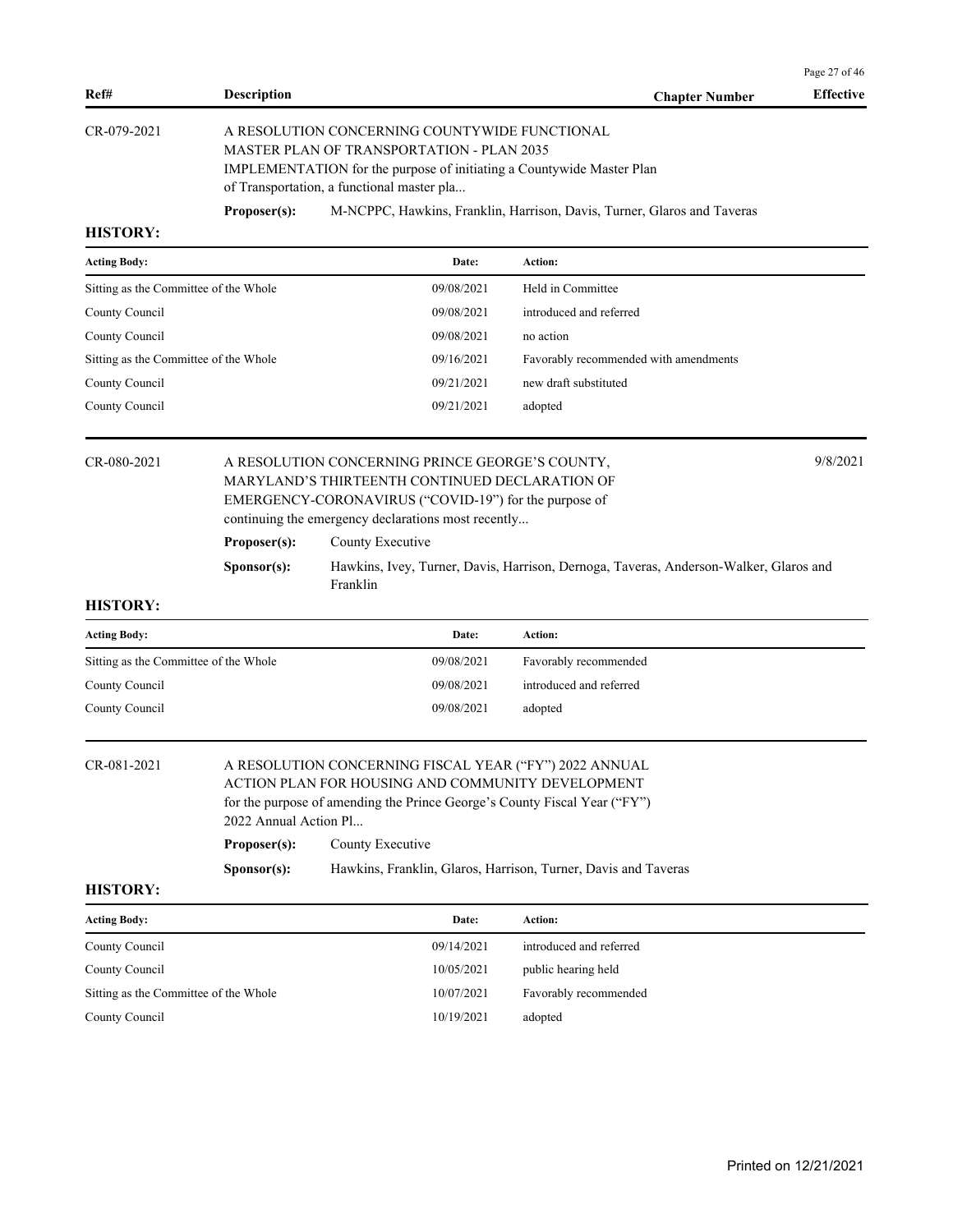|                                       |                                                                                                                                                                                                                   |                                                                                                                                                                                                                     |                                                                               | Page 28 of 46    |  |  |
|---------------------------------------|-------------------------------------------------------------------------------------------------------------------------------------------------------------------------------------------------------------------|---------------------------------------------------------------------------------------------------------------------------------------------------------------------------------------------------------------------|-------------------------------------------------------------------------------|------------------|--|--|
| Ref#                                  | <b>Description</b>                                                                                                                                                                                                |                                                                                                                                                                                                                     | <b>Chapter Number</b>                                                         | <b>Effective</b> |  |  |
| CR-082-2021                           | A RESOLUTION CONCERNING DEPARTMENT OF PERMITTING,<br>INSPECTIONS AND ENFORCEMENT for the purpose of increasing all fees<br>maintained by the Department of Permitting, Inspections and Enforcement,<br>with such  |                                                                                                                                                                                                                     |                                                                               |                  |  |  |
|                                       | Proposer(s):                                                                                                                                                                                                      | County Executive                                                                                                                                                                                                    |                                                                               |                  |  |  |
|                                       | Sponsor(s):                                                                                                                                                                                                       |                                                                                                                                                                                                                     | Hawkins, Franklin, Anderson-Walker, Glaros, Taveras, Harrison, Davis and Ivey |                  |  |  |
| <b>HISTORY:</b>                       |                                                                                                                                                                                                                   |                                                                                                                                                                                                                     |                                                                               |                  |  |  |
| <b>Acting Body:</b>                   |                                                                                                                                                                                                                   | Date:                                                                                                                                                                                                               | <b>Action:</b>                                                                |                  |  |  |
| County Council                        |                                                                                                                                                                                                                   | 09/14/2021                                                                                                                                                                                                          | introduced and referred                                                       |                  |  |  |
| County Council                        |                                                                                                                                                                                                                   | 10/12/2021                                                                                                                                                                                                          | public hearing held                                                           |                  |  |  |
| Sitting as the Committee of the Whole |                                                                                                                                                                                                                   | 10/21/2021                                                                                                                                                                                                          | Favorably recommended                                                         |                  |  |  |
| County Council                        |                                                                                                                                                                                                                   | 11/02/2021                                                                                                                                                                                                          | adopted                                                                       |                  |  |  |
| CR-083-2021                           | A RESOLUTION CONCERNING PAYMENTS IN LIEU OF TAXES<br>("PILOT") AGREEMENT FOR HILL HOUSE AT BEECHFIELD for the<br>purpose of approving the terms and conditions of a Payments in Lieu of Taxes<br>("PILOT") Agreem |                                                                                                                                                                                                                     |                                                                               |                  |  |  |
|                                       | Proposer(s):                                                                                                                                                                                                      | County Executive                                                                                                                                                                                                    |                                                                               |                  |  |  |
|                                       |                                                                                                                                                                                                                   |                                                                                                                                                                                                                     |                                                                               |                  |  |  |
| <b>HISTORY:</b>                       | Sponsor(s):                                                                                                                                                                                                       |                                                                                                                                                                                                                     | Hawkins, Turner, Davis, Taveras, Franklin, Glaros and Harrison                |                  |  |  |
| <b>Acting Body:</b>                   |                                                                                                                                                                                                                   | Date:                                                                                                                                                                                                               | <b>Action:</b>                                                                |                  |  |  |
| County Council                        |                                                                                                                                                                                                                   | 09/14/2021                                                                                                                                                                                                          | introduced and referred                                                       |                  |  |  |
| Sitting as the Committee of the Whole |                                                                                                                                                                                                                   | 10/07/2021                                                                                                                                                                                                          | Favorably recommended                                                         |                  |  |  |
| County Council                        |                                                                                                                                                                                                                   | 10/19/2021                                                                                                                                                                                                          | adopted                                                                       |                  |  |  |
| CR-084-2021                           | Inspections an<br>Proposer(s):                                                                                                                                                                                    | A RESOLUTION CONCERNING IMPLEMENTATION OF USE AND<br>OCCUPANCY VERIFICATION LETTER FEE for the purpose of approving<br>a fee table established by the Director of the Department of Permitting,<br>County Executive |                                                                               | 11/9/2021        |  |  |
|                                       |                                                                                                                                                                                                                   |                                                                                                                                                                                                                     |                                                                               |                  |  |  |
| <b>HISTORY:</b>                       | Sponsor(s):                                                                                                                                                                                                       | Hawkins, Dernoga, Anderson-Walker and Harrison                                                                                                                                                                      |                                                                               |                  |  |  |
| <b>Acting Body:</b>                   |                                                                                                                                                                                                                   | Date:                                                                                                                                                                                                               | Action:                                                                       |                  |  |  |
| County Council                        |                                                                                                                                                                                                                   | 09/14/2021                                                                                                                                                                                                          | introduced and referred                                                       |                  |  |  |
| County Council                        |                                                                                                                                                                                                                   | 10/12/2021                                                                                                                                                                                                          | public hearing held                                                           |                  |  |  |
| Sitting as the Committee of the Whole |                                                                                                                                                                                                                   | 10/21/2021                                                                                                                                                                                                          | Favorably recommended with amendments                                         |                  |  |  |
| County Council                        |                                                                                                                                                                                                                   | 11/09/2021                                                                                                                                                                                                          | new draft substituted                                                         |                  |  |  |
| County Council                        |                                                                                                                                                                                                                   | 11/09/2021                                                                                                                                                                                                          | adopted                                                                       |                  |  |  |
|                                       |                                                                                                                                                                                                                   |                                                                                                                                                                                                                     |                                                                               |                  |  |  |
|                                       |                                                                                                                                                                                                                   |                                                                                                                                                                                                                     |                                                                               |                  |  |  |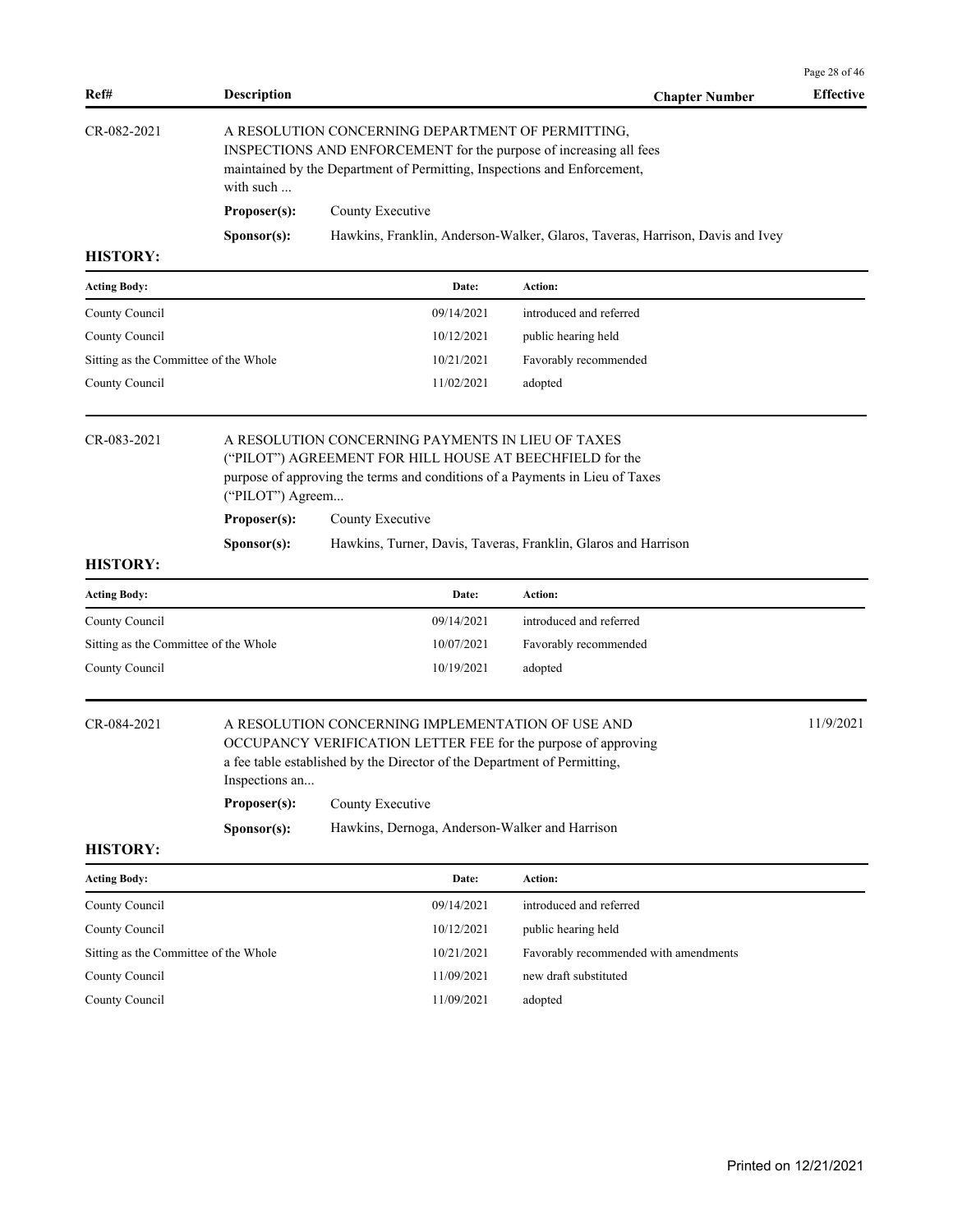|                                       |                                                                                                                                                                                                                   |                                                                                                                                                                                                           |                                                                      | Page 29 of 46    |  |  |
|---------------------------------------|-------------------------------------------------------------------------------------------------------------------------------------------------------------------------------------------------------------------|-----------------------------------------------------------------------------------------------------------------------------------------------------------------------------------------------------------|----------------------------------------------------------------------|------------------|--|--|
| Ref#                                  | <b>Description</b>                                                                                                                                                                                                |                                                                                                                                                                                                           | <b>Chapter Number</b>                                                | <b>Effective</b> |  |  |
| CR-085-2021                           | A RESOLUTION CONCERNING CONTRACT APPROVALS for the<br>purpose of approving a multi-year funding agreement (the "Funding<br>Agreement") to secure the obligations related to the special obligation refunding<br>b |                                                                                                                                                                                                           |                                                                      |                  |  |  |
|                                       | Proposer(s):                                                                                                                                                                                                      | County Executive                                                                                                                                                                                          |                                                                      |                  |  |  |
|                                       | Sponsor(s):                                                                                                                                                                                                       |                                                                                                                                                                                                           | Hawkins, Franklin, Harrison, Glaros, Anderson-Walker, Davis and Ivey |                  |  |  |
| <b>HISTORY:</b>                       |                                                                                                                                                                                                                   |                                                                                                                                                                                                           |                                                                      |                  |  |  |
| <b>Acting Body:</b>                   |                                                                                                                                                                                                                   | Date:                                                                                                                                                                                                     | <b>Action:</b>                                                       |                  |  |  |
| County Council                        |                                                                                                                                                                                                                   | 09/14/2021                                                                                                                                                                                                | introduced and referred                                              |                  |  |  |
| Sitting as the Committee of the Whole |                                                                                                                                                                                                                   | 09/30/2021                                                                                                                                                                                                | Favorably recommended                                                |                  |  |  |
| County Council                        |                                                                                                                                                                                                                   | 10/26/2021                                                                                                                                                                                                | public hearing held                                                  |                  |  |  |
| County Council                        |                                                                                                                                                                                                                   | 10/26/2021                                                                                                                                                                                                | adopted                                                              |                  |  |  |
| CR-086-2021                           | 2020 Annual Action Pl                                                                                                                                                                                             | A RESOLUTION CONCERNING FISCAL YEAR ("FY") 2020 ANNUAL<br>ACTION PLAN FOR HOUSING AND COMMUNITY DEVELOPMENT<br>for the purpose of amending the Prince George's County Fiscal Year ("FY")                  |                                                                      |                  |  |  |
|                                       | Proposer(s):                                                                                                                                                                                                      | County Executive                                                                                                                                                                                          |                                                                      |                  |  |  |
|                                       | Sponsor(s):                                                                                                                                                                                                       | Hawkins, Glaros, Taveras, Turner, Harrison and Davis                                                                                                                                                      |                                                                      |                  |  |  |
| <b>HISTORY:</b>                       |                                                                                                                                                                                                                   |                                                                                                                                                                                                           |                                                                      |                  |  |  |
| <b>Acting Body:</b>                   |                                                                                                                                                                                                                   | Date:                                                                                                                                                                                                     | <b>Action:</b>                                                       |                  |  |  |
| County Council                        |                                                                                                                                                                                                                   | 09/14/2021                                                                                                                                                                                                | introduced and referred                                              |                  |  |  |
| County Council                        |                                                                                                                                                                                                                   | 10/05/2021                                                                                                                                                                                                | public hearing held                                                  |                  |  |  |
| Sitting as the Committee of the Whole |                                                                                                                                                                                                                   | 10/07/2021                                                                                                                                                                                                | Favorably recommended                                                |                  |  |  |
| County Council                        |                                                                                                                                                                                                                   | 10/12/2021                                                                                                                                                                                                | adopted                                                              |                  |  |  |
| CR-087-2021                           | Sewe                                                                                                                                                                                                              | A RESOLUTION CONCERNING THE 2018 WATER AND SEWER PLAN<br>(JUNE 2021 CYCLE OF AMENDMENTS) for the purpose of changing the<br>water and sewer category designations of properties within the 2018 Water and |                                                                      |                  |  |  |
|                                       | Proposer(s):                                                                                                                                                                                                      | County Executive                                                                                                                                                                                          |                                                                      |                  |  |  |
| <b>HISTORY:</b>                       | Sponsor(s):                                                                                                                                                                                                       | Hawkins, Turner, Davis, Taveras and Harrison                                                                                                                                                              |                                                                      |                  |  |  |
| <b>Acting Body:</b>                   |                                                                                                                                                                                                                   | Date:                                                                                                                                                                                                     | Action:                                                              |                  |  |  |
| County Council                        |                                                                                                                                                                                                                   | 09/14/2021                                                                                                                                                                                                | introduced and referred                                              |                  |  |  |
| County Council                        |                                                                                                                                                                                                                   | 10/19/2021                                                                                                                                                                                                | public hearing held                                                  |                  |  |  |
| Sitting as the Committee of the Whole |                                                                                                                                                                                                                   | 10/21/2021                                                                                                                                                                                                | Favorably recommended                                                |                  |  |  |
| County Council                        |                                                                                                                                                                                                                   | 11/02/2021                                                                                                                                                                                                | adopted                                                              |                  |  |  |
|                                       |                                                                                                                                                                                                                   |                                                                                                                                                                                                           |                                                                      |                  |  |  |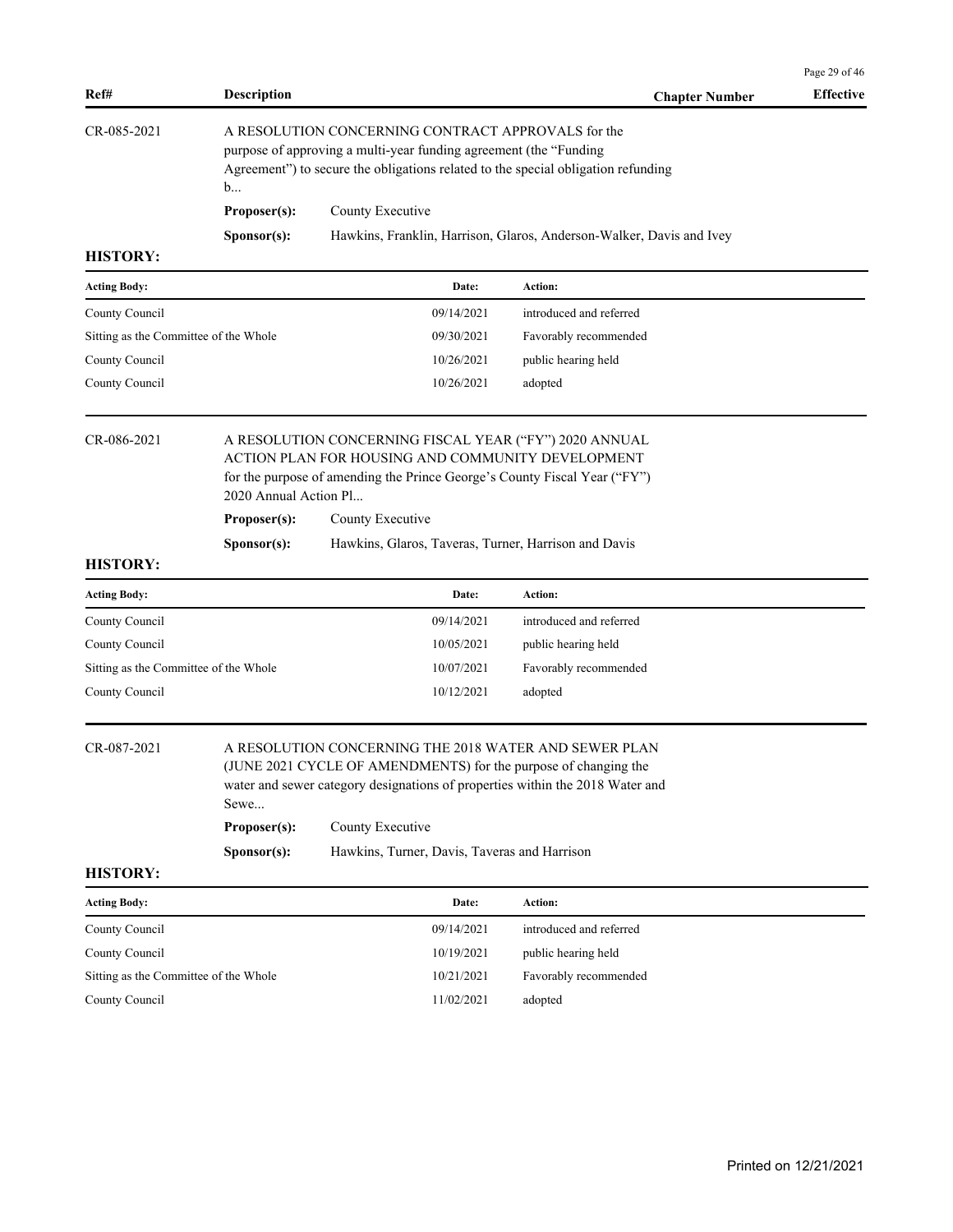| Ref#                                  | <b>Description</b>      |                                                                                                                                                                                                         | <b>Chapter Number</b>                                                         | <b>Effective</b> |
|---------------------------------------|-------------------------|---------------------------------------------------------------------------------------------------------------------------------------------------------------------------------------------------------|-------------------------------------------------------------------------------|------------------|
| CR-088-2021                           | betwee                  | A RESOLUTION CONCERNING PAYMENTS IN LIEU OF TAXES<br>("PILOT") AGREEMENT for Hamilton Manor for the purpose of approving<br>the terms and conditions of a Payments in Lieu of Taxes ("PILOT") Agreement |                                                                               |                  |
|                                       | Proposer(s):            | County Executive                                                                                                                                                                                        |                                                                               |                  |
|                                       | Sponsor(s):             | Hawkins, Taveras, Glaros, Ivey, Davis, Harrison and Turner                                                                                                                                              |                                                                               |                  |
| <b>HISTORY:</b>                       |                         |                                                                                                                                                                                                         |                                                                               |                  |
| <b>Acting Body:</b>                   |                         | Date:                                                                                                                                                                                                   | Action:                                                                       |                  |
| County Council                        |                         | 09/14/2021                                                                                                                                                                                              | introduced and referred                                                       |                  |
| Sitting as the Committee of the Whole |                         | 10/14/2021                                                                                                                                                                                              | Favorably recommended                                                         |                  |
| County Council                        |                         | 10/26/2021                                                                                                                                                                                              | adopted                                                                       |                  |
| CR-089-2021                           | eligible activity not o | A RESOLUTION CONCERNING HOUSING INVESTMENT TRUST<br>FUND ("HIFT") FOR HOUSING AND COMMUNITY DEVELOPMENT<br>for the purpose of committing and allocating the Hamilton Manor project, an                  |                                                                               |                  |
|                                       | Proposer(s):            | County Executive                                                                                                                                                                                        |                                                                               |                  |
|                                       | Sponsor(s):             | Hawkins, Taveras, Glaros, Turner, Davis and Harrison                                                                                                                                                    |                                                                               |                  |
| <b>HISTORY:</b>                       |                         |                                                                                                                                                                                                         |                                                                               |                  |
| <b>Acting Body:</b>                   |                         | Date:                                                                                                                                                                                                   | Action:                                                                       |                  |
| County Council                        |                         | 09/14/2021                                                                                                                                                                                              | introduced and referred                                                       |                  |
| County Council                        |                         | 10/12/2021                                                                                                                                                                                              | public hearing held                                                           |                  |
| Sitting as the Committee of the Whole |                         | 10/14/2021                                                                                                                                                                                              | Favorably recommended                                                         |                  |
| County Council                        |                         | 10/26/2021                                                                                                                                                                                              | adopted                                                                       |                  |
| CR-090-2021                           |                         | A RESOLUTION CONCERNING RECOGNITION OF DR. CARTER G.<br>WOODSON for the purpose of recognizing Dr. Carter G. Woodson as the<br>Father of the Study of Black History.                                    |                                                                               |                  |
|                                       | Proposer(s): Hawkins    |                                                                                                                                                                                                         |                                                                               |                  |
|                                       | Sponsor(s):             |                                                                                                                                                                                                         | Hawkins, Franklin, Glaros, Harrison, Turner, Davis, Taveras, Ivey and Dernoga |                  |
| <b>HISTORY:</b>                       |                         |                                                                                                                                                                                                         |                                                                               |                  |
| <b>Acting Body:</b>                   |                         | Date:                                                                                                                                                                                                   | Action:                                                                       |                  |
| County Council                        |                         | 09/14/2021                                                                                                                                                                                              | removed from Consent Agenda                                                   |                  |
| County Council                        |                         | 09/21/2021                                                                                                                                                                                              | introduced and referred                                                       |                  |
| Sitting as the Committee of the Whole |                         | 10/14/2021                                                                                                                                                                                              | Favorably recommended                                                         |                  |
| County Council                        |                         | 10/26/2021                                                                                                                                                                                              | adopted                                                                       |                  |
|                                       |                         |                                                                                                                                                                                                         |                                                                               |                  |
|                                       |                         |                                                                                                                                                                                                         |                                                                               |                  |
|                                       |                         |                                                                                                                                                                                                         |                                                                               |                  |
|                                       |                         |                                                                                                                                                                                                         |                                                                               |                  |
|                                       |                         |                                                                                                                                                                                                         |                                                                               |                  |
|                                       |                         |                                                                                                                                                                                                         |                                                                               |                  |

Page 30 of 46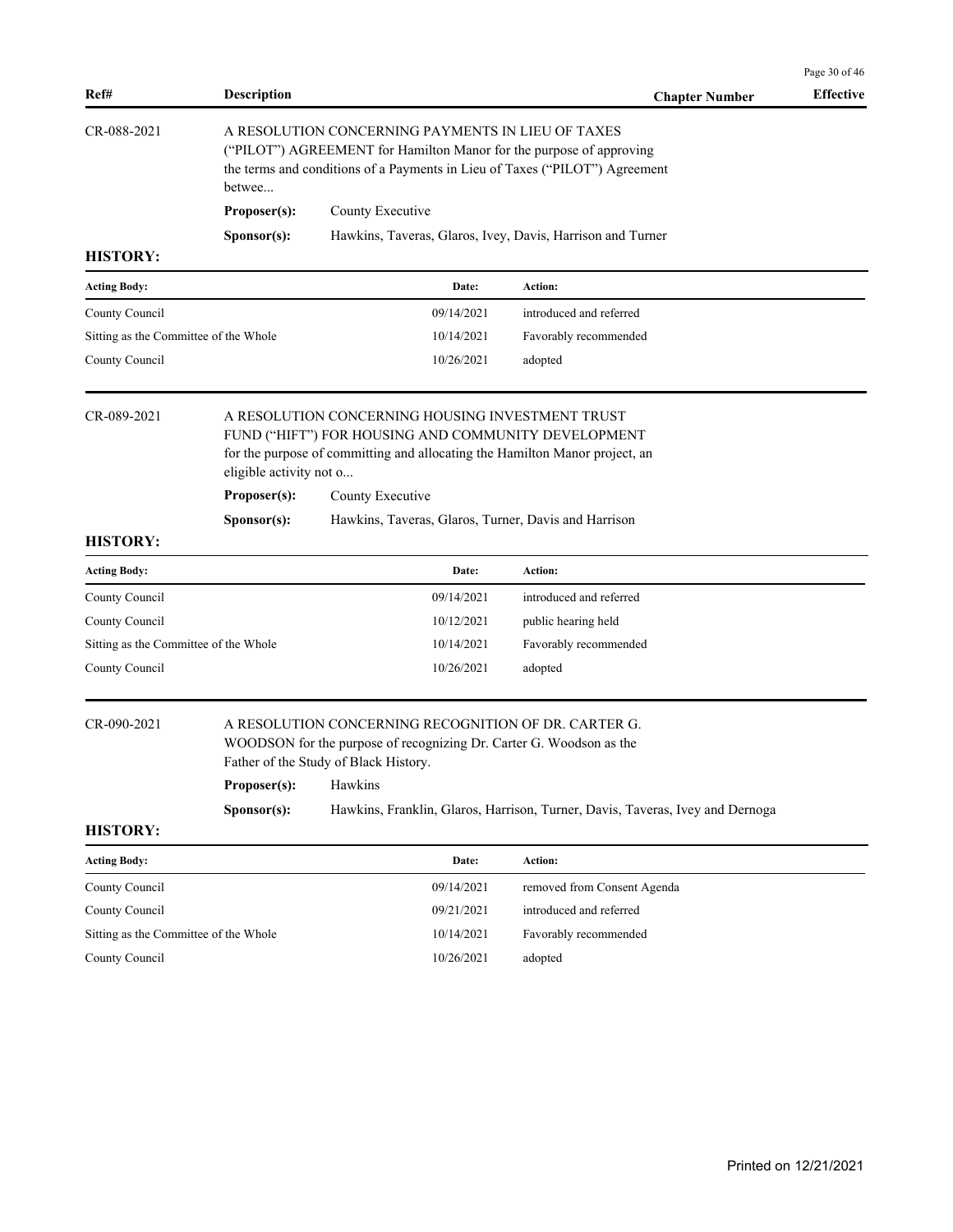|                                       |                                                                                                                                                                                                        |                                                                                                                                                                                                            |                                                                                         | Page 31 of 46    |  |  |
|---------------------------------------|--------------------------------------------------------------------------------------------------------------------------------------------------------------------------------------------------------|------------------------------------------------------------------------------------------------------------------------------------------------------------------------------------------------------------|-----------------------------------------------------------------------------------------|------------------|--|--|
| Ref#                                  | <b>Description</b>                                                                                                                                                                                     |                                                                                                                                                                                                            | <b>Chapter Number</b>                                                                   | <b>Effective</b> |  |  |
| CR-091-2021                           | A RESOLUTION CONCERNING WORLD CAR FREE DAY 2021 for the<br>purpose of expressing Prince George's County's support for declaring<br>September 22, 2021 as World Car Free Day in Prince George's County. |                                                                                                                                                                                                            |                                                                                         |                  |  |  |
|                                       | Proposer(s):                                                                                                                                                                                           | County Executive                                                                                                                                                                                           |                                                                                         |                  |  |  |
|                                       | Sponsor(s):                                                                                                                                                                                            | Glaros                                                                                                                                                                                                     | Hawkins, Turner, Harrison, Dernoga, Davis, Ivey, Anderson-Walker, Franklin, Taveras and |                  |  |  |
| <b>HISTORY:</b>                       |                                                                                                                                                                                                        |                                                                                                                                                                                                            |                                                                                         |                  |  |  |
| <b>Acting Body:</b>                   |                                                                                                                                                                                                        | Date:                                                                                                                                                                                                      | Action:                                                                                 |                  |  |  |
| County Council                        |                                                                                                                                                                                                        | 09/14/2021                                                                                                                                                                                                 | introduced                                                                              |                  |  |  |
| County Council                        |                                                                                                                                                                                                        | 09/14/2021                                                                                                                                                                                                 | rules suspended                                                                         |                  |  |  |
| County Council                        |                                                                                                                                                                                                        | 09/14/2021                                                                                                                                                                                                 | adopted                                                                                 |                  |  |  |
| CR-092-2021                           | Proposer(s):<br>Sponsor(s):                                                                                                                                                                            | A RESOLUTION CONCERNING IMMIGRANT HERITAGE MONTH for<br>the purpose of declaring the month of June as Immigrant Heritage Month.<br>Taveras<br>Glaros                                                       | Taveras, Ivey, Dernoga, Harrison, Anderson-Walker, Hawkins, Franklin, Turner, Davis and |                  |  |  |
| <b>HISTORY:</b>                       |                                                                                                                                                                                                        |                                                                                                                                                                                                            |                                                                                         |                  |  |  |
| <b>Acting Body:</b>                   |                                                                                                                                                                                                        | Date:                                                                                                                                                                                                      | Action:                                                                                 |                  |  |  |
| County Council                        |                                                                                                                                                                                                        | 09/21/2021                                                                                                                                                                                                 | introduced and referred                                                                 |                  |  |  |
| Sitting as the Committee of the Whole |                                                                                                                                                                                                        | 10/14/2021                                                                                                                                                                                                 | Favorably recommended                                                                   |                  |  |  |
| County Council                        |                                                                                                                                                                                                        | 10/26/2021                                                                                                                                                                                                 | adopted                                                                                 |                  |  |  |
| CR-093-2021                           | Com                                                                                                                                                                                                    | A RESOLUTION CONCERNING CLIMATE ACTION COMMISSION for<br>the purpose of extending the term of the Climate Action Commission to<br>January 31, 2022 and extending the reporting time for the Climate Action |                                                                                         |                  |  |  |
|                                       | <b>Proposer(s):</b>                                                                                                                                                                                    | Franklin                                                                                                                                                                                                   | Dernoga, Hawkins, Taveras, Anderson-Walker, Turner, Harrison, Ivey, Glaros, Davis and   |                  |  |  |
|                                       | Sponsor(s):                                                                                                                                                                                            | Franklin                                                                                                                                                                                                   | Dernoga, Hawkins, Taveras, Anderson-Walker, Turner, Harrison, Ivey, Glaros, Davis and   |                  |  |  |
| <b>HISTORY:</b>                       |                                                                                                                                                                                                        |                                                                                                                                                                                                            |                                                                                         |                  |  |  |
| <b>Acting Body:</b>                   |                                                                                                                                                                                                        | Date:                                                                                                                                                                                                      | Action:                                                                                 |                  |  |  |
| County Council                        |                                                                                                                                                                                                        | 09/21/2021                                                                                                                                                                                                 | introduced                                                                              |                  |  |  |
| County Council                        |                                                                                                                                                                                                        | 09/21/2021                                                                                                                                                                                                 | rules suspended                                                                         |                  |  |  |
| County Council                        |                                                                                                                                                                                                        | 09/21/2021                                                                                                                                                                                                 | adopted                                                                                 |                  |  |  |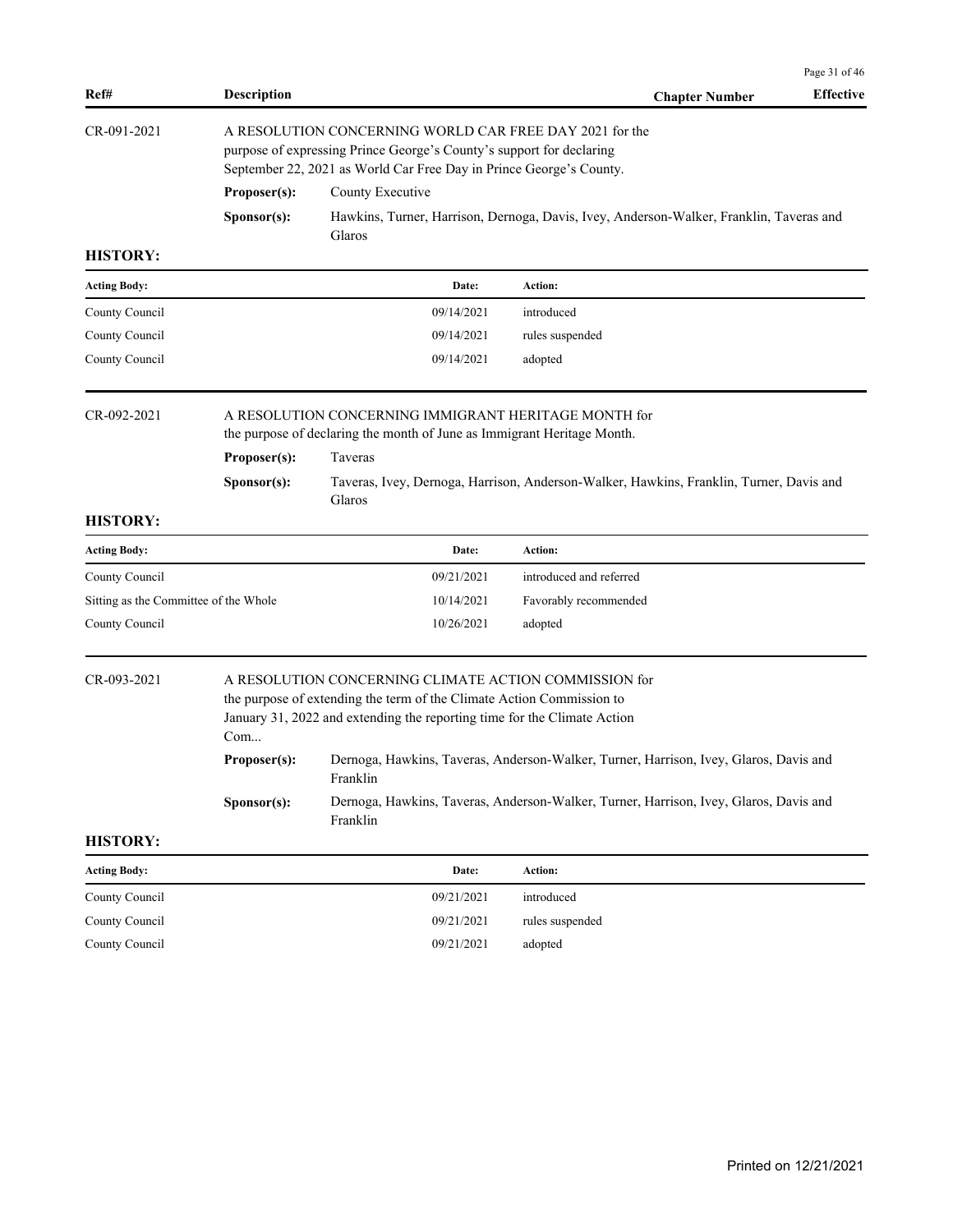|                                       |                                                                                                                                                                                                                |                                                                                                                                                                                                   |                                                                                          | Page 32 of 46    |  |  |
|---------------------------------------|----------------------------------------------------------------------------------------------------------------------------------------------------------------------------------------------------------------|---------------------------------------------------------------------------------------------------------------------------------------------------------------------------------------------------|------------------------------------------------------------------------------------------|------------------|--|--|
| Ref#                                  | <b>Description</b>                                                                                                                                                                                             |                                                                                                                                                                                                   | <b>Chapter Number</b>                                                                    | <b>Effective</b> |  |  |
| CR-094-2021                           | A RESOLUTION CONCERNING HISPANIC HERITAGE MONTH for the<br>purpose of recognizing Hispanic Heritage Month and celebrating the heritage<br>and culture of Latinos in the United States and their immense contri |                                                                                                                                                                                                   |                                                                                          |                  |  |  |
|                                       | Proposer(s):                                                                                                                                                                                                   | Taveras, Anderson-Walker, Dernoga, Franklin, Ivey, Davis, Glaros, Hawkins, Harrison and<br>Turner                                                                                                 |                                                                                          |                  |  |  |
|                                       | Sponsor(s):                                                                                                                                                                                                    | Turner                                                                                                                                                                                            | Taveras, Anderson-Walker, Dernoga, Franklin, Ivey, Davis, Glaros, Hawkins, Harrison and  |                  |  |  |
| <b>HISTORY:</b>                       |                                                                                                                                                                                                                |                                                                                                                                                                                                   |                                                                                          |                  |  |  |
| <b>Acting Body:</b>                   |                                                                                                                                                                                                                | Date:                                                                                                                                                                                             | Action:                                                                                  |                  |  |  |
| County Council                        |                                                                                                                                                                                                                | 09/21/2021                                                                                                                                                                                        | introduced                                                                               |                  |  |  |
| County Council                        |                                                                                                                                                                                                                | 09/21/2021                                                                                                                                                                                        | rules suspended                                                                          |                  |  |  |
| County Council                        |                                                                                                                                                                                                                | 09/21/2021                                                                                                                                                                                        | adopted                                                                                  |                  |  |  |
| CR-095-2021                           | A RESOLUTION CONCERNING NATIONAL PREPAREDNESS MONTH<br>for the purpose of recognizing September as National Preparedness Month<br>2021 and providing information on preparing for a disaster.                  |                                                                                                                                                                                                   |                                                                                          |                  |  |  |
|                                       | Proposer(s):<br>Taveras, Anderson-Walker, Harrison, Dernoga, Hawkins, Franklin, Turner, Ivey, Glaros and<br>Davis                                                                                              |                                                                                                                                                                                                   |                                                                                          |                  |  |  |
|                                       | Sponsor(s):                                                                                                                                                                                                    | Davis                                                                                                                                                                                             | Taveras, Anderson-Walker, Harrison, Dernoga, Hawkins, Franklin, Turner, Ivey, Glaros and |                  |  |  |
| <b>HISTORY:</b>                       |                                                                                                                                                                                                                |                                                                                                                                                                                                   |                                                                                          |                  |  |  |
| <b>Acting Body:</b>                   |                                                                                                                                                                                                                | Date:                                                                                                                                                                                             | Action:                                                                                  |                  |  |  |
| County Council                        |                                                                                                                                                                                                                | 09/21/2021                                                                                                                                                                                        | introduced                                                                               |                  |  |  |
| County Council                        |                                                                                                                                                                                                                | 09/21/2021                                                                                                                                                                                        | rules suspended                                                                          |                  |  |  |
| County Council                        |                                                                                                                                                                                                                | 09/21/2021                                                                                                                                                                                        | adopted                                                                                  |                  |  |  |
| CR-096-2021                           |                                                                                                                                                                                                                | A RESOLUTION CONCERNING COUNTY REAL PROPERTY for<br>declaring certain parcels of County-owned real property as surplus and<br>approving the County Executive's plan for disposal of such parcels. |                                                                                          | 11/9/2021        |  |  |
|                                       | Proposer(s):                                                                                                                                                                                                   | County Executive                                                                                                                                                                                  |                                                                                          |                  |  |  |
|                                       | Sponsor(s):                                                                                                                                                                                                    | Turner                                                                                                                                                                                            | Hawkins, Anderson-Walker, Davis, Dernoga, Franklin, Glaros, Harrison, Ivey, Taveras and  |                  |  |  |
| <b>HISTORY:</b>                       |                                                                                                                                                                                                                |                                                                                                                                                                                                   |                                                                                          |                  |  |  |
| <b>Acting Body:</b>                   |                                                                                                                                                                                                                | Date:                                                                                                                                                                                             | Action:                                                                                  |                  |  |  |
| County Council                        |                                                                                                                                                                                                                | 09/28/2021                                                                                                                                                                                        | introduced and referred                                                                  |                  |  |  |
| Sitting as the Committee of the Whole |                                                                                                                                                                                                                | 10/12/2021                                                                                                                                                                                        | Held in Committee                                                                        |                  |  |  |
| Sitting as the Committee of the Whole |                                                                                                                                                                                                                | 11/04/2021                                                                                                                                                                                        | Favorably recommended                                                                    |                  |  |  |

County Council 20021 21/09/2021 public hearing held

County Council 11/09/2021 adopted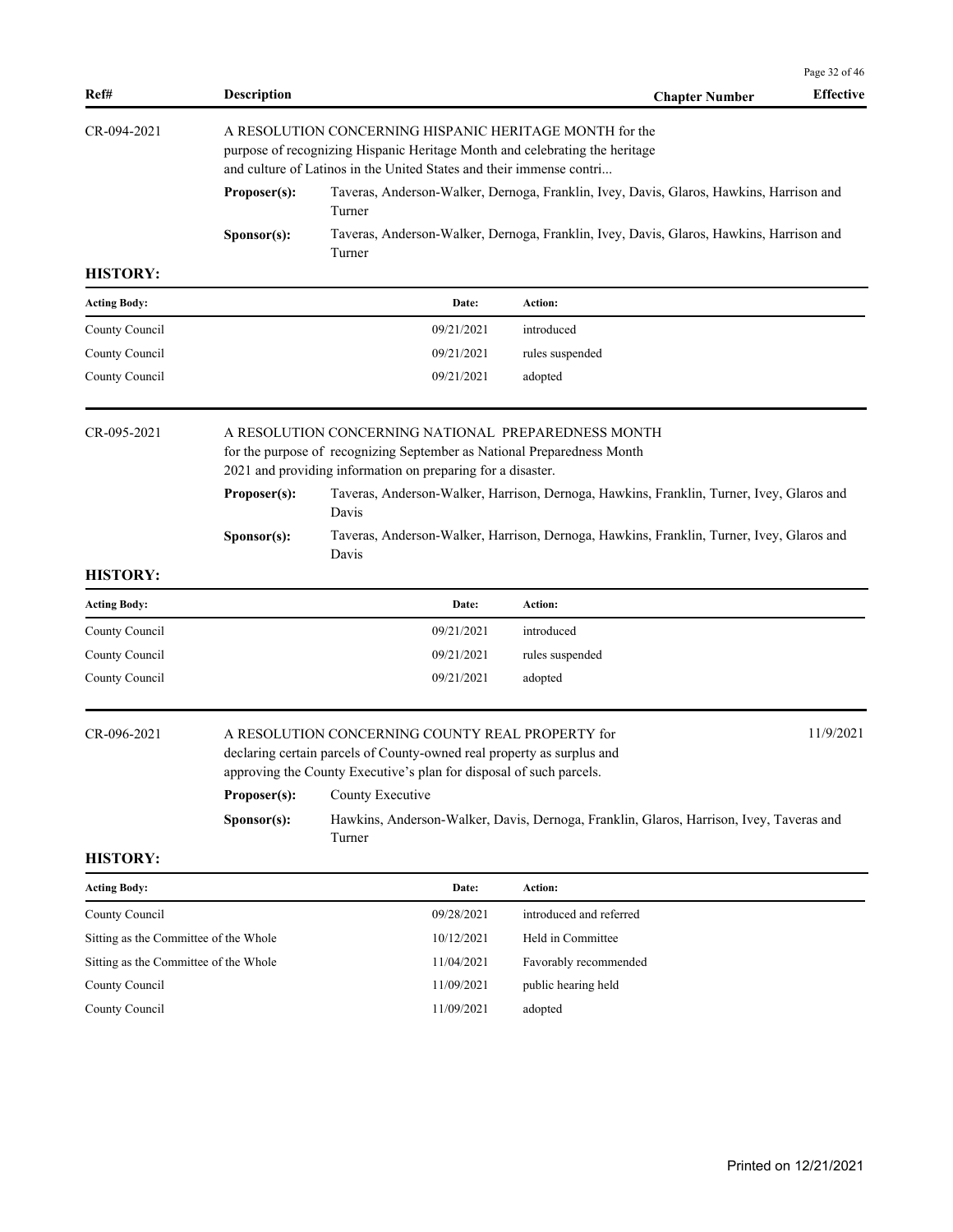| Ref#                                  | <b>Description</b>                                                                                                                                                                                               |                                                                                                                                                                                             | <b>Chapter Number</b>                                                   | Effective |  |
|---------------------------------------|------------------------------------------------------------------------------------------------------------------------------------------------------------------------------------------------------------------|---------------------------------------------------------------------------------------------------------------------------------------------------------------------------------------------|-------------------------------------------------------------------------|-----------|--|
| CR-097-2021                           | A RESOLUTION CONCERNING HOUSING AND COMMUNITY<br>DEVELOPMENT CONSOLIDATED PLAN: FISCAL YEAR ("FY")<br>2021-2025 AND ANNUAL ACTION PLAN: FY 2022 for the purpose of<br>amending the Prince George's County Fiscal |                                                                                                                                                                                             |                                                                         |           |  |
|                                       | Proposer(s):                                                                                                                                                                                                     | County Executive                                                                                                                                                                            |                                                                         |           |  |
|                                       | Sponsor(s):                                                                                                                                                                                                      |                                                                                                                                                                                             | Hawkins, Dernoga, Franklin, Taveras, Davis, Glaros, Turner and Harrison |           |  |
| <b>HISTORY:</b>                       |                                                                                                                                                                                                                  |                                                                                                                                                                                             |                                                                         |           |  |
| <b>Acting Body:</b>                   |                                                                                                                                                                                                                  | Date:                                                                                                                                                                                       | Action:                                                                 |           |  |
| County Council                        |                                                                                                                                                                                                                  | 09/28/2021                                                                                                                                                                                  | introduced and referred                                                 |           |  |
| County Council                        |                                                                                                                                                                                                                  | 10/28/2021                                                                                                                                                                                  | public hearing held                                                     |           |  |
| Sitting as the Committee of the Whole |                                                                                                                                                                                                                  | 11/04/2021                                                                                                                                                                                  | Favorably recommended                                                   |           |  |
| County Council                        |                                                                                                                                                                                                                  | 11/16/2021                                                                                                                                                                                  | adopted                                                                 |           |  |
| CR-098-2021                           | Taxes ("PILOT") Ag                                                                                                                                                                                               | A RESOLUTION CONCERNING PAYMENTS IN LIEU OF TAXES<br>("PILOT") AGREEMENT FOR VILLAS AT LANGLEY APARTMENTS<br>for the purpose of approving the terms and conditions of a Payments in Lieu of |                                                                         | 11/9/2021 |  |
|                                       | Proposer(s):                                                                                                                                                                                                     | County Executive                                                                                                                                                                            |                                                                         |           |  |
|                                       | Sponsor(s):                                                                                                                                                                                                      | Hawkins, Glaros, Davis, Franklin, Taveras and Turner                                                                                                                                        |                                                                         |           |  |
| <b>HISTORY:</b>                       |                                                                                                                                                                                                                  |                                                                                                                                                                                             |                                                                         |           |  |
| <b>Acting Body:</b>                   |                                                                                                                                                                                                                  | Date:                                                                                                                                                                                       | Action:                                                                 |           |  |
| County Council                        |                                                                                                                                                                                                                  | 09/28/2021                                                                                                                                                                                  | introduced and referred                                                 |           |  |
| Sitting as the Committee of the Whole |                                                                                                                                                                                                                  | 10/28/2021                                                                                                                                                                                  | Favorably recommended                                                   |           |  |
| County Council                        |                                                                                                                                                                                                                  | 11/09/2021                                                                                                                                                                                  | adopted                                                                 |           |  |
| CR-099-2021                           | eligible activity no                                                                                                                                                                                             | A RESOLUTION CONCERNING HOUSING INVESTMENT TRUST<br>FUND ("HIFT") FOR HOUSING AND COMMUNITY DEVELOPMENT<br>for the purpose of committing and allocating the Villas at Langley project, an   |                                                                         |           |  |
|                                       | Proposer(s):                                                                                                                                                                                                     | County Executive                                                                                                                                                                            |                                                                         |           |  |
| <b>HISTORY:</b>                       | Sponsor(s):                                                                                                                                                                                                      | Hawkins, Taveras, Davis, Turner, Glaros and Franklin                                                                                                                                        |                                                                         |           |  |
| <b>Acting Body:</b>                   |                                                                                                                                                                                                                  | Date:                                                                                                                                                                                       | <b>Action:</b>                                                          |           |  |
|                                       |                                                                                                                                                                                                                  | 09/28/2021                                                                                                                                                                                  | introduced and referred                                                 |           |  |
| County Council                        |                                                                                                                                                                                                                  |                                                                                                                                                                                             | public hearing held                                                     |           |  |
| County Council                        |                                                                                                                                                                                                                  | 10/26/2021                                                                                                                                                                                  |                                                                         |           |  |
| Sitting as the Committee of the Whole |                                                                                                                                                                                                                  | 10/28/2021                                                                                                                                                                                  | Favorably recommended                                                   |           |  |

Page 33 of 46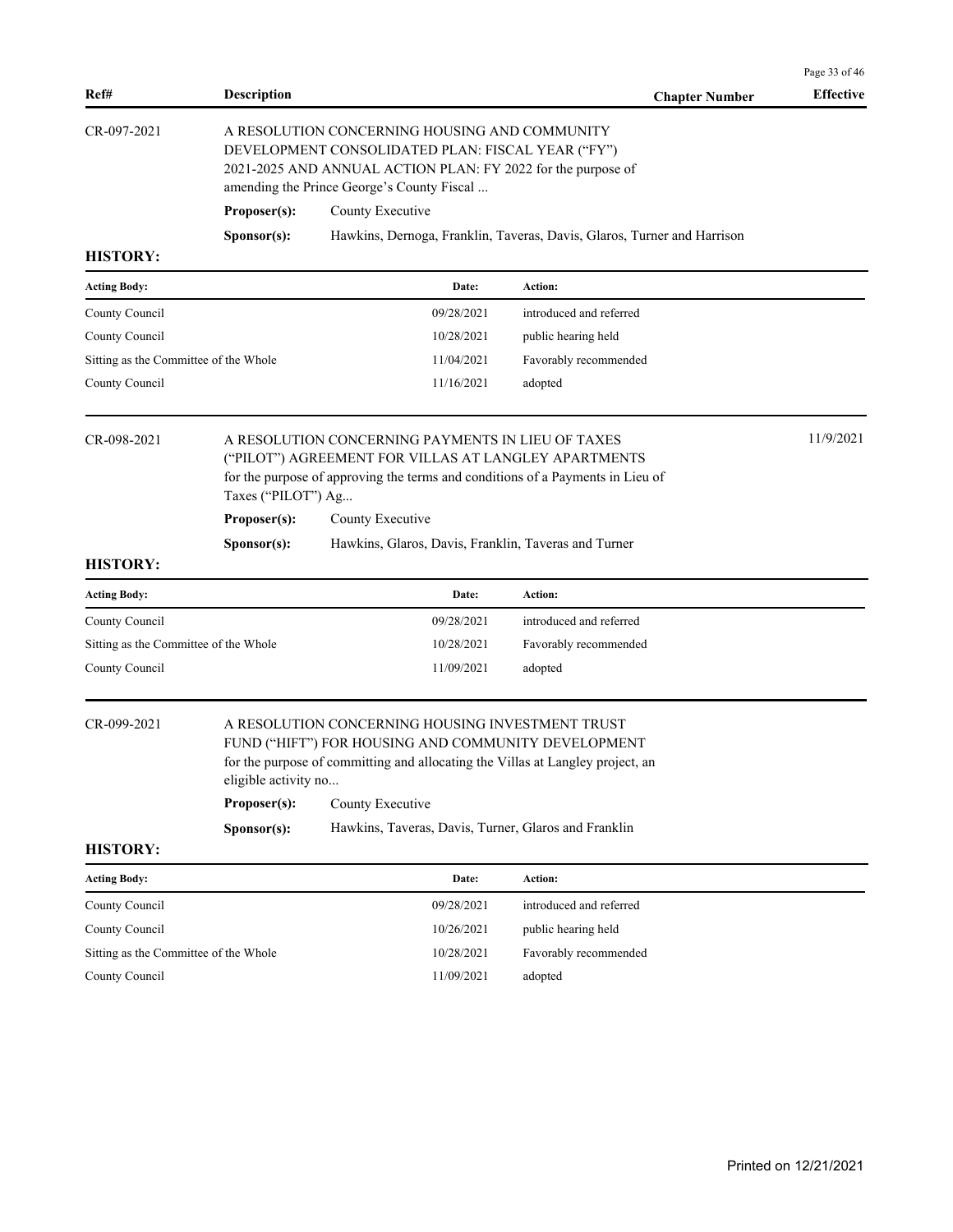|                                       |                      |                                                                                                                                                                                                                                       |                                                                                       | Page 34 of 46    |
|---------------------------------------|----------------------|---------------------------------------------------------------------------------------------------------------------------------------------------------------------------------------------------------------------------------------|---------------------------------------------------------------------------------------|------------------|
| Ref#                                  | <b>Description</b>   |                                                                                                                                                                                                                                       | <b>Chapter Number</b>                                                                 | <b>Effective</b> |
| CR-100-2021                           | Proposer(s):         | A RESOLUTION CONCERNING PRINCE GEORGE'S COUNTY<br>RESTORATION OF TWICE-PER-WEEK RESIDENTIAL TRASH AND<br>RECYCLABLES COLLECTION SERVICES for the purpose of authorizing<br>the Department of the Environment to p<br>County Executive |                                                                                       |                  |
| <b>HISTORY:</b>                       |                      |                                                                                                                                                                                                                                       |                                                                                       |                  |
| <b>Acting Body:</b>                   |                      | Date:                                                                                                                                                                                                                                 | Action:                                                                               |                  |
| County Council                        |                      | 09/28/2021                                                                                                                                                                                                                            | withdrawn                                                                             |                  |
| CR-101-2021                           |                      | A RESOLUTION CONCERNING COMPENSATION AND BENEFITS,<br>INTERNATIONAL ASSOCIATION OF FIRE FIGHTERS, AFL-CIO,<br>LOCAL 1619 (CIVILIANS) SALARY SCHEDULE H for the purpose of<br>amending the Salary Plan of the Coun                     |                                                                                       |                  |
|                                       | Proposer(s):         | County Executive                                                                                                                                                                                                                      |                                                                                       |                  |
|                                       | S <b>p</b> onsor(s): |                                                                                                                                                                                                                                       | Hawkins, Davis, Turner, Ivey, Harrison, Taveras, Franklin, Anderson-Walker and Glaros |                  |
| <b>HISTORY:</b>                       |                      |                                                                                                                                                                                                                                       |                                                                                       |                  |
| <b>Acting Body:</b>                   |                      | Date:                                                                                                                                                                                                                                 | Action:                                                                               |                  |
| County Council                        |                      | 09/28/2021                                                                                                                                                                                                                            | introduced and referred                                                               |                  |
| Sitting as the Committee of the Whole |                      | 10/07/2021                                                                                                                                                                                                                            | Favorably recommended                                                                 |                  |
| County Council                        |                      | 11/16/2021                                                                                                                                                                                                                            | adopted                                                                               |                  |
| $CR-102-2021$                         |                      | A RESOLUTION CONCERNING COMPENSATION AND BENEFITS,<br>INTERNATIONAL ASSOCIATION OF FIRE FIGHTERS, AFL-CIO,<br>LOCAL 1619 (FIRE FIGHTERS, PARAMEDICS, AND FIRE<br>FIGHTER/MEDICS) SALARY SCHEDULE Y for the purpos                     |                                                                                       | 11/16/2021       |
|                                       | Proposer(s):         | County Executive                                                                                                                                                                                                                      |                                                                                       |                  |
|                                       | Sponsor(s):          |                                                                                                                                                                                                                                       | Hawkins, Ivey, Harrison, Franklin, Davis, Anderson-Walker, Turner and Taveras         |                  |
| <b>HISTORY:</b>                       |                      |                                                                                                                                                                                                                                       |                                                                                       |                  |
| <b>Acting Body:</b>                   |                      | Date:                                                                                                                                                                                                                                 | Action:                                                                               |                  |
| County Council                        |                      | 09/28/2021                                                                                                                                                                                                                            | introduced and referred                                                               |                  |
| Sitting as the Committee of the Whole |                      | 10/07/2021                                                                                                                                                                                                                            | Favorably recommended                                                                 |                  |
| County Council                        |                      | 11/16/2021                                                                                                                                                                                                                            | adopted                                                                               |                  |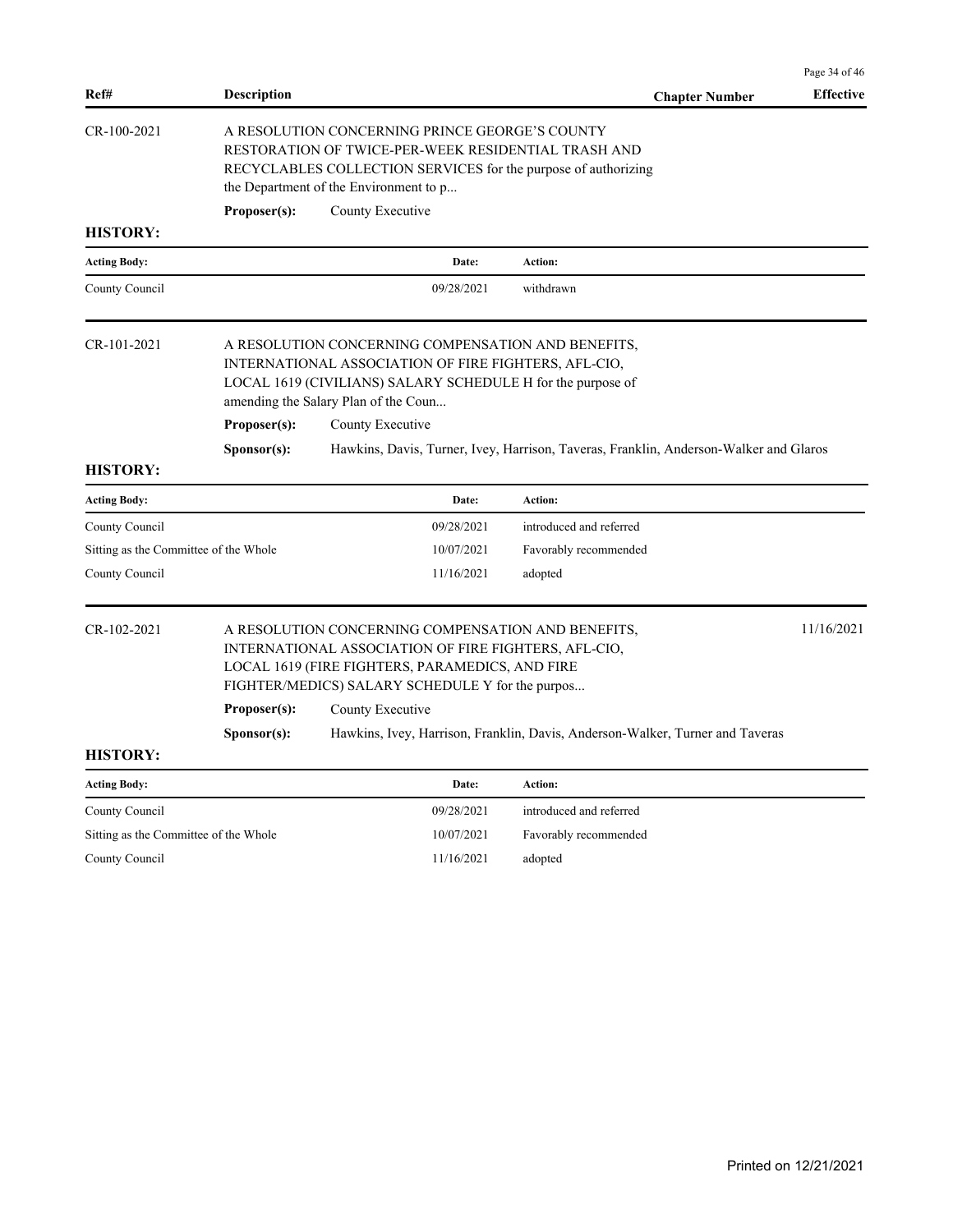| Ref#                                  | <b>Description</b>    |                                                                                                                                                                                                                   | <b>Chapter Number</b>                                                         | Page 35 of 46<br><b>Effective</b> |  |  |
|---------------------------------------|-----------------------|-------------------------------------------------------------------------------------------------------------------------------------------------------------------------------------------------------------------|-------------------------------------------------------------------------------|-----------------------------------|--|--|
| CR-103-2021                           |                       | A RESOLUTION CONCERNING FISCAL YEAR ("FY") 2022 ANNUAL<br>ACTION PLAN FOR HOUSING AND COMMUNITY DEVELOPMENT<br>for the purpose of amending the Prince George's County Fiscal Year ("FY")<br>2022 Annual Action Pl |                                                                               |                                   |  |  |
|                                       | Proposer(s):          | County Executive                                                                                                                                                                                                  |                                                                               |                                   |  |  |
|                                       | Sponsor(s):           |                                                                                                                                                                                                                   | Hawkins, Taveras, Davis, Turner, Harrison, Franklin, Glaros, Dernoga and Ivey |                                   |  |  |
| <b>HISTORY:</b>                       |                       |                                                                                                                                                                                                                   |                                                                               |                                   |  |  |
| <b>Acting Body:</b>                   |                       | Date:                                                                                                                                                                                                             | Action:                                                                       |                                   |  |  |
| County Council                        |                       | 09/28/2021                                                                                                                                                                                                        | introduced and referred                                                       |                                   |  |  |
| County Council                        |                       | 10/26/2021                                                                                                                                                                                                        | public hearing held                                                           |                                   |  |  |
| Sitting as the Committee of the Whole |                       | 11/04/2021                                                                                                                                                                                                        | Favorably recommended                                                         |                                   |  |  |
| County Council                        |                       | 11/16/2021                                                                                                                                                                                                        | adopted                                                                       |                                   |  |  |
| CR-104-2021                           | 2020 Annual Action Pl | A RESOLUTION CONCERNING FISCAL YEAR ("FY") 2020 ANNUAL<br>ACTION PLAN FOR HOUSING AND COMMUNITY DEVELOPMENT<br>for the purpose of amending the Prince George's County Fiscal Year ("FY")                          |                                                                               |                                   |  |  |
|                                       | Proposer(s):          | County Executive                                                                                                                                                                                                  |                                                                               |                                   |  |  |
|                                       | Sponsor(s):           |                                                                                                                                                                                                                   | Hawkins, Turner, Davis, Dernoga, Ivey, Harrison, Franklin, Taveras and Glaros |                                   |  |  |
| <b>HISTORY:</b>                       |                       |                                                                                                                                                                                                                   |                                                                               |                                   |  |  |
| <b>Acting Body:</b>                   |                       | Date:                                                                                                                                                                                                             | Action:                                                                       |                                   |  |  |
| County Council                        |                       | 09/28/2021                                                                                                                                                                                                        | introduced and referred                                                       |                                   |  |  |
| County Council                        |                       | 10/26/2021                                                                                                                                                                                                        | public hearing held                                                           |                                   |  |  |
| Sitting as the Committee of the Whole |                       | 10/28/2021                                                                                                                                                                                                        | Favorably recommended                                                         |                                   |  |  |
| County Council                        |                       | 11/09/2021                                                                                                                                                                                                        | adopted                                                                       |                                   |  |  |
| CR-105-2021                           | 2018 Water and        | A RESOLUTION CONCERNING THE 2018 WATER AND SEWER PLAN<br>(SEPTEMBER 2021 CYCLE OF AMENDMENTS) for the purpose of<br>changing the water and sewer category designations of properties within the                   |                                                                               |                                   |  |  |
|                                       | Proposer(s):          | County Executive                                                                                                                                                                                                  |                                                                               |                                   |  |  |
|                                       | Sponsor(s):           | Hawkins, Turner, Franklin, Davis and Harrison                                                                                                                                                                     |                                                                               |                                   |  |  |
| <b>HISTORY:</b>                       |                       |                                                                                                                                                                                                                   |                                                                               |                                   |  |  |
| <b>Acting Body:</b>                   |                       | Date:                                                                                                                                                                                                             | Action:                                                                       |                                   |  |  |
| County Council                        |                       | 10/05/2021                                                                                                                                                                                                        | introduced and referred                                                       |                                   |  |  |
| Sitting as the Committee of the Whole |                       | 11/09/2021                                                                                                                                                                                                        | Favorably recommended                                                         |                                   |  |  |
| County Council                        |                       | 11/09/2021                                                                                                                                                                                                        | public hearing held                                                           |                                   |  |  |
|                                       |                       |                                                                                                                                                                                                                   |                                                                               |                                   |  |  |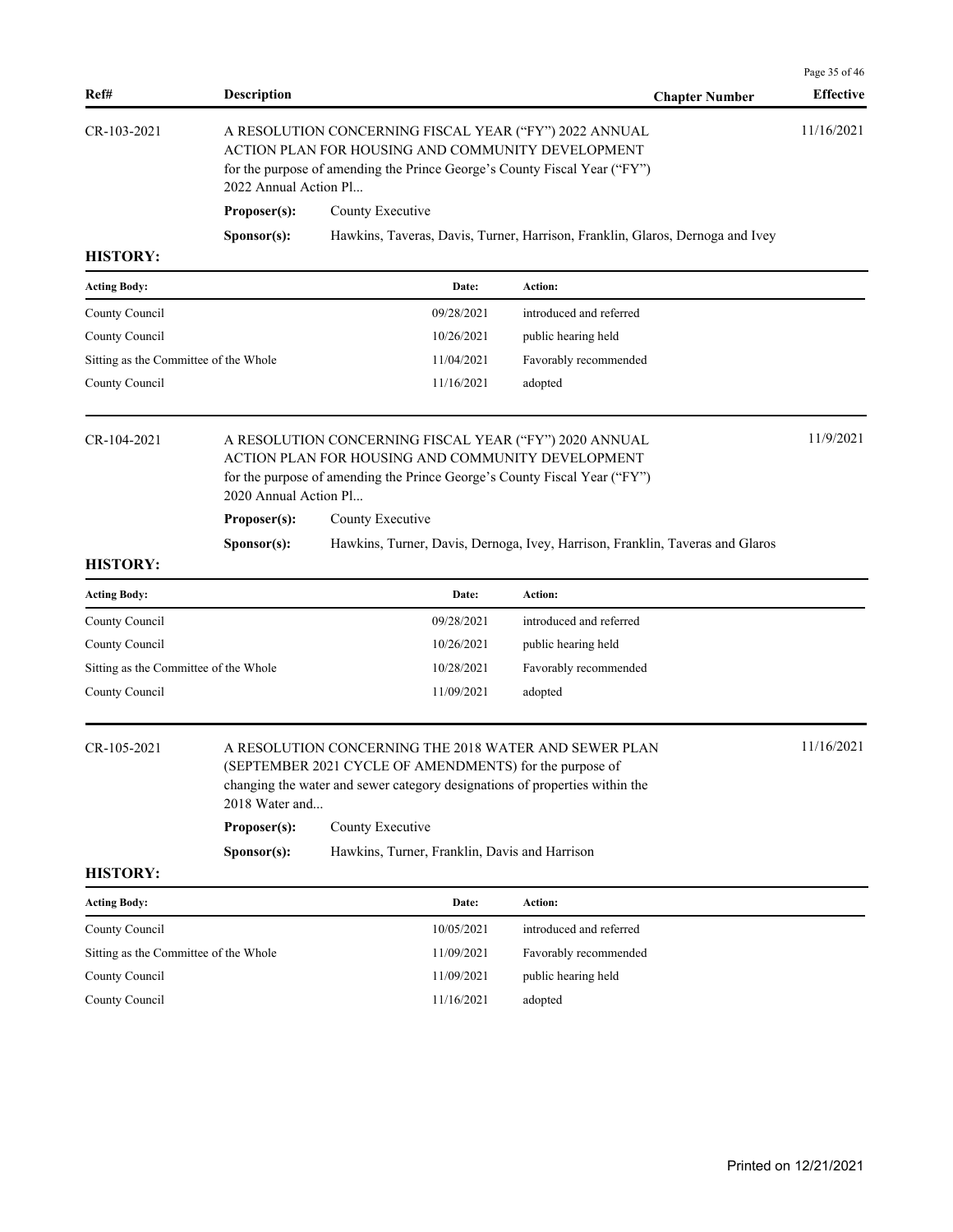| Ref#                                  | <b>Description</b>                                                                                                                                                                               |                                                                                                                                                                                                                                           | <b>Chapter Number</b> | Page 36 of 46<br><b>Effective</b> |  |  |
|---------------------------------------|--------------------------------------------------------------------------------------------------------------------------------------------------------------------------------------------------|-------------------------------------------------------------------------------------------------------------------------------------------------------------------------------------------------------------------------------------------|-----------------------|-----------------------------------|--|--|
| CR-106-2021                           | A RESOLUTION CONCERNING LOCAL IMPACT GRANT FUNDS<br>MULTIYEAR PLAN for the purpose of transmitting the Local Impact Grant<br>Funds Multiyear Plan to the County Council for review and approval. |                                                                                                                                                                                                                                           |                       |                                   |  |  |
|                                       | Proposer(s):<br>County Executive                                                                                                                                                                 |                                                                                                                                                                                                                                           |                       |                                   |  |  |
|                                       | Sponsor(s):                                                                                                                                                                                      | Hawkins, Franklin, Turner, Davis and Harrison                                                                                                                                                                                             |                       |                                   |  |  |
| <b>HISTORY:</b>                       |                                                                                                                                                                                                  |                                                                                                                                                                                                                                           |                       |                                   |  |  |
| <b>Acting Body:</b>                   |                                                                                                                                                                                                  | Action:<br>Date:                                                                                                                                                                                                                          |                       |                                   |  |  |
| County Council                        |                                                                                                                                                                                                  | introduced and referred<br>10/05/2021                                                                                                                                                                                                     |                       |                                   |  |  |
| Sitting as the Committee of the Whole |                                                                                                                                                                                                  | 10/21/2021<br>Favorably recommended                                                                                                                                                                                                       |                       |                                   |  |  |
| County Council                        |                                                                                                                                                                                                  | 11/16/2021<br>adopted                                                                                                                                                                                                                     |                       |                                   |  |  |
| County Council                        |                                                                                                                                                                                                  | 11/16/2021<br>public hearing held                                                                                                                                                                                                         |                       |                                   |  |  |
| <b>HISTORY:</b>                       | other modified bene<br>Proposer(s):<br>Sponsor(s):                                                                                                                                               | GENERAL SCHEDULE EMPLOYEES - SALARY SCHEDULE G for the<br>purpose of amending the Salary Plan of the County to reflect pay rates and<br>County Executive<br>Hawkins, Franklin, Taveras, Dernoga, Turner, Harrison, Glaros, Davis and Ivey |                       |                                   |  |  |
| <b>Acting Body:</b>                   |                                                                                                                                                                                                  | Action:<br>Date:                                                                                                                                                                                                                          |                       |                                   |  |  |
| County Council                        |                                                                                                                                                                                                  | introduced and referred<br>10/12/2021                                                                                                                                                                                                     |                       |                                   |  |  |
| Sitting as the Committee of the Whole |                                                                                                                                                                                                  | 10/28/2021<br>Favorably recommended                                                                                                                                                                                                       |                       |                                   |  |  |
| County Council                        |                                                                                                                                                                                                  | 11/09/2021<br>adopted                                                                                                                                                                                                                     |                       |                                   |  |  |
| CR-108-2021                           | Proposer(s):                                                                                                                                                                                     | A RESOLUTION CONCERNING COMPENSATION AND BENEFITS,<br>PRINCE GEORGE'S COUNTY POLICE CIVILIAN EMPLOYEES<br>ASSOCIATION SALARY SCHEDULE P, SCHEDULE OF PAY GRADES<br>for the purpose of amending the Salary Plan of<br>County Executive     |                       |                                   |  |  |
| <b>HISTORY:</b>                       | Sponsor(s):                                                                                                                                                                                      | Hawkins, Davis, Ivey, Glaros, Dernoga, Harrison, Turner, Taveras, Franklin and<br>Anderson-Walker                                                                                                                                         |                       |                                   |  |  |
| <b>Acting Body:</b>                   |                                                                                                                                                                                                  | Action:<br>Date:                                                                                                                                                                                                                          |                       |                                   |  |  |
| County Council                        |                                                                                                                                                                                                  | 10/12/2021<br>introduced and referred                                                                                                                                                                                                     |                       |                                   |  |  |

| 10/12/2021 | introduced and referred |
|------------|-------------------------|
| 10/14/2021 | Favorably recommended   |
| 11/16/2021 | adopted                 |
|            |                         |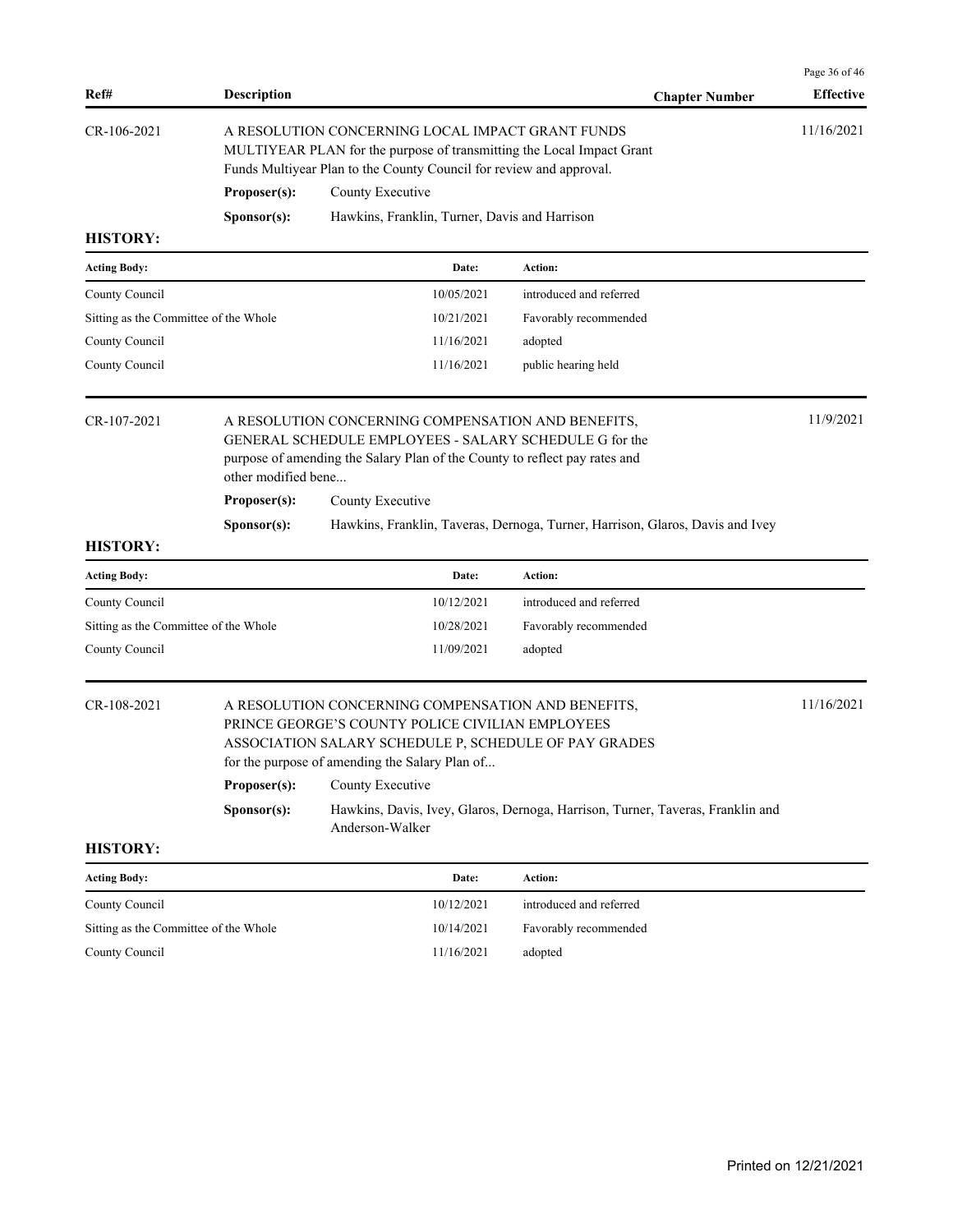| Ref#                                  | <b>Description</b>           |                                                                                                                                                                                                                   | <b>Chapter Number</b>                                                                   | Page 37 of 46<br><b>Effective</b> |
|---------------------------------------|------------------------------|-------------------------------------------------------------------------------------------------------------------------------------------------------------------------------------------------------------------|-----------------------------------------------------------------------------------------|-----------------------------------|
| CR-109-2021                           | temporarily increase the max | A RESOLUTION CONCERNING MODIFICATION OF BENEFITS<br>POLICE OFFICIALS - SALARY SCHEDULE P-O SCHEDULE OF PAY<br>GRADES for the purpose of amending the Salary Plan of the County to                                 |                                                                                         | 11/9/2021                         |
|                                       | Proposer(s):                 | County Executive                                                                                                                                                                                                  |                                                                                         |                                   |
|                                       | Sponsor(s):                  |                                                                                                                                                                                                                   | Hawkins, Turner, Franklin, Taveras, Anderson-Walker, Dernoga, Davis, Ivey and Glaros    |                                   |
| <b>HISTORY:</b>                       |                              |                                                                                                                                                                                                                   |                                                                                         |                                   |
| <b>Acting Body:</b>                   |                              | Date:                                                                                                                                                                                                             | Action:                                                                                 |                                   |
| County Council                        |                              | 10/12/2021                                                                                                                                                                                                        | introduced and referred                                                                 |                                   |
| Sitting as the Committee of the Whole |                              | 10/28/2021                                                                                                                                                                                                        | Favorably recommended                                                                   |                                   |
| County Council                        |                              | 11/09/2021                                                                                                                                                                                                        | adopted                                                                                 |                                   |
| CR-110-2021                           | temporarily increase the     | A RESOLUTION CONCERNING MODIFICATION OF BENEFITS,<br>SHERIFF OFFICIALS - SALARY SCHEDULE "S-O" SCHEDULE OF PAY<br>GRADES for the purpose of amending the Salary Plan of the County to                             |                                                                                         | 11/9/2021                         |
|                                       | Proposer(s):                 | County Executive                                                                                                                                                                                                  |                                                                                         |                                   |
|                                       | Sponsor(s):                  | Glaros                                                                                                                                                                                                            | Hawkins, Taveras, Franklin, Dernoga, Harrison, Turner, Anderson-Walker, Davis, Ivey and |                                   |
| <b>HISTORY:</b>                       |                              |                                                                                                                                                                                                                   |                                                                                         |                                   |
| <b>Acting Body:</b>                   |                              | Date:                                                                                                                                                                                                             | Action:                                                                                 |                                   |
| County Council                        |                              | 10/12/2021                                                                                                                                                                                                        | introduced and referred                                                                 |                                   |
| Sitting as the Committee of the Whole |                              | 10/28/2021                                                                                                                                                                                                        | Favorably recommended                                                                   |                                   |
| County Council                        |                              | 11/09/2021                                                                                                                                                                                                        | adopted                                                                                 |                                   |
| CR-111-2021                           |                              | A RESOLUTION CONCERNING COMPENSATION AND BENEFITS<br>COUNCIL 67, AMERICAN FEDERATION OF STATE, COUNTY AND<br>MUNICIPAL EMPLOYEES ("AFSCME"), AFL-CIO, AND ITS<br>AFFILIATED LOCALS 2462, 2735, 3389 AND 1170 SALA |                                                                                         | 11/16/2021                        |
|                                       | Proposer(s):                 | County Executive                                                                                                                                                                                                  |                                                                                         |                                   |
|                                       | Sponsor(s):                  | Taveras                                                                                                                                                                                                           | Hawkins, Davis, Ivey, Glaros, Dernoga, Harrison, Turner, Anderson-Walker, Franklin and  |                                   |
| <b>HISTORY:</b>                       |                              |                                                                                                                                                                                                                   |                                                                                         |                                   |
| <b>Acting Body:</b>                   |                              | Date:                                                                                                                                                                                                             | Action:                                                                                 |                                   |
| County Council                        |                              | 10/12/2021                                                                                                                                                                                                        | introduced and referred                                                                 |                                   |
| Sitting as the Committee of the Whole |                              | 10/14/2021                                                                                                                                                                                                        | Favorably recommended                                                                   |                                   |
| County Council                        |                              | 11/16/2021                                                                                                                                                                                                        | adopted                                                                                 |                                   |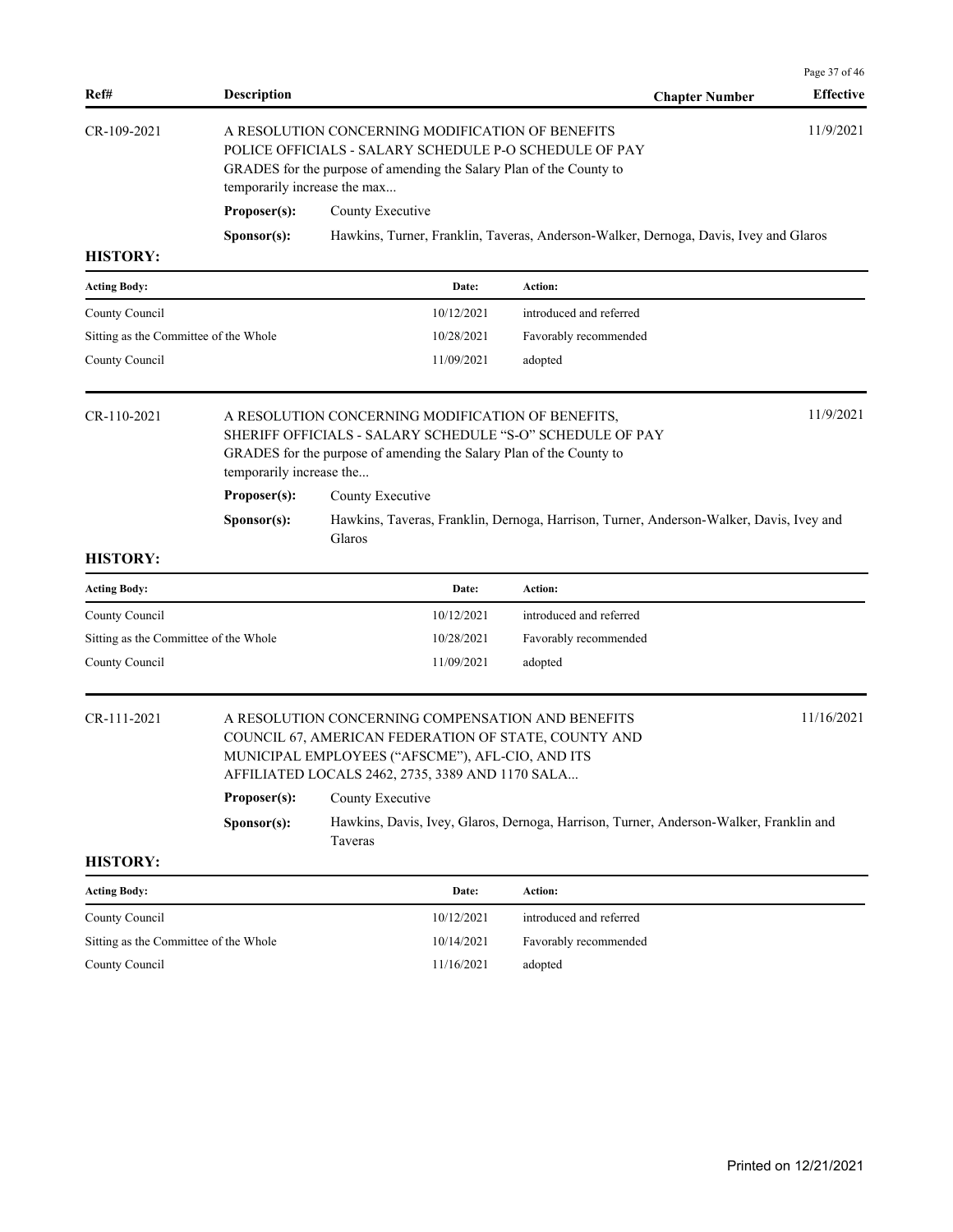| Ref#                                  | <b>Description</b> |                                                                                                                                                                                                                   | <b>Chapter Number</b>                                                                   | Page 38 of 46<br><b>Effective</b> |
|---------------------------------------|--------------------|-------------------------------------------------------------------------------------------------------------------------------------------------------------------------------------------------------------------|-----------------------------------------------------------------------------------------|-----------------------------------|
| CR-112-2021                           |                    | A RESOLUTION CONCERNING MODIFICATION OF BENEFITS,<br>FRATERNAL ORDER OF POLICE 112, PRINCE GEORGE'S COUNTY<br>SHERIFFS LODGE INC., SALARY SCHEDULE W for the purpose of<br>amending the Salary Plan of the County |                                                                                         | 11/9/2021                         |
|                                       | Proposer(s):       | County Executive                                                                                                                                                                                                  |                                                                                         |                                   |
|                                       | Sponsor(s):        |                                                                                                                                                                                                                   | Hawkins, Davis, Ivey, Dernoga, Harrison, Turner, Anderson-Walker, Franklin, Taveras and |                                   |
|                                       |                    | Glaros                                                                                                                                                                                                            |                                                                                         |                                   |
| <b>HISTORY:</b>                       |                    |                                                                                                                                                                                                                   |                                                                                         |                                   |
| <b>Acting Body:</b>                   |                    | Date:                                                                                                                                                                                                             | Action:                                                                                 |                                   |
| County Council                        |                    | 10/12/2021                                                                                                                                                                                                        | introduced and referred                                                                 |                                   |
| Sitting as the Committee of the Whole |                    | 10/28/2021                                                                                                                                                                                                        | Favorably recommended                                                                   |                                   |
| County Council                        |                    | 11/09/2021                                                                                                                                                                                                        | adopted                                                                                 |                                   |
| CR-113-2021                           |                    | A RESOLUTION CONCERNING COMPENSATION AND BENEFITS,<br>PRINCE GEORGE'S CORRECTIONAL OFFICERS' ASSOCIATION, INC.<br>(CORRECTIONAL OFFICERS) SALARY SCHEDULE D for the purpose of<br>amending the Salary Plan of the |                                                                                         | 11/16/2021                        |
|                                       | Proposer(s):       | County Executive                                                                                                                                                                                                  |                                                                                         |                                   |
|                                       | Sponsor(s):        | Glaros                                                                                                                                                                                                            | Hawkins, Davis, Ivey, Dernoga, Harrison, Turner, Anderson-Walker, Taveras, Franklin and |                                   |
| <b>HISTORY:</b>                       |                    |                                                                                                                                                                                                                   |                                                                                         |                                   |
| <b>Acting Body:</b>                   |                    | Date:                                                                                                                                                                                                             | Action:                                                                                 |                                   |
| County Council                        |                    | 10/12/2021                                                                                                                                                                                                        | introduced and referred                                                                 |                                   |
| Sitting as the Committee of the Whole |                    | 10/14/2021                                                                                                                                                                                                        | Favorably recommended                                                                   |                                   |
| County Council                        |                    | 11/16/2021                                                                                                                                                                                                        | adopted                                                                                 |                                   |
| CR-114-2021                           |                    | A RESOLUTION CONCERNING MODIFICATION OF BENEFITS,<br>FRATERNAL ORDER OF POLICE. PRINCE GEORGE'S COUNTY<br>LODGE 89, INC. SALARY SCHEDULE L for the purpose of amending the<br>Salary Plan of the County to reflec |                                                                                         | 11/9/2021                         |
|                                       | Proposer(s):       | County Executive                                                                                                                                                                                                  |                                                                                         |                                   |
|                                       | Sponsor(s):        | Taveras                                                                                                                                                                                                           | Hawkins, Davis, Ivey, Dernoga, Franklin, Turner, Glaros, Harrison, Anderson-Walker and  |                                   |
| <b>HISTORY:</b>                       |                    |                                                                                                                                                                                                                   |                                                                                         |                                   |
| <b>Acting Body:</b>                   |                    | Date:                                                                                                                                                                                                             | Action:                                                                                 |                                   |
| County Council                        |                    | 10/12/2021                                                                                                                                                                                                        | introduced and referred                                                                 |                                   |
| Sitting as the Committee of the Whole |                    | 10/28/2021                                                                                                                                                                                                        | Favorably recommended                                                                   |                                   |
| County Council                        |                    | 11/09/2021                                                                                                                                                                                                        | adopted                                                                                 |                                   |
|                                       |                    |                                                                                                                                                                                                                   |                                                                                         |                                   |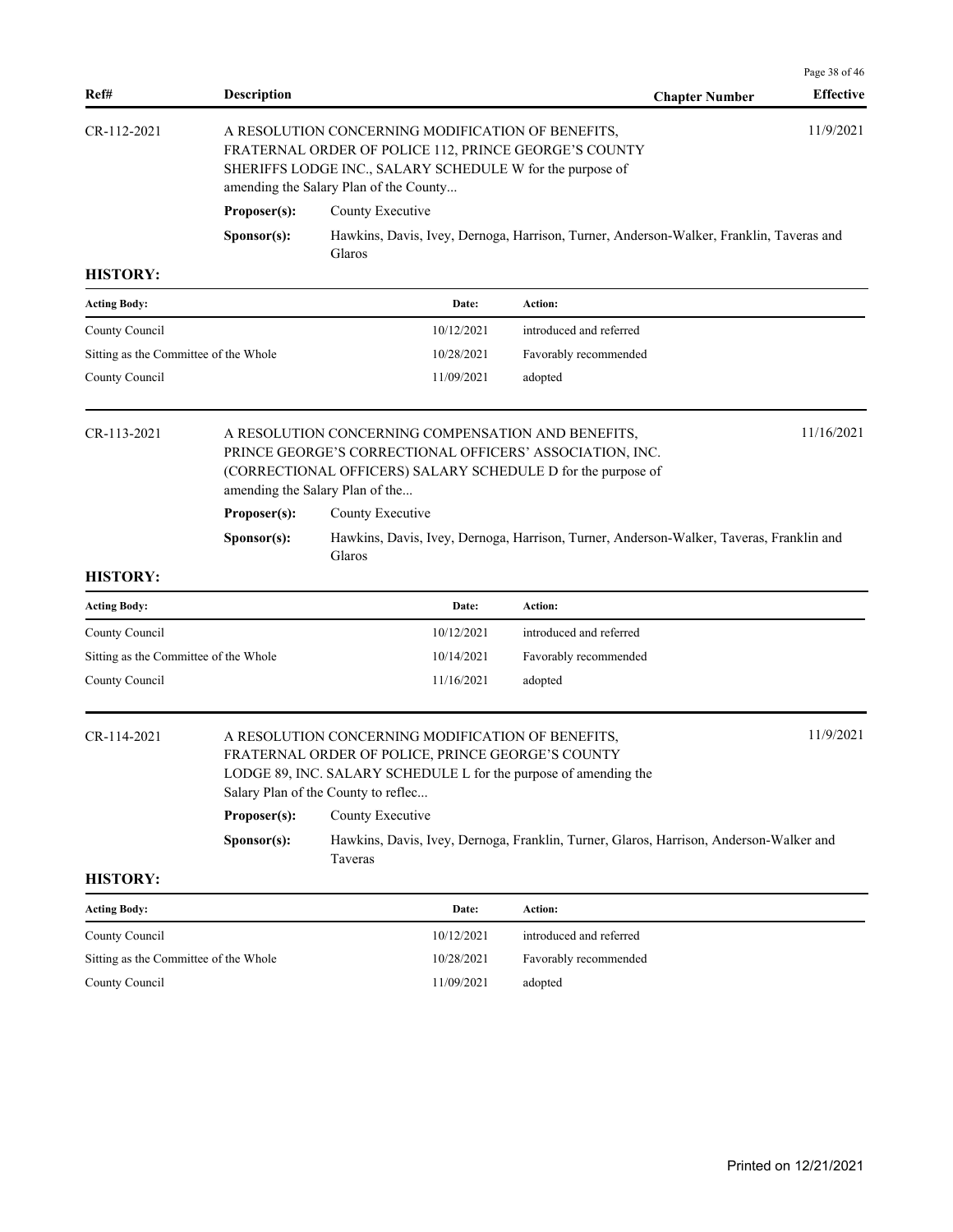| Ref#                                  | <b>Description</b> |                                                                                                                                                                                                                             | <b>Chapter Number</b>                                                                                | <b>Effective</b> |  |  |
|---------------------------------------|--------------------|-----------------------------------------------------------------------------------------------------------------------------------------------------------------------------------------------------------------------------|------------------------------------------------------------------------------------------------------|------------------|--|--|
| CR-115-2021                           |                    | A RESOLUTION CONCERNING COMPENSATION AND BENEFITS,<br>COUNCIL 67, AMERICAN FEDERATION OF STATE, COUNTY AND<br>MUNICIPAL EMPLOYEES (AFSCME), AFL-CIO, AND ITS AFFILIATED<br>LOCAL 241 (SCHOOL CROSSING GUARDS) SAL           |                                                                                                      |                  |  |  |
|                                       | Proposer(s):       | County Executive                                                                                                                                                                                                            |                                                                                                      |                  |  |  |
|                                       | Sponsor(s):        | <b>Taveras</b>                                                                                                                                                                                                              | Hawkins, Franklin, Davis, Ivey, Glaros, Dernoga, Harrison, Turner, Anderson-Walker and               |                  |  |  |
| <b>HISTORY:</b>                       |                    |                                                                                                                                                                                                                             |                                                                                                      |                  |  |  |
| <b>Acting Body:</b>                   |                    | Date:                                                                                                                                                                                                                       | Action:                                                                                              |                  |  |  |
| County Council                        |                    | 10/12/2021                                                                                                                                                                                                                  | introduced and referred                                                                              |                  |  |  |
| Sitting as the Committee of the Whole |                    | 10/14/2021                                                                                                                                                                                                                  | Favorably recommended                                                                                |                  |  |  |
| County Council                        |                    | 11/16/2021                                                                                                                                                                                                                  | adopted                                                                                              |                  |  |  |
| CR-116-2021                           |                    | 11/9/2021<br>A RESOLUTION CONCERNING SCHOOL FACILITIES SURCHARGE for<br>the purpose of approving a full waiver of the school facilities surcharge for all<br>residential units within the ASPEN-MARYLAND (Building 1) mixed |                                                                                                      |                  |  |  |
|                                       | Proposer(s):       | County Executive                                                                                                                                                                                                            |                                                                                                      |                  |  |  |
| <b>HISTORY:</b>                       | Sponsor(s):        | Hawkins, Glaros, Turner, Franklin and Davis                                                                                                                                                                                 |                                                                                                      |                  |  |  |
| <b>Acting Body:</b>                   |                    | Date:                                                                                                                                                                                                                       | Action:                                                                                              |                  |  |  |
| County Council                        |                    | 10/12/2021                                                                                                                                                                                                                  | introduced and referred                                                                              |                  |  |  |
| Sitting as the Committee of the Whole |                    | 10/28/2021                                                                                                                                                                                                                  | Favorably recommended                                                                                |                  |  |  |
| County Council                        |                    | 11/09/2021                                                                                                                                                                                                                  | adopted                                                                                              |                  |  |  |
| CR-117-2021                           | certain wage and b | A RESOLUTION CONCERNING COMPENSATION AND BENEFITS,<br>FIRE OFFICIALS - SALARY SCHEDULE "F-O" SCHEDULE OF PAY<br>GRADES for the purpose of amending the Salary Plan of the County to reflect                                 |                                                                                                      | 11/9/2021        |  |  |
|                                       |                    | Taveras                                                                                                                                                                                                                     | Proposer(s): County Executive, Hawkins, Franklin, Turner, Davis, Glaros, Harrison, Ivey, Dernoga and |                  |  |  |
| <b>HISTORY:</b>                       |                    |                                                                                                                                                                                                                             |                                                                                                      |                  |  |  |
| <b>Acting Body:</b>                   |                    | Date:                                                                                                                                                                                                                       | Action:                                                                                              |                  |  |  |
| County Council                        |                    | 10/12/2021                                                                                                                                                                                                                  | introduced and referred                                                                              |                  |  |  |
| Sitting as the Committee of the Whole |                    | 10/28/2021                                                                                                                                                                                                                  | Favorably recommended                                                                                |                  |  |  |
| County Council                        |                    | 11/09/2021                                                                                                                                                                                                                  | adopted                                                                                              |                  |  |  |
|                                       |                    |                                                                                                                                                                                                                             |                                                                                                      |                  |  |  |
|                                       |                    |                                                                                                                                                                                                                             |                                                                                                      |                  |  |  |
|                                       |                    |                                                                                                                                                                                                                             |                                                                                                      |                  |  |  |

Page 39 of 46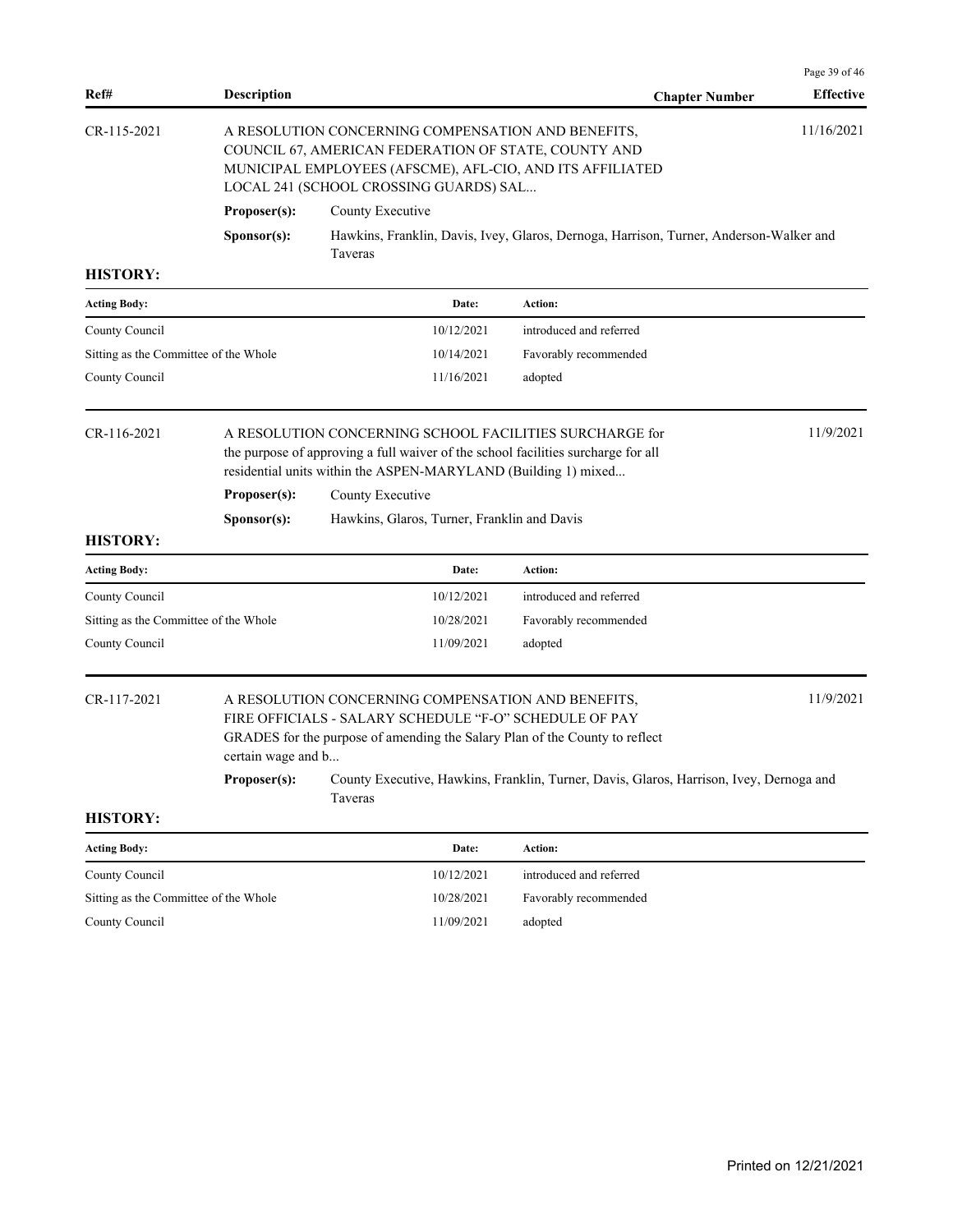| Ref#                                  | <b>Description</b>                                                                                                                                                                                                |                                                                                                                                                                                                                   | <b>Chapter Number</b>                                                                   | Page 40 of 46<br><b>Effective</b> |
|---------------------------------------|-------------------------------------------------------------------------------------------------------------------------------------------------------------------------------------------------------------------|-------------------------------------------------------------------------------------------------------------------------------------------------------------------------------------------------------------------|-----------------------------------------------------------------------------------------|-----------------------------------|
| CR-118-2021                           | A RESOLUTION CONCERNING COMPENSATION AND BENEFITS,<br>CORRECTIONS OFFICIALS - SALARY SCHEDULE "C-O" SCHEDULE<br>OF PAY GRADES for the purpose of amending the Salary Plan of the County<br>to reflect wage and be |                                                                                                                                                                                                                   |                                                                                         |                                   |
|                                       | Proposer(s):                                                                                                                                                                                                      | County Executive                                                                                                                                                                                                  |                                                                                         |                                   |
|                                       | Sponsor(s):                                                                                                                                                                                                       |                                                                                                                                                                                                                   | Hawkins, Turner, Davis, Ivey, Harrison, Taveras, Dernoga, Glaros and Franklin           |                                   |
| <b>HISTORY:</b>                       |                                                                                                                                                                                                                   |                                                                                                                                                                                                                   |                                                                                         |                                   |
| <b>Acting Body:</b>                   |                                                                                                                                                                                                                   | Date:                                                                                                                                                                                                             | Action:                                                                                 |                                   |
| County Council                        |                                                                                                                                                                                                                   | 10/12/2021                                                                                                                                                                                                        | introduced and referred                                                                 |                                   |
| Sitting as the Committee of the Whole |                                                                                                                                                                                                                   | 10/28/2021                                                                                                                                                                                                        | Favorably recommended                                                                   |                                   |
| County Council                        |                                                                                                                                                                                                                   | 11/09/2021                                                                                                                                                                                                        | adopted                                                                                 |                                   |
| CR-119-2021                           |                                                                                                                                                                                                                   | A RESOLUTION CONCERNING MODIFICATION OF BENEFITS,<br>PRINCE GEORGE'S CORRECTIONAL OFFICERS' ASSOCIATION<br>(CIVILIAN UNIT), SALARY SCHEDULE Q for the purpose of amending the<br>Salary Plan of the County to ref |                                                                                         | 11/9/2021                         |
|                                       | Proposer(s):                                                                                                                                                                                                      | County Executive                                                                                                                                                                                                  |                                                                                         |                                   |
|                                       | Sponsor(s):                                                                                                                                                                                                       |                                                                                                                                                                                                                   | Hawkins, Turner, Franklin, Taveras, Dernoga, Harrison, Davis, Ivey and Glaros           |                                   |
| <b>HISTORY:</b>                       |                                                                                                                                                                                                                   |                                                                                                                                                                                                                   |                                                                                         |                                   |
| <b>Acting Body:</b>                   |                                                                                                                                                                                                                   | Date:                                                                                                                                                                                                             | Action:                                                                                 |                                   |
| County Council                        |                                                                                                                                                                                                                   | 10/12/2021                                                                                                                                                                                                        | introduced and referred                                                                 |                                   |
| Sitting as the Committee of the Whole |                                                                                                                                                                                                                   | 10/28/2021                                                                                                                                                                                                        | Favorably recommended                                                                   |                                   |
| County Council                        |                                                                                                                                                                                                                   | 11/09/2021                                                                                                                                                                                                        | adopted                                                                                 |                                   |
| CR-120-2021                           |                                                                                                                                                                                                                   | A RESOLUTION CONCERNING MODIFICATION OF BENEFITS,<br>DEPUTY SHERIFF'S ASSOCIATION OF PRINCE GEORGE'S COUNTY,<br>INC. (CIVILIAN EMPLOYEES), SALARY SCHEDULE Z for the purpose of<br>amending the Salary Plan of th |                                                                                         | 11/16/2021                        |
|                                       | Proposer(s):                                                                                                                                                                                                      | County Executive                                                                                                                                                                                                  |                                                                                         |                                   |
|                                       | Sponsor(s):                                                                                                                                                                                                       | Glaros                                                                                                                                                                                                            | Hawkins, Turner, Franklin, Davis, Dernoga, Taveras, Harrison, Anderson-Walker, Ivey and |                                   |
| <b>HISTORY:</b>                       |                                                                                                                                                                                                                   |                                                                                                                                                                                                                   |                                                                                         |                                   |
| <b>Acting Body:</b>                   |                                                                                                                                                                                                                   | Date:                                                                                                                                                                                                             | Action:                                                                                 |                                   |
| County Council                        |                                                                                                                                                                                                                   | 10/19/2021                                                                                                                                                                                                        | introduced and referred                                                                 |                                   |
| Sitting as the Committee of the Whole |                                                                                                                                                                                                                   | 11/02/2021                                                                                                                                                                                                        | Favorably recommended                                                                   |                                   |
| County Council                        |                                                                                                                                                                                                                   | 11/16/2021                                                                                                                                                                                                        | adopted                                                                                 |                                   |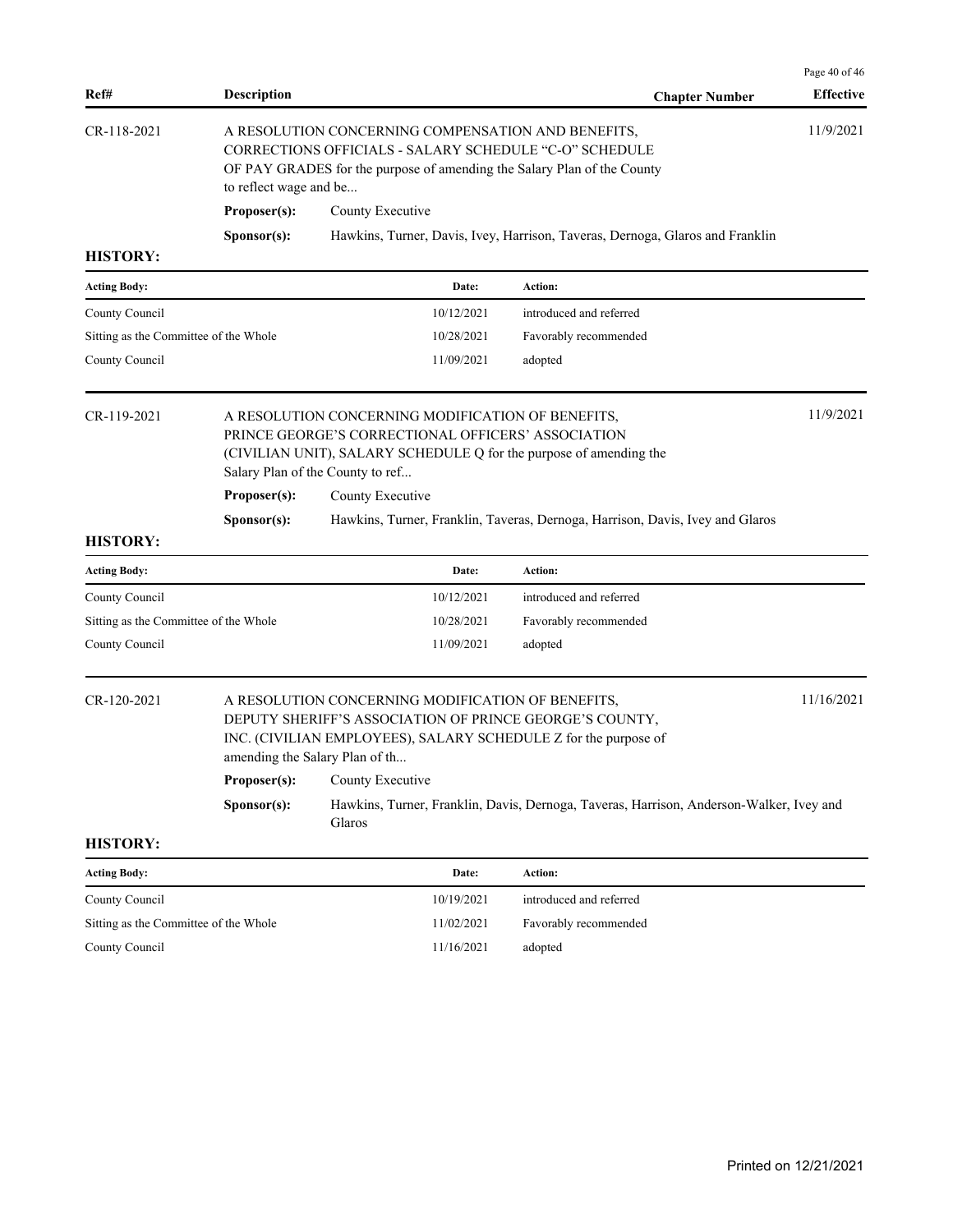| A RESOLUTION CONCERNING EXEMPT EMPLOYEES - SALARY<br>CR-121-2021<br>PLAN for the purpose of providing for certain leave and benefits for exempt<br>service employees.<br>Proposer(s):<br>County Executive<br>Hawkins, Turner, Franklin, Ivey, Glaros, Anderson-Walker, Harrison and Taveras<br>Sponsor(s):<br><b>HISTORY:</b><br><b>Acting Body:</b><br>Action:<br>Date:<br>County Council<br>10/19/2021<br>introduced and referred<br>Sitting as the Committee of the Whole<br>11/02/2021<br>Favorably recommended<br>County Council<br>11/16/2021<br>adopted<br>10/19/2021<br>CR-122-2021<br>A RESOLUTION CONCERNING PRINCE GEORGE'S COUNTY,<br>MARYLAND'S FOURTEENTH CONTINUED DECLARATION OF<br>EMERGENCY-CORONAVIRUS ("COVID-19") for the purpose of<br>continuing the emergency declarations most recently<br>Proposer(s):<br>County Executive<br>Hawkins, Ivey, Anderson-Walker, Turner, Glaros, Franklin, Davis, Harrison, Taveras and<br>Sponsor(s):<br>Dernoga<br><b>HISTORY:</b><br>Action:<br><b>Acting Body:</b><br>Date:<br>introduced and referred<br>County Council<br>10/19/2021<br>Sitting as the Committee of the Whole<br>10/19/2021<br>Favorably recommended<br>County Council<br>10/19/2021<br>adopted<br>CR-123-2021<br>A RESOLUTION CONCERNING 2021 PRINCE GEORGE'S COUNTY<br>COUNCIL REDISTRICTING PLAN for the purpose of enacting a plan of<br>County Council district boundaries, as a Resolution with the force and effect of<br>la<br>Proposer(s):<br>Davis, Franklin, Harrison, Hawkins, Taveras and Turner<br>Sponsor(s):<br>Davis, Franklin, Harrison, Hawkins, Taveras and Turner<br><b>HISTORY:</b><br>Action:<br><b>Acting Body:</b><br>Date:<br>County Council<br>10/19/2021<br>amended $(1)$<br>County Council<br>10/19/2021<br>amended (2)<br>County Council<br>10/19/2021<br>introduced<br>County Council<br>11/16/2021<br>public hearing held<br>County Council<br>11/16/2021<br>adopted | Ref# | <b>Description</b> |  | <b>Chapter Number</b> | Page 41 of 46<br><b>Effective</b> |  |
|-----------------------------------------------------------------------------------------------------------------------------------------------------------------------------------------------------------------------------------------------------------------------------------------------------------------------------------------------------------------------------------------------------------------------------------------------------------------------------------------------------------------------------------------------------------------------------------------------------------------------------------------------------------------------------------------------------------------------------------------------------------------------------------------------------------------------------------------------------------------------------------------------------------------------------------------------------------------------------------------------------------------------------------------------------------------------------------------------------------------------------------------------------------------------------------------------------------------------------------------------------------------------------------------------------------------------------------------------------------------------------------------------------------------------------------------------------------------------------------------------------------------------------------------------------------------------------------------------------------------------------------------------------------------------------------------------------------------------------------------------------------------------------------------------------------------------------------------------------------------------------------------------------------------------------------|------|--------------------|--|-----------------------|-----------------------------------|--|
|                                                                                                                                                                                                                                                                                                                                                                                                                                                                                                                                                                                                                                                                                                                                                                                                                                                                                                                                                                                                                                                                                                                                                                                                                                                                                                                                                                                                                                                                                                                                                                                                                                                                                                                                                                                                                                                                                                                                   |      | 11/16/2021         |  |                       |                                   |  |
|                                                                                                                                                                                                                                                                                                                                                                                                                                                                                                                                                                                                                                                                                                                                                                                                                                                                                                                                                                                                                                                                                                                                                                                                                                                                                                                                                                                                                                                                                                                                                                                                                                                                                                                                                                                                                                                                                                                                   |      |                    |  |                       |                                   |  |
|                                                                                                                                                                                                                                                                                                                                                                                                                                                                                                                                                                                                                                                                                                                                                                                                                                                                                                                                                                                                                                                                                                                                                                                                                                                                                                                                                                                                                                                                                                                                                                                                                                                                                                                                                                                                                                                                                                                                   |      |                    |  |                       |                                   |  |
|                                                                                                                                                                                                                                                                                                                                                                                                                                                                                                                                                                                                                                                                                                                                                                                                                                                                                                                                                                                                                                                                                                                                                                                                                                                                                                                                                                                                                                                                                                                                                                                                                                                                                                                                                                                                                                                                                                                                   |      |                    |  |                       |                                   |  |
|                                                                                                                                                                                                                                                                                                                                                                                                                                                                                                                                                                                                                                                                                                                                                                                                                                                                                                                                                                                                                                                                                                                                                                                                                                                                                                                                                                                                                                                                                                                                                                                                                                                                                                                                                                                                                                                                                                                                   |      |                    |  |                       |                                   |  |
|                                                                                                                                                                                                                                                                                                                                                                                                                                                                                                                                                                                                                                                                                                                                                                                                                                                                                                                                                                                                                                                                                                                                                                                                                                                                                                                                                                                                                                                                                                                                                                                                                                                                                                                                                                                                                                                                                                                                   |      |                    |  |                       |                                   |  |
|                                                                                                                                                                                                                                                                                                                                                                                                                                                                                                                                                                                                                                                                                                                                                                                                                                                                                                                                                                                                                                                                                                                                                                                                                                                                                                                                                                                                                                                                                                                                                                                                                                                                                                                                                                                                                                                                                                                                   |      |                    |  |                       |                                   |  |
|                                                                                                                                                                                                                                                                                                                                                                                                                                                                                                                                                                                                                                                                                                                                                                                                                                                                                                                                                                                                                                                                                                                                                                                                                                                                                                                                                                                                                                                                                                                                                                                                                                                                                                                                                                                                                                                                                                                                   |      |                    |  |                       |                                   |  |
|                                                                                                                                                                                                                                                                                                                                                                                                                                                                                                                                                                                                                                                                                                                                                                                                                                                                                                                                                                                                                                                                                                                                                                                                                                                                                                                                                                                                                                                                                                                                                                                                                                                                                                                                                                                                                                                                                                                                   |      |                    |  |                       |                                   |  |
|                                                                                                                                                                                                                                                                                                                                                                                                                                                                                                                                                                                                                                                                                                                                                                                                                                                                                                                                                                                                                                                                                                                                                                                                                                                                                                                                                                                                                                                                                                                                                                                                                                                                                                                                                                                                                                                                                                                                   |      |                    |  |                       |                                   |  |
|                                                                                                                                                                                                                                                                                                                                                                                                                                                                                                                                                                                                                                                                                                                                                                                                                                                                                                                                                                                                                                                                                                                                                                                                                                                                                                                                                                                                                                                                                                                                                                                                                                                                                                                                                                                                                                                                                                                                   |      |                    |  |                       |                                   |  |
|                                                                                                                                                                                                                                                                                                                                                                                                                                                                                                                                                                                                                                                                                                                                                                                                                                                                                                                                                                                                                                                                                                                                                                                                                                                                                                                                                                                                                                                                                                                                                                                                                                                                                                                                                                                                                                                                                                                                   |      |                    |  |                       |                                   |  |
|                                                                                                                                                                                                                                                                                                                                                                                                                                                                                                                                                                                                                                                                                                                                                                                                                                                                                                                                                                                                                                                                                                                                                                                                                                                                                                                                                                                                                                                                                                                                                                                                                                                                                                                                                                                                                                                                                                                                   |      |                    |  |                       |                                   |  |
|                                                                                                                                                                                                                                                                                                                                                                                                                                                                                                                                                                                                                                                                                                                                                                                                                                                                                                                                                                                                                                                                                                                                                                                                                                                                                                                                                                                                                                                                                                                                                                                                                                                                                                                                                                                                                                                                                                                                   |      |                    |  |                       |                                   |  |
|                                                                                                                                                                                                                                                                                                                                                                                                                                                                                                                                                                                                                                                                                                                                                                                                                                                                                                                                                                                                                                                                                                                                                                                                                                                                                                                                                                                                                                                                                                                                                                                                                                                                                                                                                                                                                                                                                                                                   |      |                    |  |                       |                                   |  |
|                                                                                                                                                                                                                                                                                                                                                                                                                                                                                                                                                                                                                                                                                                                                                                                                                                                                                                                                                                                                                                                                                                                                                                                                                                                                                                                                                                                                                                                                                                                                                                                                                                                                                                                                                                                                                                                                                                                                   |      |                    |  |                       |                                   |  |
|                                                                                                                                                                                                                                                                                                                                                                                                                                                                                                                                                                                                                                                                                                                                                                                                                                                                                                                                                                                                                                                                                                                                                                                                                                                                                                                                                                                                                                                                                                                                                                                                                                                                                                                                                                                                                                                                                                                                   |      |                    |  |                       |                                   |  |
|                                                                                                                                                                                                                                                                                                                                                                                                                                                                                                                                                                                                                                                                                                                                                                                                                                                                                                                                                                                                                                                                                                                                                                                                                                                                                                                                                                                                                                                                                                                                                                                                                                                                                                                                                                                                                                                                                                                                   |      |                    |  |                       |                                   |  |
|                                                                                                                                                                                                                                                                                                                                                                                                                                                                                                                                                                                                                                                                                                                                                                                                                                                                                                                                                                                                                                                                                                                                                                                                                                                                                                                                                                                                                                                                                                                                                                                                                                                                                                                                                                                                                                                                                                                                   |      |                    |  |                       |                                   |  |
|                                                                                                                                                                                                                                                                                                                                                                                                                                                                                                                                                                                                                                                                                                                                                                                                                                                                                                                                                                                                                                                                                                                                                                                                                                                                                                                                                                                                                                                                                                                                                                                                                                                                                                                                                                                                                                                                                                                                   |      |                    |  |                       |                                   |  |
|                                                                                                                                                                                                                                                                                                                                                                                                                                                                                                                                                                                                                                                                                                                                                                                                                                                                                                                                                                                                                                                                                                                                                                                                                                                                                                                                                                                                                                                                                                                                                                                                                                                                                                                                                                                                                                                                                                                                   |      |                    |  |                       |                                   |  |
|                                                                                                                                                                                                                                                                                                                                                                                                                                                                                                                                                                                                                                                                                                                                                                                                                                                                                                                                                                                                                                                                                                                                                                                                                                                                                                                                                                                                                                                                                                                                                                                                                                                                                                                                                                                                                                                                                                                                   |      |                    |  |                       |                                   |  |
|                                                                                                                                                                                                                                                                                                                                                                                                                                                                                                                                                                                                                                                                                                                                                                                                                                                                                                                                                                                                                                                                                                                                                                                                                                                                                                                                                                                                                                                                                                                                                                                                                                                                                                                                                                                                                                                                                                                                   |      |                    |  |                       |                                   |  |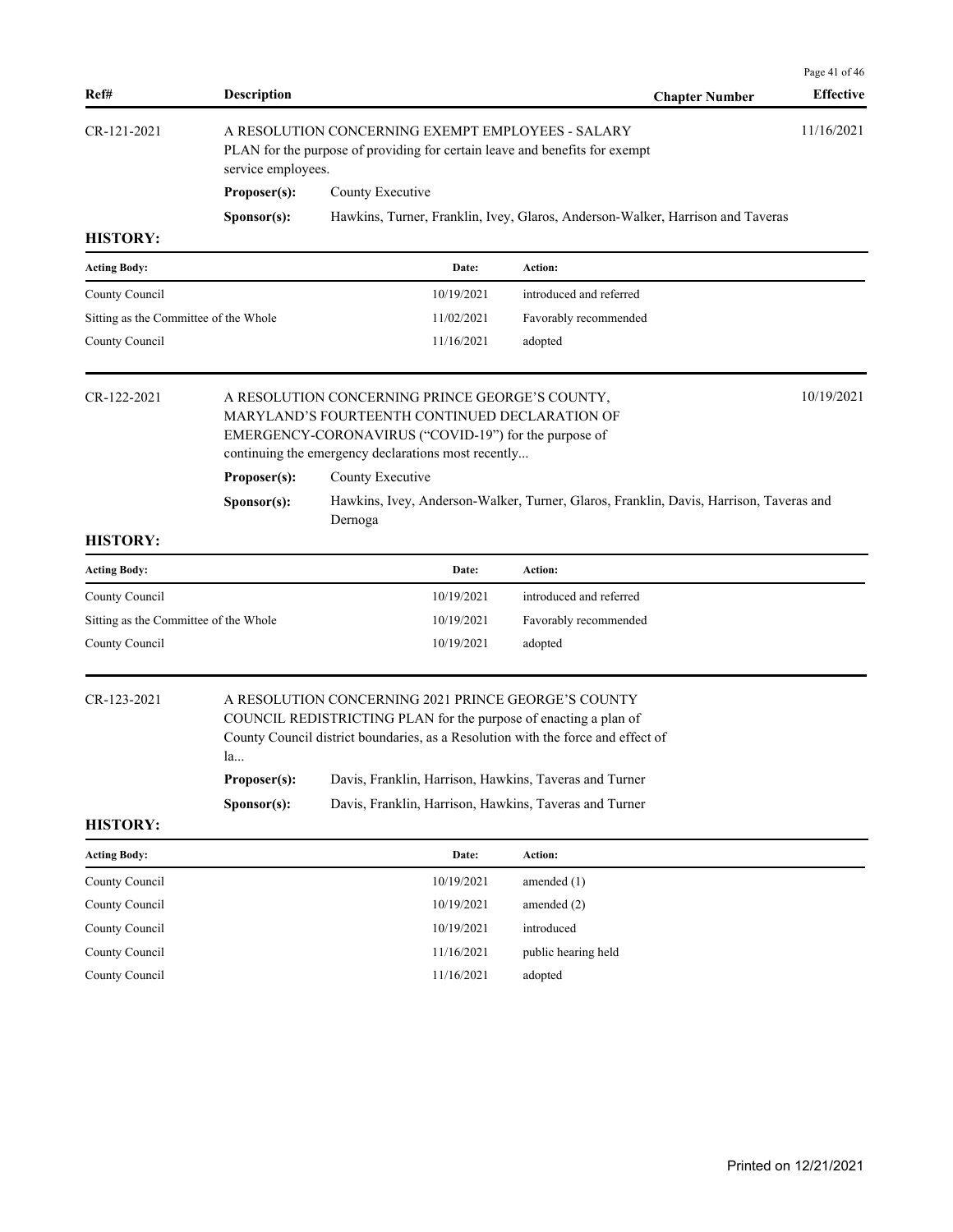| Ref#                                  | <b>Description</b>                                                                                                                                                                                                             |                                                                                                                                                                                                                  | <b>Chapter Number</b>                                                                    | Page 42 of 46<br><b>Effective</b> |  |
|---------------------------------------|--------------------------------------------------------------------------------------------------------------------------------------------------------------------------------------------------------------------------------|------------------------------------------------------------------------------------------------------------------------------------------------------------------------------------------------------------------|------------------------------------------------------------------------------------------|-----------------------------------|--|
| CR-124-2021                           | 11/16/2021<br>A RESOLUTION CONCERNING PREVENTING RENT INCREASES,<br>LATE FEES OR PENALTIES AND LIMITING RENT INCREASES ABOVE<br>A CERTAIN AMOUNT FOR TWELVE (12) MONTHS AFTER THE<br>COVID-19 PANDEMIC ENDS for the purpose of |                                                                                                                                                                                                                  |                                                                                          |                                   |  |
|                                       | Proposer(s):                                                                                                                                                                                                                   | Ivey                                                                                                                                                                                                             |                                                                                          |                                   |  |
|                                       | Sponsor(s):                                                                                                                                                                                                                    |                                                                                                                                                                                                                  | Ivey, Taveras, Anderson-Walker, Dernoga, Harrison, Hawkins, Franklin, Davis and Glaros   |                                   |  |
| <b>HISTORY:</b>                       |                                                                                                                                                                                                                                |                                                                                                                                                                                                                  |                                                                                          |                                   |  |
| <b>Acting Body:</b>                   |                                                                                                                                                                                                                                | Date:                                                                                                                                                                                                            | Action:                                                                                  |                                   |  |
| County Council                        |                                                                                                                                                                                                                                | 10/26/2021                                                                                                                                                                                                       | introduced and referred                                                                  |                                   |  |
| Sitting as the Committee of the Whole |                                                                                                                                                                                                                                | 11/04/2021                                                                                                                                                                                                       | Favorably recommended                                                                    |                                   |  |
| County Council                        |                                                                                                                                                                                                                                | 11/16/2021                                                                                                                                                                                                       | adopted                                                                                  |                                   |  |
| CR-125-2021                           |                                                                                                                                                                                                                                | A RESOLUTION CONCERNING NATIONAL BULLYING PREVENTION<br>MONTH for the purpose of recognizing October 2021 as National Bullying<br>Prevention Month and acknowledging the need for effective bullying intervent   |                                                                                          | 10/26/2021                        |  |
|                                       | Proposer(s):                                                                                                                                                                                                                   | Taveras                                                                                                                                                                                                          |                                                                                          |                                   |  |
|                                       | Sponsor(s):                                                                                                                                                                                                                    | Davis                                                                                                                                                                                                            | Taveras, Hawkins, Franklin, Ivey, Dernoga, Harrison, Glaros, Turner, Anderson-Walker and |                                   |  |
| <b>HISTORY:</b>                       |                                                                                                                                                                                                                                |                                                                                                                                                                                                                  |                                                                                          |                                   |  |
| <b>Acting Body:</b>                   |                                                                                                                                                                                                                                | Date:                                                                                                                                                                                                            | Action:                                                                                  |                                   |  |
| County Council                        |                                                                                                                                                                                                                                | 10/26/2021                                                                                                                                                                                                       | introduced                                                                               |                                   |  |
| County Council                        |                                                                                                                                                                                                                                | 10/26/2021                                                                                                                                                                                                       | rules suspended                                                                          |                                   |  |
| County Council                        |                                                                                                                                                                                                                                | 10/26/2021                                                                                                                                                                                                       | adopted                                                                                  |                                   |  |
| CR-126-2021                           | and the<br>Proposer(s):                                                                                                                                                                                                        | A RESOLUTION CONCERNING DOMESTIC VIOLENCE AWARENESS<br>MONTH for the purpose of recognizing October as Domestic Violence<br>Awareness Month and raising awareness of the wide range of those impacted<br>Taveras |                                                                                          | 10/26/2021                        |  |
|                                       | Sponsor(s):                                                                                                                                                                                                                    | Taveras                                                                                                                                                                                                          |                                                                                          |                                   |  |
| <b>HISTORY:</b>                       |                                                                                                                                                                                                                                |                                                                                                                                                                                                                  |                                                                                          |                                   |  |
| <b>Acting Body:</b>                   |                                                                                                                                                                                                                                | Date:                                                                                                                                                                                                            | Action:                                                                                  |                                   |  |
| County Council                        |                                                                                                                                                                                                                                | 10/26/2021                                                                                                                                                                                                       | introduced                                                                               |                                   |  |
| County Council                        |                                                                                                                                                                                                                                | 10/26/2021                                                                                                                                                                                                       | rules suspended                                                                          |                                   |  |
| County Council                        |                                                                                                                                                                                                                                | 10/26/2021                                                                                                                                                                                                       | adopted                                                                                  |                                   |  |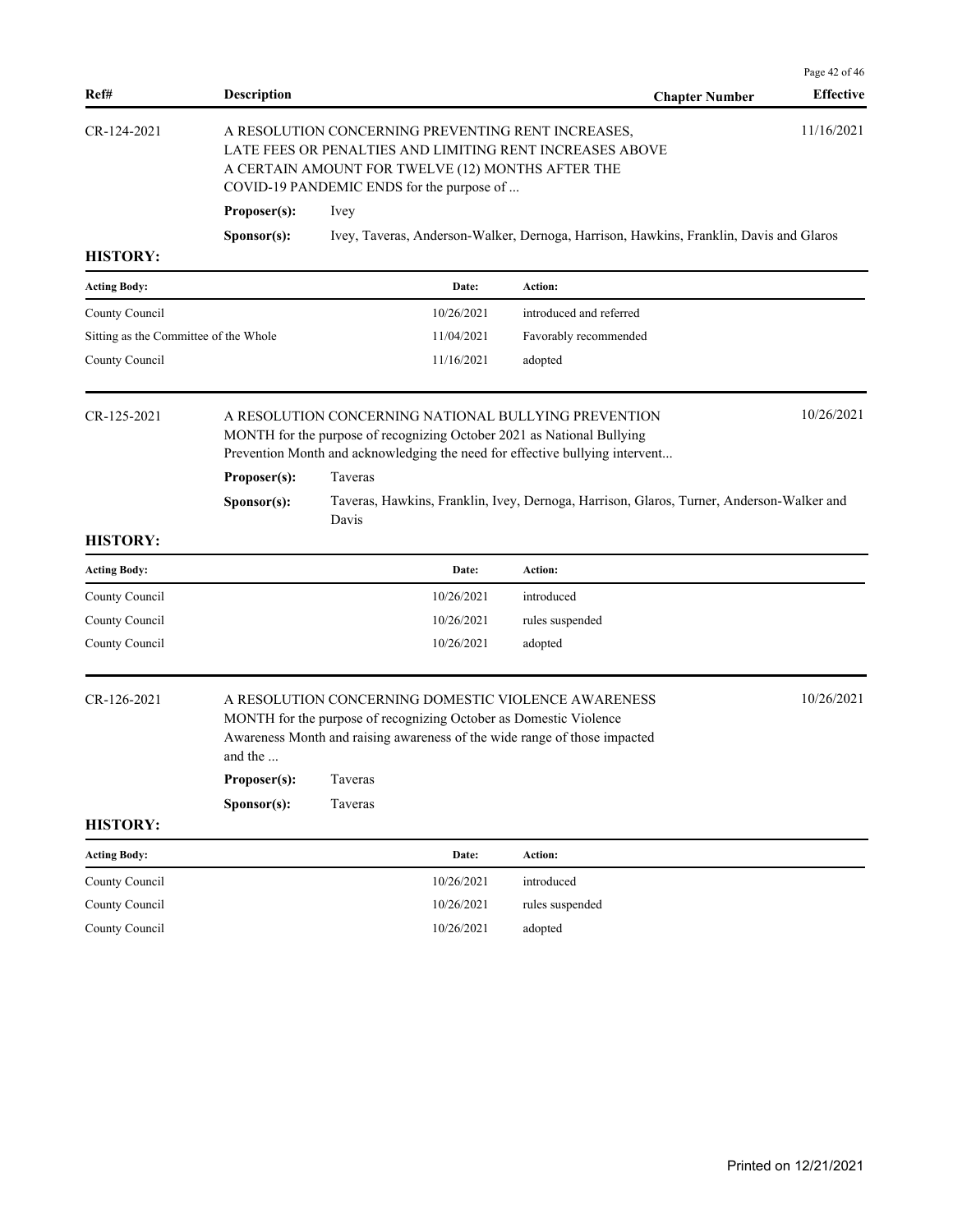|                 |                      |                                                                                                                                                                                             |                       | Page 43 of 46    |
|-----------------|----------------------|---------------------------------------------------------------------------------------------------------------------------------------------------------------------------------------------|-----------------------|------------------|
| Ref#            | <b>Description</b>   |                                                                                                                                                                                             | <b>Chapter Number</b> | <b>Effective</b> |
| CR-127-2021     | Water and Sewer Op   | A RESOLUTION CONCERNING SPENDING AFFORDABILITY LIMITS<br>FOR THE WASHINGTON SUBURBAN SANITARY COMMISSION for<br>the purpose of establishing spending control limits on the Fiscal Year 2023 |                       |                  |
|                 | Proposer(s):         | <b>Hawkins</b>                                                                                                                                                                              |                       |                  |
|                 | S <b>p</b> onsor(s): | Hawkins, Turner, Glaros, Davis, Dernoga, Harrison, Anderson-Walker, Ivey and Franklin                                                                                                       |                       |                  |
| <b>HISTORY:</b> |                      |                                                                                                                                                                                             |                       |                  |

| <b>Acting Body:</b> | Date:      | Action:         |
|---------------------|------------|-----------------|
| County Council      | 10/26/2021 | amended         |
| County Council      | 10/26/2021 | introduced      |
| County Council      | 10/26/2021 | rules suspended |
| County Council      | 10/26/2021 | adopted         |

| CR-128-2021 |                      | A RESOLUTION CONCERNING PLANNING AREA BOUNDARIES for<br>the purpose of reapproving, as an Act of the County Council of Prince<br>George's County, Maryland, sitting as the District Council for the part of th |  |  |
|-------------|----------------------|----------------------------------------------------------------------------------------------------------------------------------------------------------------------------------------------------------------|--|--|
|             | Proposer(s):         | Glaros, Harrison, Hawkins, Taveras and Turner                                                                                                                                                                  |  |  |
|             | S <b>p</b> onsor(s): | Glaros, Harrison, Hawkins, Taveras, Turner, Davis, Dernoga, Franklin, Ivey and<br>Anderson-Walker                                                                                                              |  |  |

| Date:      | Action:                 |
|------------|-------------------------|
| 11/02/2021 | introduced and referred |
| 11/09/2021 | Favorably recommended   |
| 11/16/2021 | amended                 |
| 11/16/2021 | adopted                 |
|            |                         |

| CR-129-2021 |                                                                                                       | A RESOLUTION CONCERNING 2021 WORLD REMEMBRANCE DAY<br>FOR ROAD TRAFFIC VICTIMS for the purpose of observing Sunday,<br>November 21, 2021 as World Remembrance Day for Road Traffic Victims. |  |  |
|-------------|-------------------------------------------------------------------------------------------------------|---------------------------------------------------------------------------------------------------------------------------------------------------------------------------------------------|--|--|
|             | Proposer(s):                                                                                          | County Executive                                                                                                                                                                            |  |  |
|             | Hawkins, Turner, Glaros, Davis, Dernoga, Franklin, Ivey, Harrison and Taveras<br>S <b>p</b> onsor(s): |                                                                                                                                                                                             |  |  |
| HICTODV.    |                                                                                                       |                                                                                                                                                                                             |  |  |

| <b>Acting Body:</b> | Date:      | Action:         |
|---------------------|------------|-----------------|
| County Council      | 11/02/2021 | introduced      |
| County Council      | 11/02/2021 | rules suspended |
| County Council      | 11/02/2021 | adopted         |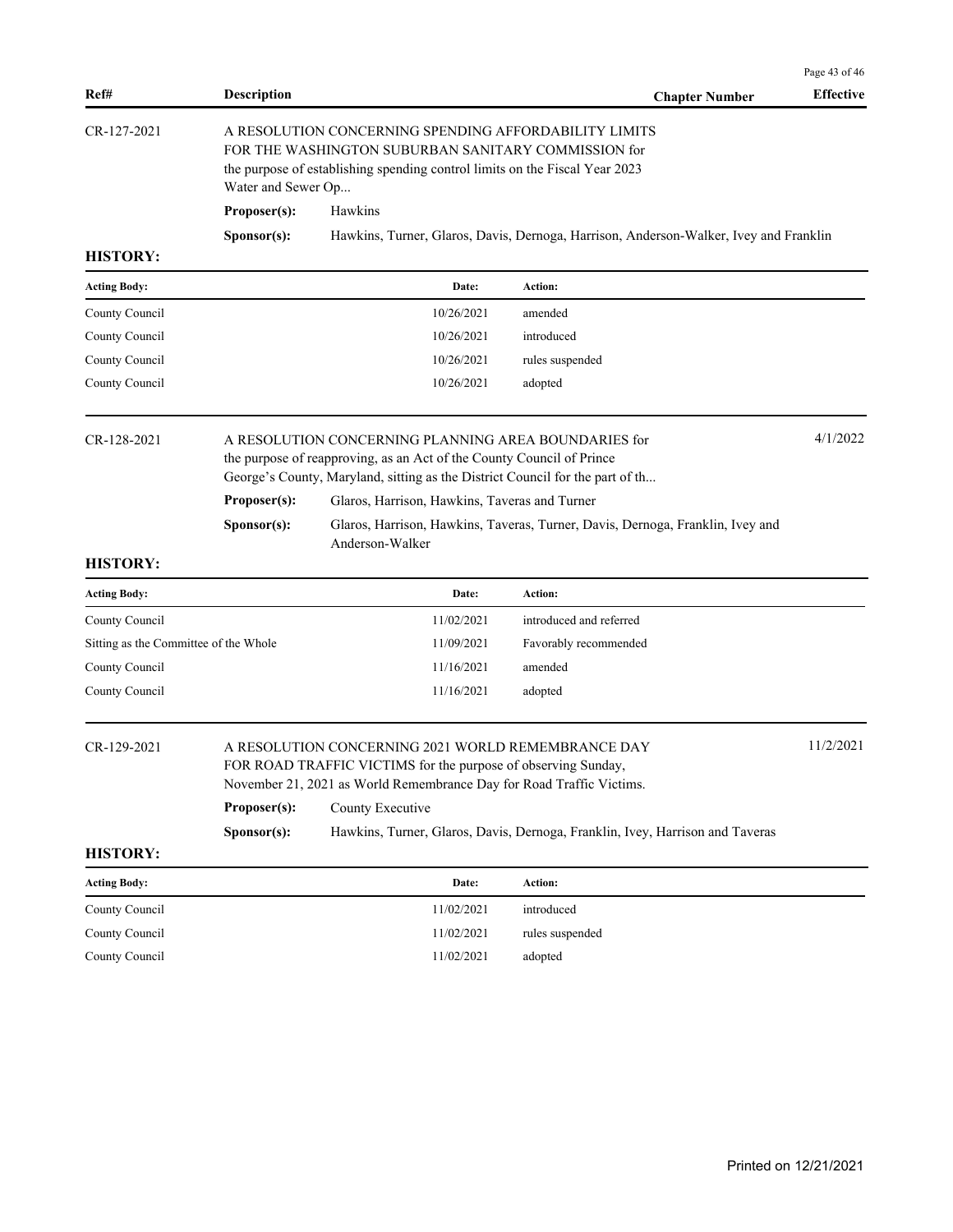| Ref#                                  | <b>Description</b>                                                                                                                                                                                                |                                                                                                                                                                                                |  | <b>Chapter Number</b>                                                         | Page 44 of 46<br><b>Effective</b> |
|---------------------------------------|-------------------------------------------------------------------------------------------------------------------------------------------------------------------------------------------------------------------|------------------------------------------------------------------------------------------------------------------------------------------------------------------------------------------------|--|-------------------------------------------------------------------------------|-----------------------------------|
| CR-130-2021                           | A RESOLUTION CONCERNING THE 2004 SECTOR PLAN AND<br>SECTIONAL MAP AMENDMENT FOR THE PRINCE GEORGE'S<br>COUNTY GATEWAY ARTS DISTRICT-MINOR AMENDMENT for the<br>purpose of approving, in accordance with the provi |                                                                                                                                                                                                |  |                                                                               |                                   |
|                                       | Proposer(s):                                                                                                                                                                                                      | Taveras                                                                                                                                                                                        |  |                                                                               |                                   |
|                                       | Sponsor(s):                                                                                                                                                                                                       |                                                                                                                                                                                                |  | Taveras, Davis, Glaros, Dernoga, Franklin, Harrison, Turner, Ivey and Hawkins |                                   |
| <b>HISTORY:</b>                       |                                                                                                                                                                                                                   |                                                                                                                                                                                                |  |                                                                               |                                   |
| <b>Acting Body:</b>                   |                                                                                                                                                                                                                   | Date:                                                                                                                                                                                          |  | Action:                                                                       |                                   |
| County Council                        |                                                                                                                                                                                                                   | 11/09/2021                                                                                                                                                                                     |  | introduced                                                                    |                                   |
| County Council                        |                                                                                                                                                                                                                   | 11/09/2021                                                                                                                                                                                     |  | rules suspended                                                               |                                   |
| County Council                        |                                                                                                                                                                                                                   | 11/09/2021                                                                                                                                                                                     |  | adopted                                                                       |                                   |
| CR-131-2021                           | collaborative work group tha                                                                                                                                                                                      | A RESOLUTION CONCERNING THE PHASE II P3 ALTERNATIVE<br>FINANCING SCHOOL INFRASTRUCTURE WORK GROUP AND TASK<br>FORCE for the purpose of supporting, encouraging and establishing a              |  |                                                                               | 11/16/2021                        |
|                                       | Proposer(s):                                                                                                                                                                                                      | Hawkins                                                                                                                                                                                        |  |                                                                               |                                   |
|                                       | Sponsor(s):                                                                                                                                                                                                       |                                                                                                                                                                                                |  | Hawkins, Davis, Turner, Glaros, Harrison, Franklin and Taveras                |                                   |
| <b>HISTORY:</b>                       |                                                                                                                                                                                                                   |                                                                                                                                                                                                |  |                                                                               |                                   |
| <b>Acting Body:</b>                   |                                                                                                                                                                                                                   | Date:                                                                                                                                                                                          |  | Action:                                                                       |                                   |
| County Council                        |                                                                                                                                                                                                                   | 11/09/2021                                                                                                                                                                                     |  | introduced and referred                                                       |                                   |
| Sitting as the Committee of the Whole |                                                                                                                                                                                                                   | 11/09/2021                                                                                                                                                                                     |  | Favorably recommended with amendments                                         |                                   |
| County Council                        |                                                                                                                                                                                                                   | 11/16/2021                                                                                                                                                                                     |  | new draft substituted                                                         |                                   |
| County Council                        |                                                                                                                                                                                                                   | 11/16/2021                                                                                                                                                                                     |  | amended                                                                       |                                   |
| County Council                        |                                                                                                                                                                                                                   | 11/16/2021                                                                                                                                                                                     |  | adopted                                                                       |                                   |
| CR-132-2021                           | Court, Departmen                                                                                                                                                                                                  | A RESOLUTION CONCERNING SUPPLEMENTARY APPROPRIATION<br>OF FEDERAL, STATE AND OTHER FUNDS for the purpose of<br>appropriating funding from grants in the amount of \$23,180,241 for the Circuit |  |                                                                               | 11/16/2021                        |
|                                       | Proposer(s):                                                                                                                                                                                                      | County Executive                                                                                                                                                                               |  |                                                                               |                                   |
|                                       | Sponsor(s):                                                                                                                                                                                                       |                                                                                                                                                                                                |  | Hawkins, Davis, Turner, Harrison, Glaros, Franklin, Dernoga, Taveras and Ivey |                                   |
| <b>HISTORY:</b>                       |                                                                                                                                                                                                                   |                                                                                                                                                                                                |  |                                                                               |                                   |
| <b>Acting Body:</b>                   |                                                                                                                                                                                                                   | Date:                                                                                                                                                                                          |  | Action:                                                                       |                                   |
| Sitting as the Committee of the Whole |                                                                                                                                                                                                                   | 11/09/2021                                                                                                                                                                                     |  | Favorably recommended                                                         |                                   |
| County Council                        |                                                                                                                                                                                                                   | 11/09/2021                                                                                                                                                                                     |  | introduced and referred                                                       |                                   |
| County Council                        |                                                                                                                                                                                                                   | 11/16/2021                                                                                                                                                                                     |  | amended                                                                       |                                   |
| County Council                        |                                                                                                                                                                                                                   | 11/16/2021                                                                                                                                                                                     |  | adopted                                                                       |                                   |
|                                       |                                                                                                                                                                                                                   |                                                                                                                                                                                                |  |                                                                               |                                   |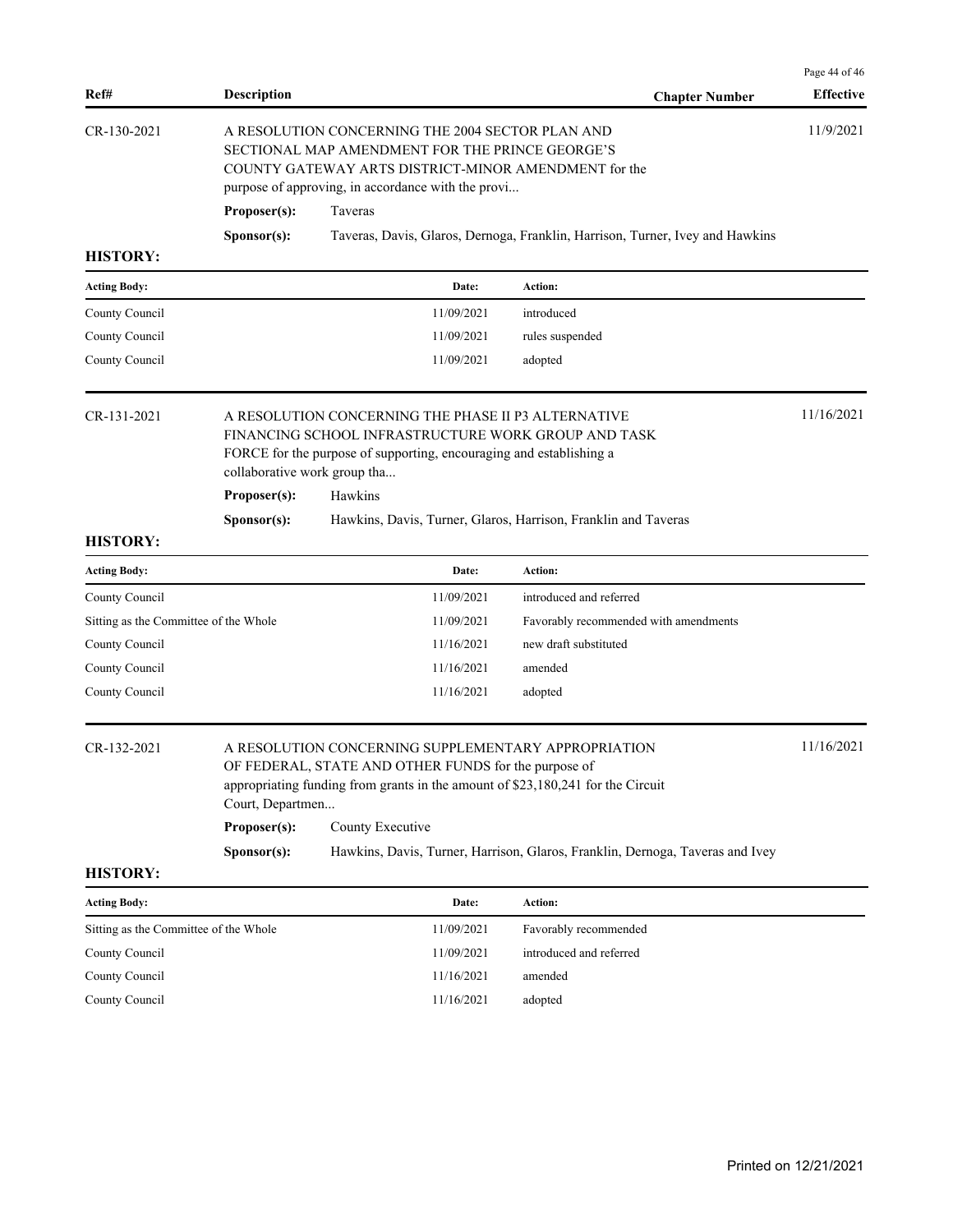| Ref#                                  | <b>Description</b>                                                                                                                                                                                                                        |                                                                                                                                       | <b>Chapter Number</b>                                                | Page 45 of 46<br><b>Effective</b> |  |
|---------------------------------------|-------------------------------------------------------------------------------------------------------------------------------------------------------------------------------------------------------------------------------------------|---------------------------------------------------------------------------------------------------------------------------------------|----------------------------------------------------------------------|-----------------------------------|--|
| CR-133-2021                           | A RESOLUTION CONCERNING ZONING-MUNICIPAL<br>Corporations, said authority                                                                                                                                                                  | CORPORATIONS-DELEGATION OF POWERS for the purpose of<br>reapproving the delegation of certain zoning and land use powers to Municipal | 4/1/2022                                                             |                                   |  |
|                                       | Proposer(s):<br>Hawkins, Harrison, Glaros, Taveras and Turner                                                                                                                                                                             |                                                                                                                                       |                                                                      |                                   |  |
|                                       | Sponsor(s):                                                                                                                                                                                                                               | Hawkins, Harrison, Glaros, Taveras and Turner                                                                                         |                                                                      |                                   |  |
| <b>HISTORY:</b>                       |                                                                                                                                                                                                                                           |                                                                                                                                       |                                                                      |                                   |  |
| <b>Acting Body:</b>                   |                                                                                                                                                                                                                                           | Date:                                                                                                                                 | Action:                                                              |                                   |  |
| County Council                        |                                                                                                                                                                                                                                           | 11/16/2021                                                                                                                            | introduced                                                           |                                   |  |
| County Council                        |                                                                                                                                                                                                                                           | 11/16/2021                                                                                                                            | rules suspended                                                      |                                   |  |
| County Council                        |                                                                                                                                                                                                                                           | 11/16/2021                                                                                                                            | adopted                                                              |                                   |  |
| CR-134-2021                           | A RESOLUTION CONCERNING THE PUBLIC FACILITIES AND<br>TRANSPORTATION AND MOBILITY ELEMENTS OF THE<br>PRELIMINARY BOWIE-MITCHELLVILLE AND VICINITY MASTER<br>PLAN for the purpose of identifying inconsistencies be                         |                                                                                                                                       |                                                                      | 11/16/2021                        |  |
| <b>HISTORY:</b>                       |                                                                                                                                                                                                                                           |                                                                                                                                       |                                                                      |                                   |  |
| <b>Acting Body:</b>                   |                                                                                                                                                                                                                                           | Date:                                                                                                                                 | Action:                                                              |                                   |  |
| County Council                        |                                                                                                                                                                                                                                           | 11/16/2021                                                                                                                            | introduced                                                           |                                   |  |
| County Council                        |                                                                                                                                                                                                                                           | 11/16/2021                                                                                                                            | rules suspended                                                      |                                   |  |
| County Council                        |                                                                                                                                                                                                                                           | 11/16/2021                                                                                                                            | adopted                                                              |                                   |  |
| CR-135-2021                           | A RESOLUTION CONCERNING SPECIAL ELECTION TO FILL A<br>COUNCIL VACANCY for the purpose of directing that a special election be<br>held to fill a vacancy on the County Council and to establish the dates for c<br>Hawkins<br>Proposer(s): |                                                                                                                                       |                                                                      | 11/15/2021                        |  |
|                                       | S <b>p</b> onsor(s):                                                                                                                                                                                                                      |                                                                                                                                       | Hawkins, Davis, Turner, Ivey, Glaros, Harrison, Franklin and Taveras |                                   |  |
| <b>HISTORY:</b>                       |                                                                                                                                                                                                                                           |                                                                                                                                       |                                                                      |                                   |  |
| <b>Acting Body:</b>                   |                                                                                                                                                                                                                                           | Date:                                                                                                                                 | Action:                                                              |                                   |  |
| County Council                        |                                                                                                                                                                                                                                           | 11/15/2021                                                                                                                            | introduced and referred                                              |                                   |  |
| Sitting as the Committee of the Whole |                                                                                                                                                                                                                                           | 11/15/2021                                                                                                                            | Favorably recommended with amendments                                |                                   |  |
| County Council                        |                                                                                                                                                                                                                                           | 11/15/2021                                                                                                                            | new draft substituted                                                |                                   |  |
| County Council                        |                                                                                                                                                                                                                                           | 11/15/2021                                                                                                                            | adopted                                                              |                                   |  |